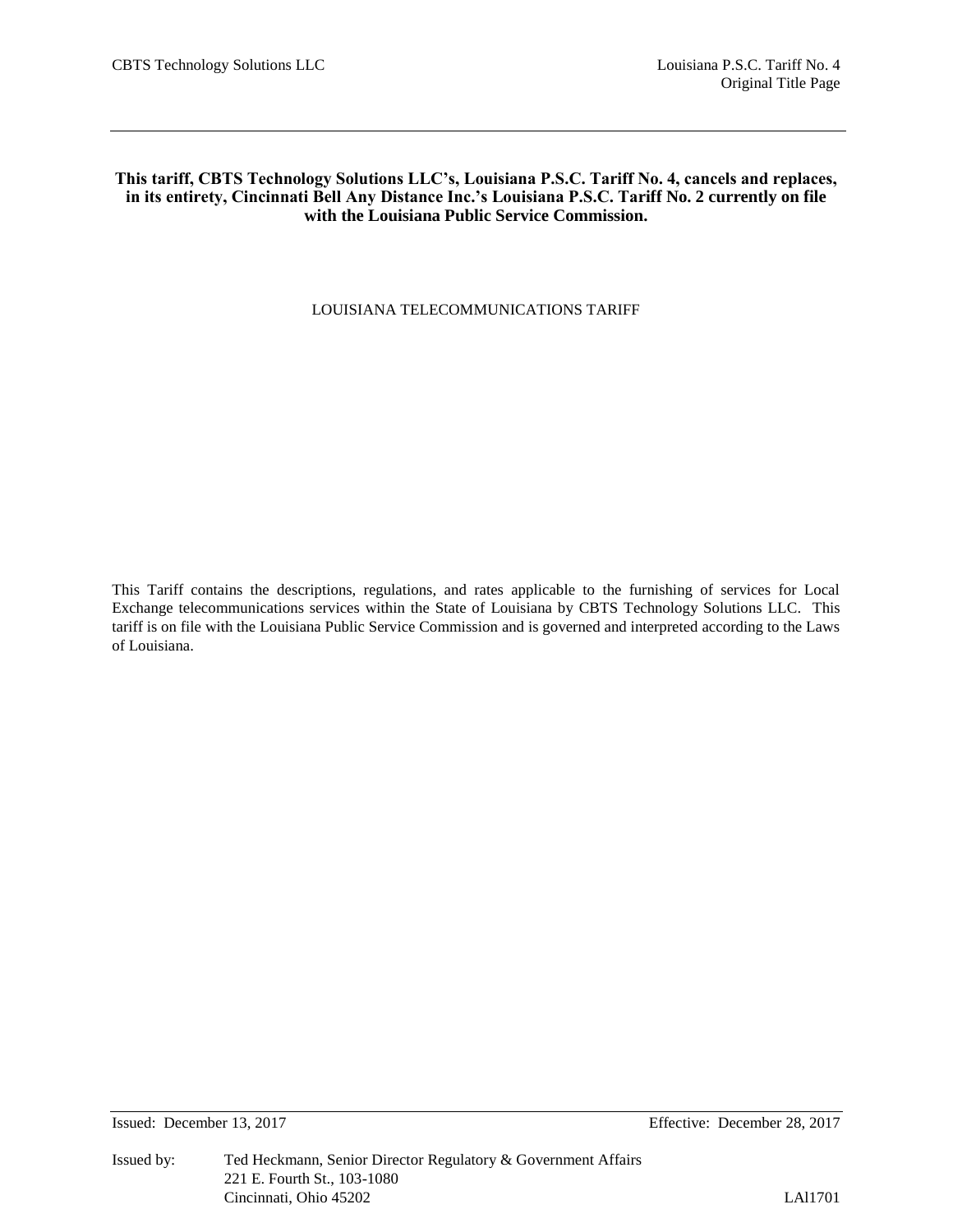#### **CHECK SHEET**

Pages of this tariff, as indicated below, are effective as of the date shown at the bottom of the respective pages. Original and revised pages, as named below, comprise all changes from the original tariff and are currently in effect as of the date on the bottom of this page.

| <b>PAGE</b> | <b>REVISION</b>                                       | <b>PAGE</b> | <b>REVISION</b> | <b>PAGE</b> | <b>REVISION</b> |
|-------------|-------------------------------------------------------|-------------|-----------------|-------------|-----------------|
| 1           | Original *                                            | 26          | Original *      | 51          | Original *      |
| 2           | Original *                                            | 27          | Original *      | 52          | Original *      |
| 3           | Original *                                            | 28          | Original *      | 53          | Original *      |
| 4           | Original *                                            | 29          | Original *      | 54          | Original *      |
| 5           | Original *                                            | 30          | Original *      |             |                 |
| 6           | Original *                                            | 31          | Original *      |             |                 |
| 7           | Original *                                            | 32          | Original *      |             |                 |
| 8           | Original *                                            | 33          | Original *      |             |                 |
| 9           | Original *                                            | 34          | Original *      |             |                 |
| 10          | Original *                                            | 35          | Original *      |             |                 |
| 11          | Original *                                            | 36          | Original *      |             |                 |
| 12          | Original *                                            | 37          | Original *      |             |                 |
| 13          | Original *                                            | 38          | Original *      |             |                 |
| 14          | Original *                                            | 39          | Original *      |             |                 |
| 15          | Original *                                            | 40          | Original *      |             |                 |
| 16          | Original *                                            | 41          | Original *      |             |                 |
| 17          | Original *                                            | 42          | Original *      |             |                 |
| 18          | Original *                                            | 43          | Original *      |             |                 |
| 19          | Original *                                            | 44          | Original *      |             |                 |
| 20          | Original *                                            | 45          | Original *      |             |                 |
| 21          | Original *                                            | 46          | Original *      |             |                 |
| 22          | Original *                                            | 47          | Original *      |             |                 |
| 23          | Original *                                            | 48          | Original *      |             |                 |
| 24          | Original *                                            | 49          | Original *      |             |                 |
| 25          | Original *                                            | 50          | Original *      |             |                 |
|             | $\Phi$ , the official conditional condition of $\Phi$ |             |                 |             |                 |

\* indicates those pages included with this filing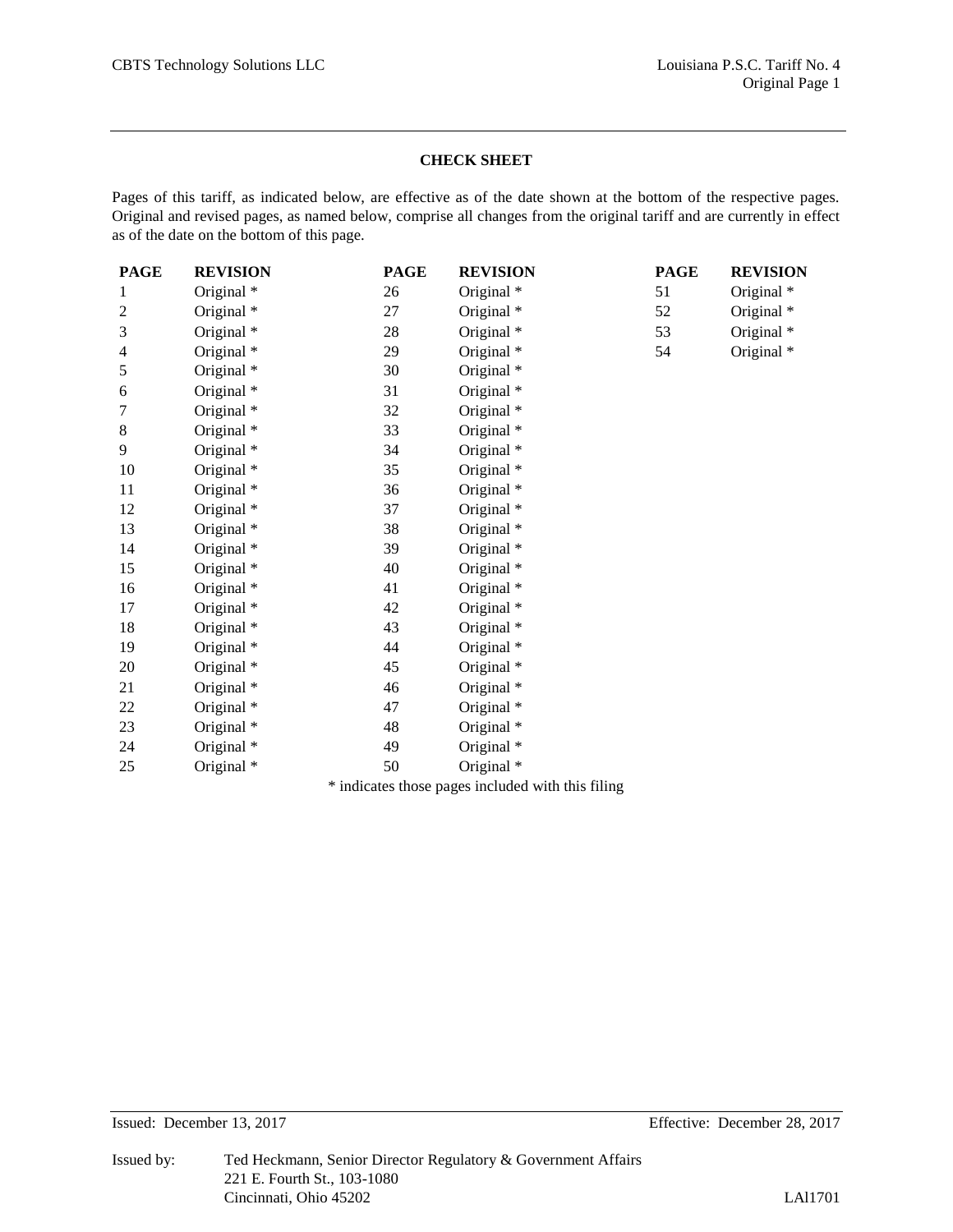#### TABLE OF CONTENTS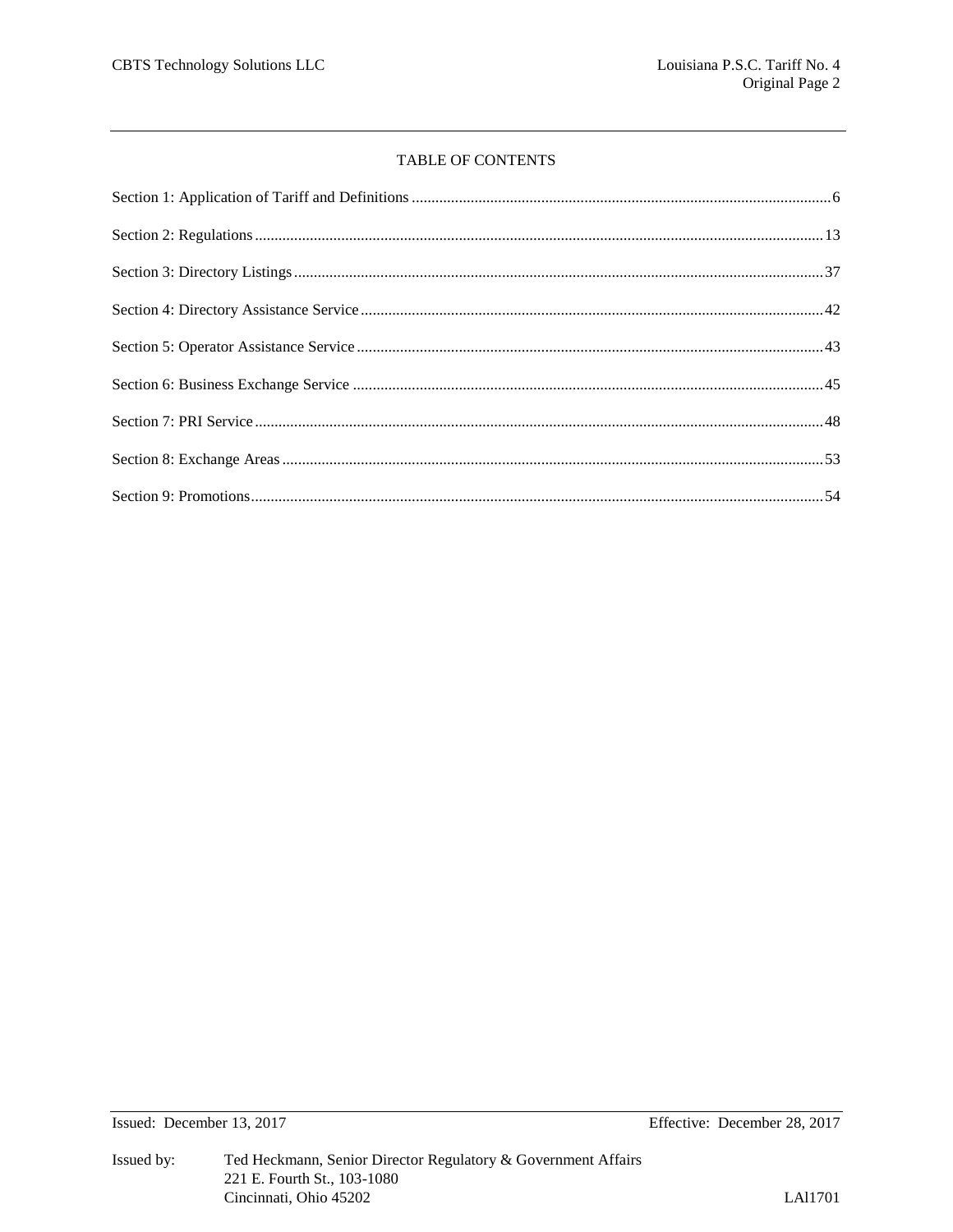#### **INDEX**

| Subject | Page |
|---------|------|
|         |      |
|         |      |
|         |      |
|         |      |
|         |      |
|         |      |
|         |      |
|         |      |
|         |      |
|         |      |
|         |      |
|         |      |
|         |      |
|         |      |
|         |      |
|         |      |
|         |      |
|         |      |
|         |      |
|         |      |
|         |      |
|         |      |
|         |      |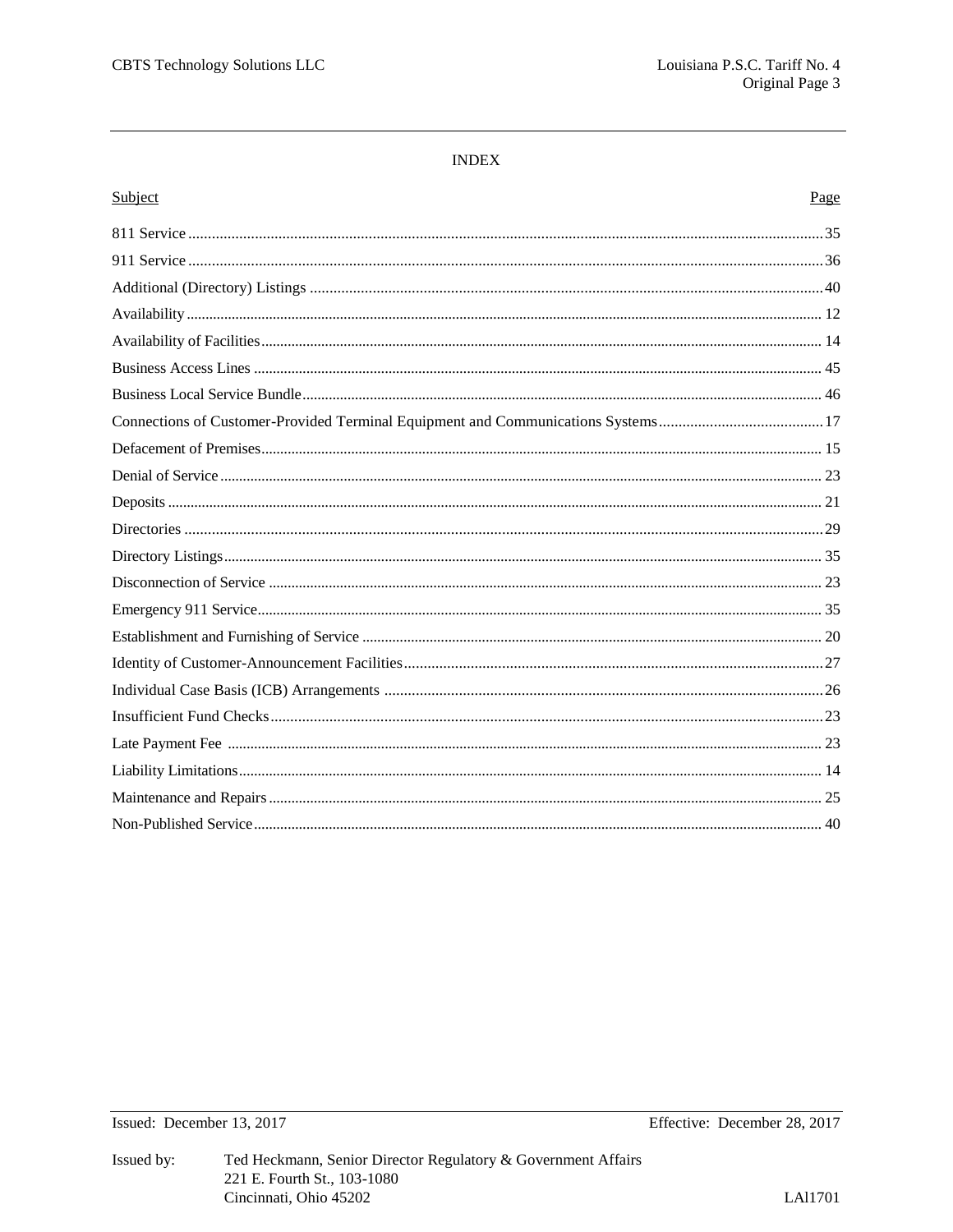#### $\ensuremath{\mathsf{INDEX}}$

#### Subject

# Page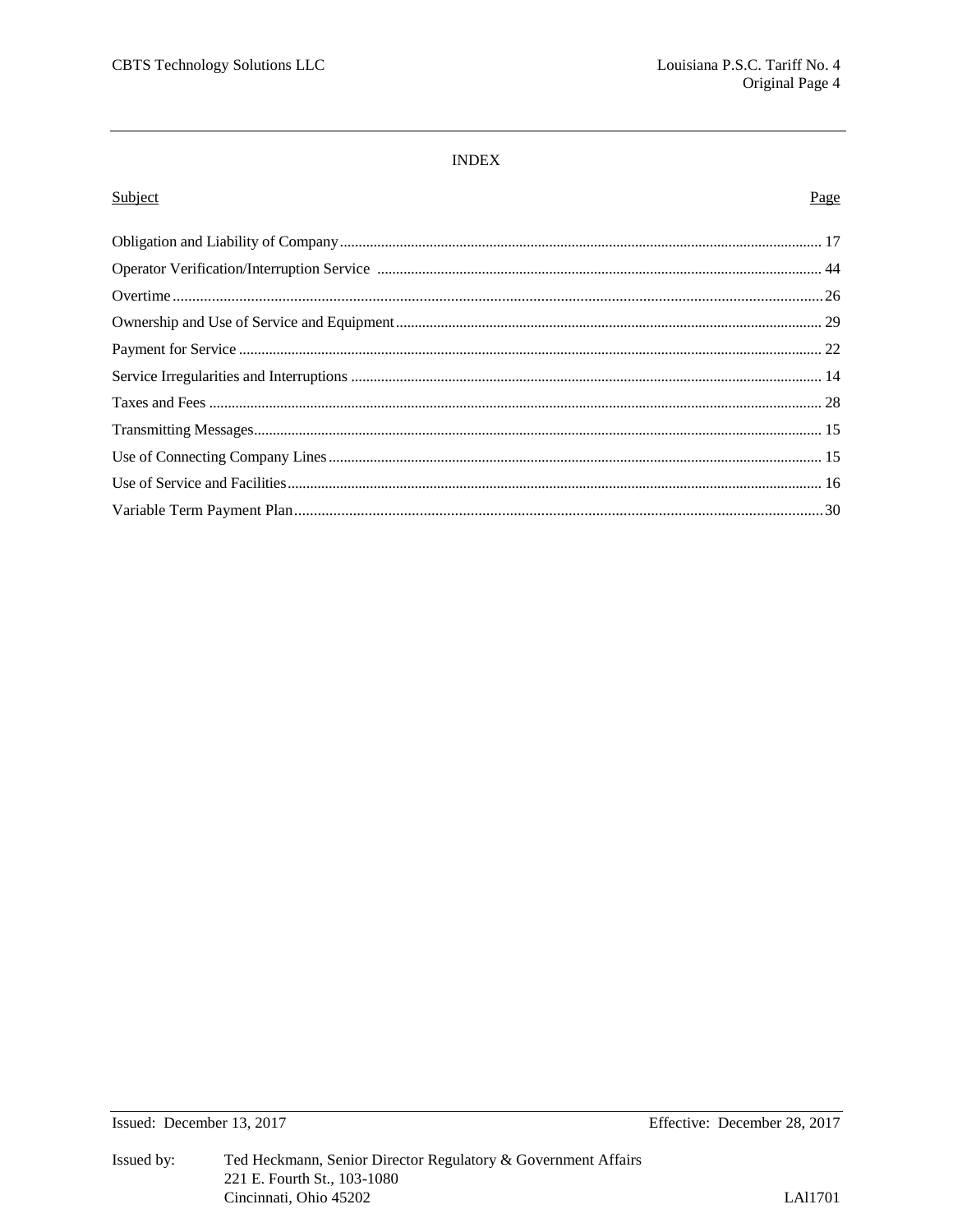#### EXPLANATION OF SYMBOLS USED IN THIS TARIFF

The following symbols are used in this tariff for the purpose indicated below:

- C To signify changed regulation.
- D To signify discontinued rate or regulation.
- I To signify increased rate.
- M To signify a move in the location of text.
- N To signify new rate or regulation.
- R To signify reduced rate.<br>T To signify a change in to
- To signify a change in text but no change in rate or regulation.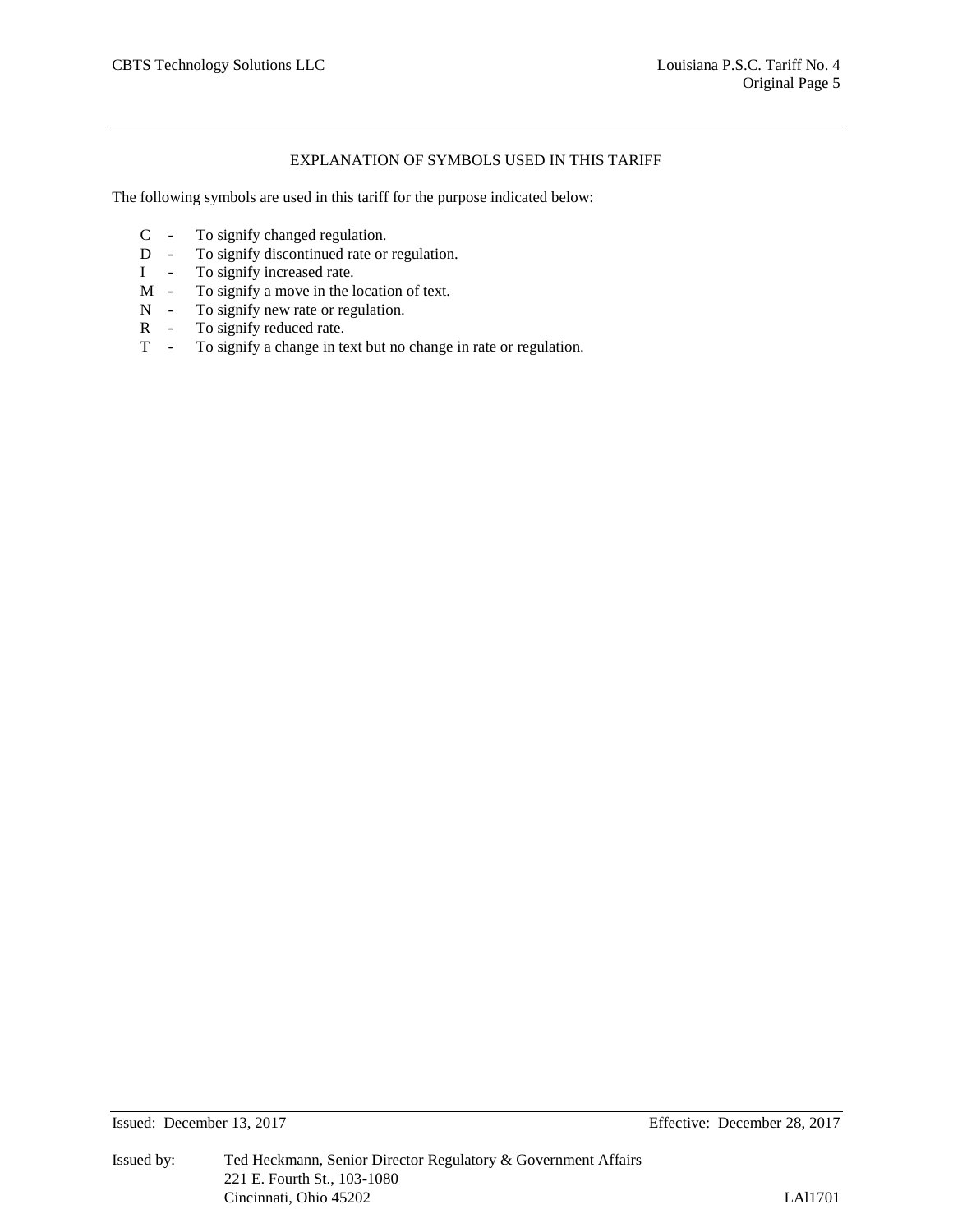## A. APPLICATION OF TARIFF

This tariff sets forth the service offerings, rates, terms and conditions applicable to the furnishing of intrastate communications service by CBTS Technology Solutions LLC to customers within the State of Louisiana. Local exchange business services will be provided in the service areas of the facilities-based Carriers with whom a resale agreement exists between such Carrier and CBTS Technology Solutions LLC. The services in this tariff are only provided on a resale basis.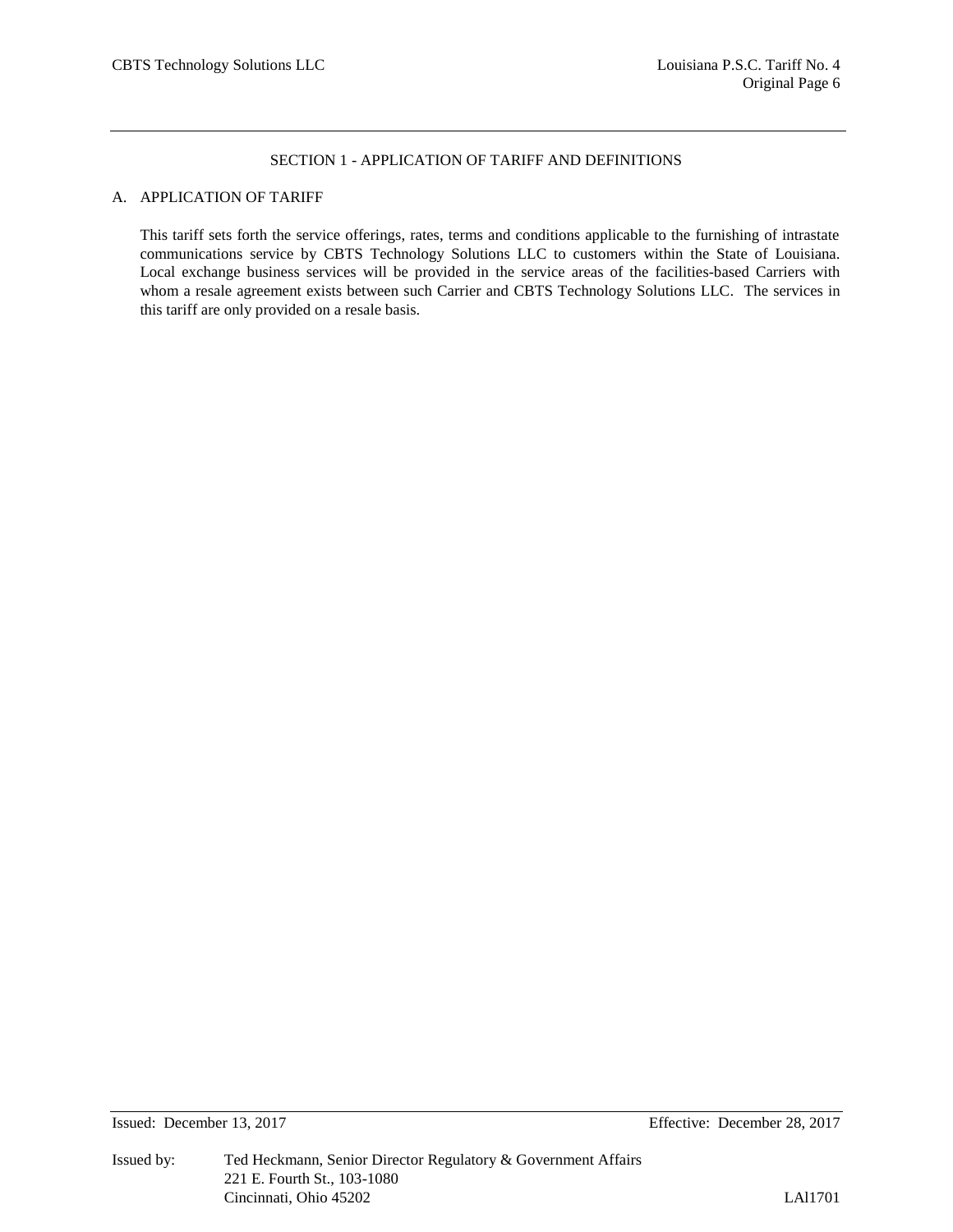#### B. DEFINITIONS

Certain terms used generally throughout this tariff are defined as follows.

1. Carrier - Refers to the underlying provider whose facilities CBTS uses to furnish service.

2. Central Office - A switching unit in a telecommunications system providing service to the general public, that has the necessary equipment and operating arrangements for terminating and interconnecting lines and trunks.

3. Central Office Line - A circuit used within a central office to connect to an individual line or any type of trunk.

4. Company - CBTS Technology Solutions LLC (CBTS) which is the issuer of this tariff. Also refers to the underlying provider whose facilities CBTS uses to furnish service.

5. Communication-Impaired Person - For purposes of this tariff, the definition of impaired refers to persons with communication impairments, including hearing impaired, deaf, deaf/blind, or speech impaired persons whose impairment prevents them from communicating over the telephone without the aid of a telecommunications device for the deaf or text telephone (TDD/TTY).

6. Commission - The Louisiana Public Service Commission.

7. Contract - The agreement between a customer and the Company under which facilities for the customer's use are furnished, in accordance with the provisions of this tariff.

8. Customer - The person, firm, corporation or other entity that orders service and is responsible for the payment of charges and for compliance with the Company's tariff regulations.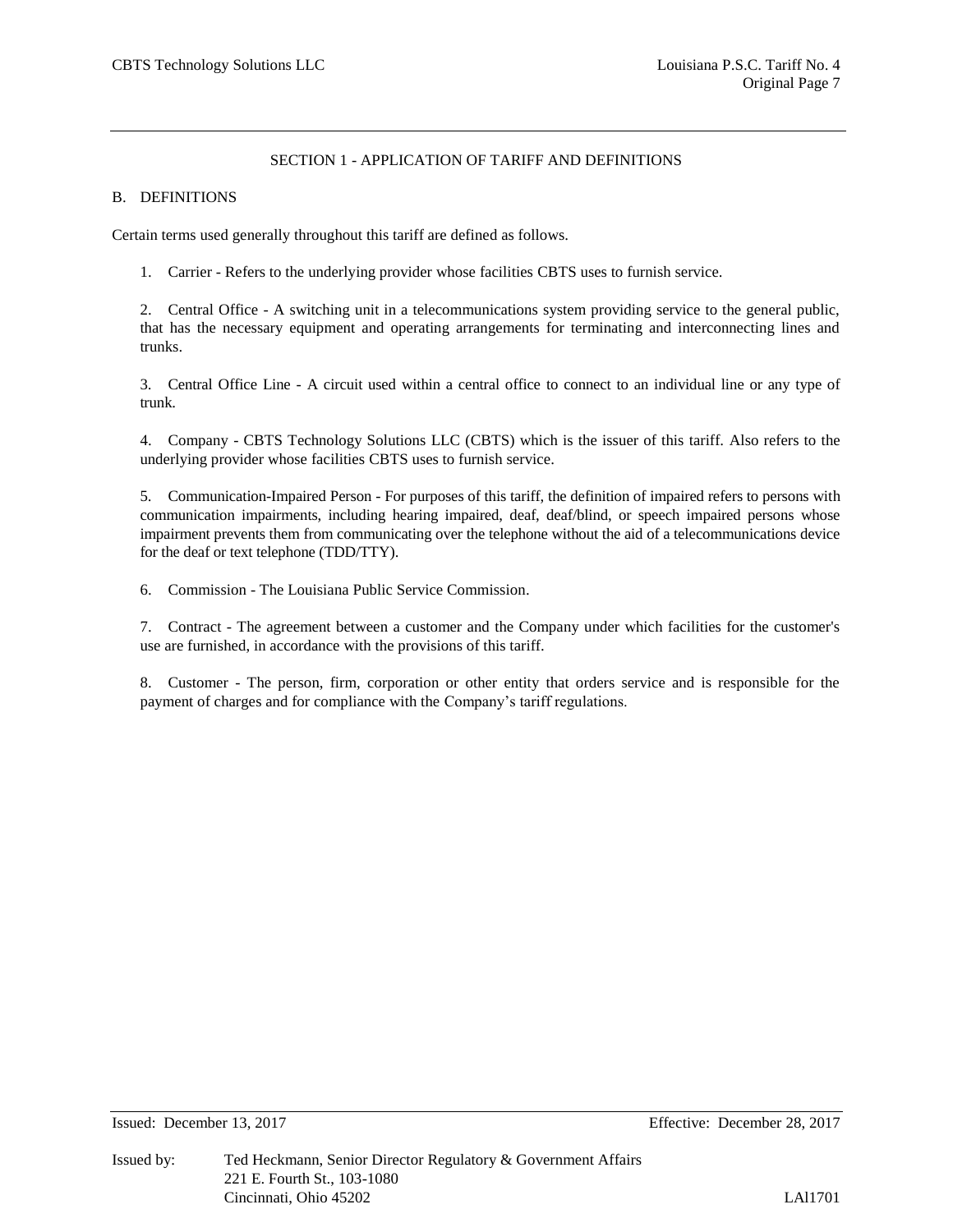#### B. DEFINITIONS (Continued)

9. Demarcation Point (Network Interface) - The point of demarcation and/or interconnection between Company communications facilities and terminal equipment, protective apparatus or wiring at a customer's premises. Company-installed facilities at or constituting the demarcation point will consist of wire or a jack conforming to Subpart F of Part 68 of the FCC's rules."Premises" as used in this section generally means a dwelling unit, other building or a legal unit of real property such as a lot on which a dwelling unit is located, as determined by the Company's reasonable and nondiscriminatory standard operating practices. The "minimum point of entry" as used in this section will be either (1) the closest practicable point to where the wiring crosses a property line or (2) the closest practicable point to where the wiring enters a multiunit building or buildings.

The Company's reasonable and nondiscriminatory standard operating practices will determine which of (1) or (2) will apply. The Company is not precluded from establishing reasonable classifications of multiunit premises for purposes of determining which of (1) or (2) above will apply. Multiunit premises include, but are not limited to, commercial, shopping center and campus situations.

#### a. Single Unit Installations

For single unit installations existing as of December 27, 1991, and installations installed after that date, the demarcation point will be a point within twelve inches of the protector or, where there is no protector, within twelve inches of where the telephone wire enters the customer's premises.

# b. Multiunit Installations

1. In multiunit premises existing as of December 27, 1991, the demarcation point will be determined in accordance with the Company's reasonable and nondiscriminatory standard operating practices; provided, however, that where there are multiple demarcation points within the multiunit premises, a demarcation point for a customer will not be further inside the customer's premises than a point twelve inches from where the wiring enters the customer's premises.

2. In multiunit premises in which wiring is installed after December 27, 1991, including additions, modifications and rearrangements of wiring existing prior to that date, the multiunit premises owner will determine the location of the demarcation point or points. The multiunit premises owner will determine whether there will be a single demarcation point location for all customers or separate locations for each customer; provided, however, that where there are multiple demarcation points within the multiunit premises, a demarcation point for a customer will not be further inside the customer's premises than a point twelve inches from where the wiring enters the customer's premises.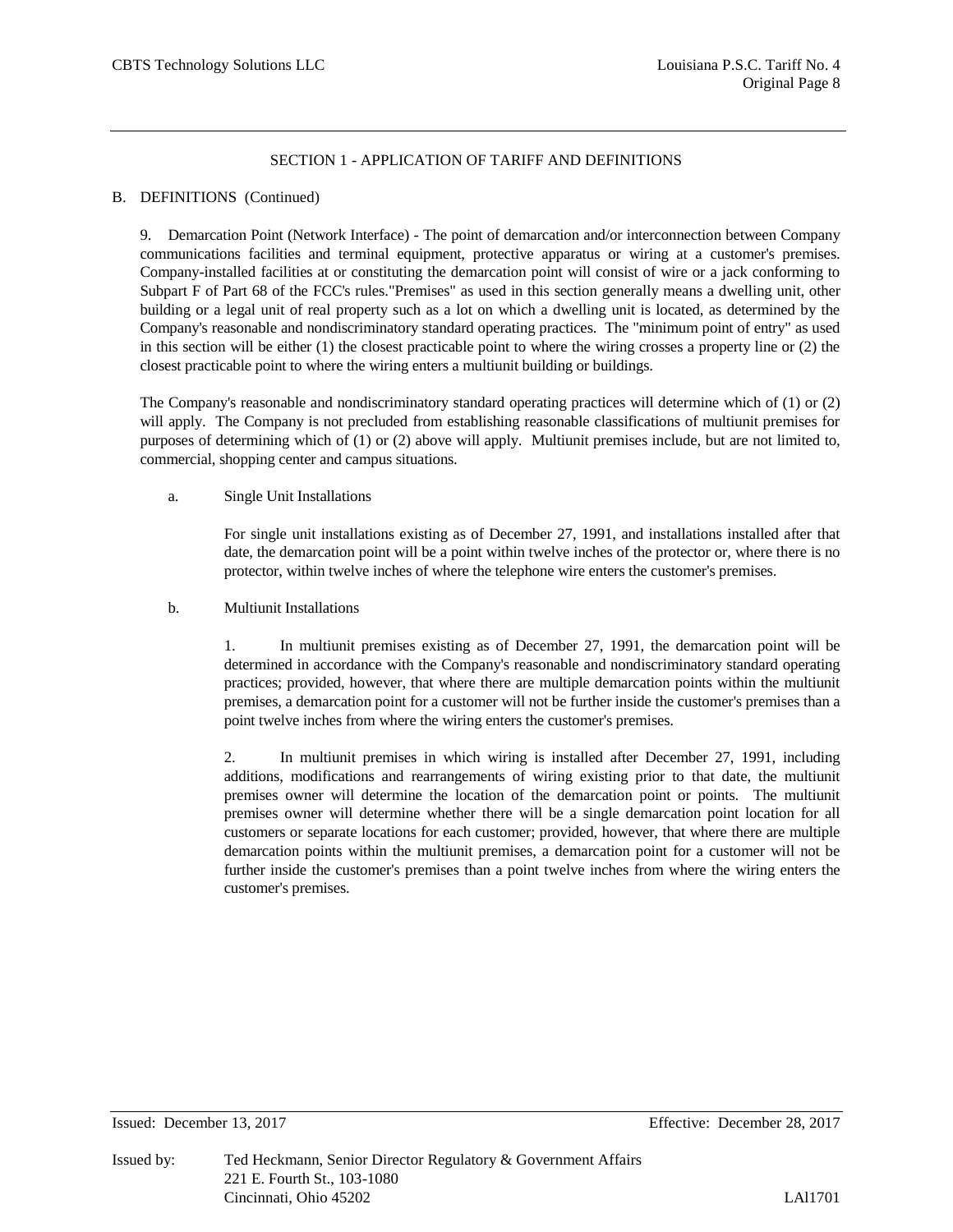#### B. DEFINITIONS (Continued)

10. Direct Inward Dialing (DID) - A service attribute that routes incoming calls directly to stations, bypassing a central answering point.

11. Directory Listing - The publication in the alphabetical directory of information pertaining to a customer's telephone number.

12. Exchange - A unit established for the administration of telecommunications service in a specified area, which usually embraces a city, town, or village and its environs. It consists of one or more central offices together with the associated plant used in furnishing telecommunications service within that area.

13. Individual Case Basis (ICB) - A service arrangement in which the regulations, rates and charges are developed based on the specific circumstances of the customer's situation

14. Initial Service Period - The minimum length of time a customer is obligated to pay for service whether or not the customer retains the service for the minimum length of time. Unless stated otherwise in this tariff, the minimum period is 30 days.

15. Local Calling - A completed call or telephonic communication between a calling station and any other station within the local service area of the calling station.

16. Local Exchange Service - Telephone service furnished between points located within an area where there is no toll charge. Unless otherwise specified, local calling areas in this tariff shall be the same as the local calling areas of the facilities-based Carriers with whom a resale agreement exists between such Carrier CBTS Technology Solutions LLC.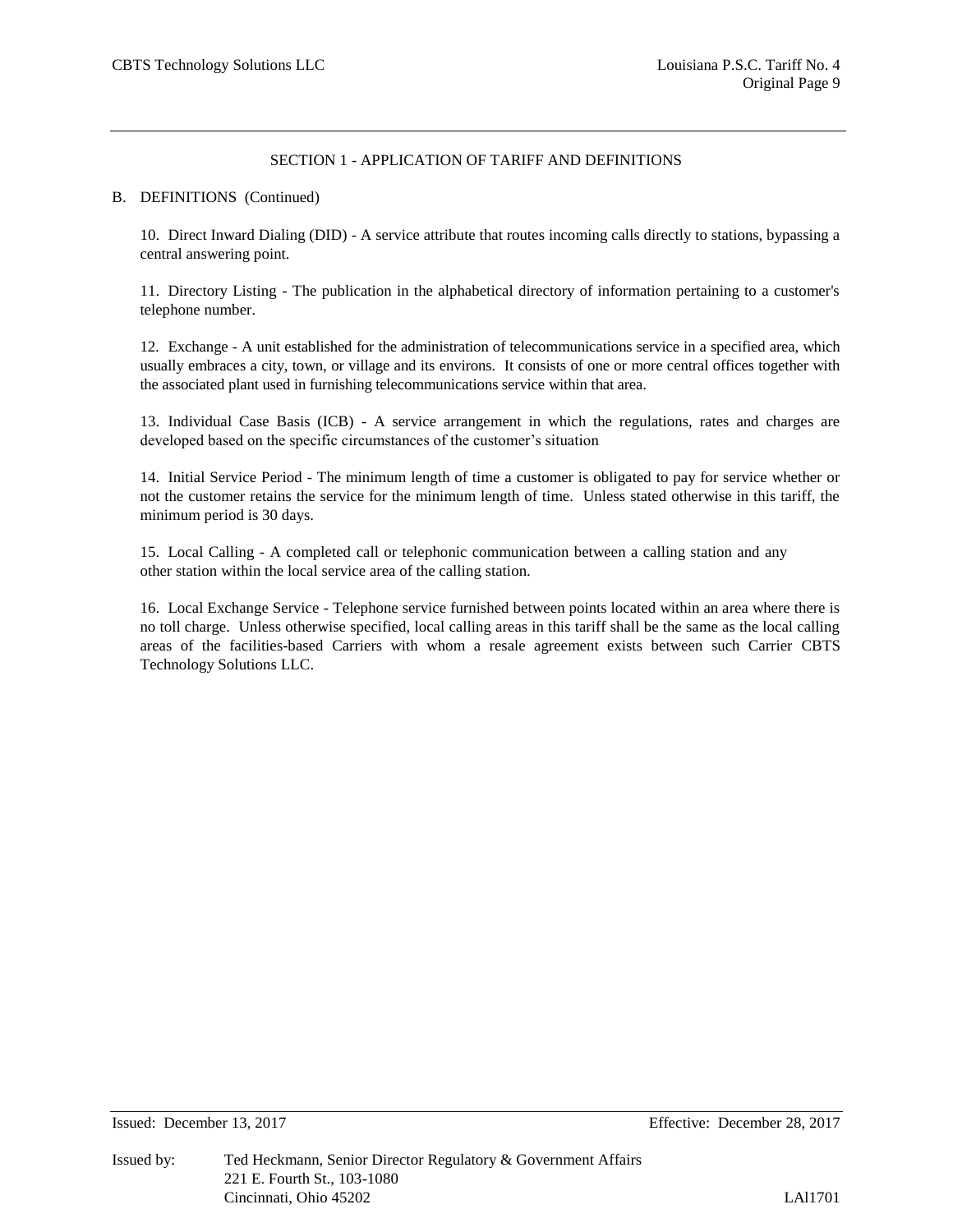#### B. DEFINITIONS (Continued)

17. Network Interface Device (NID) - A jack conforming to Sub-part F of Part 68 of the FCC's rules provided by the Company as part of the LEC network. It will be located on the customer's premises and is considered to be the termination of the LEC network if installed by the Company. (See Demarcation Point)

18. Non-Recurring Charges - The one-time initial charges for service or facilities, including but not limited to charges for construction, installation, or special fees.

19. Private Branch Exchange (PBX) - An arrangement of equipment consisting of switchboards, dial switching equipment, wiring, telephone station apparatus, or a combination thereof. It provides for the interconnection of service lines associated with switching equipment located on a premises or extended to another premises relating to the same customer.

20. Recurring Charges - The monthly charges to the customer for services, facilities and equipment, which continue on the agreed upon duration of the service.

21. Resale of Services - Resale of services is available only to carriers which are certified by the Commission to provide intrastate local exchange services.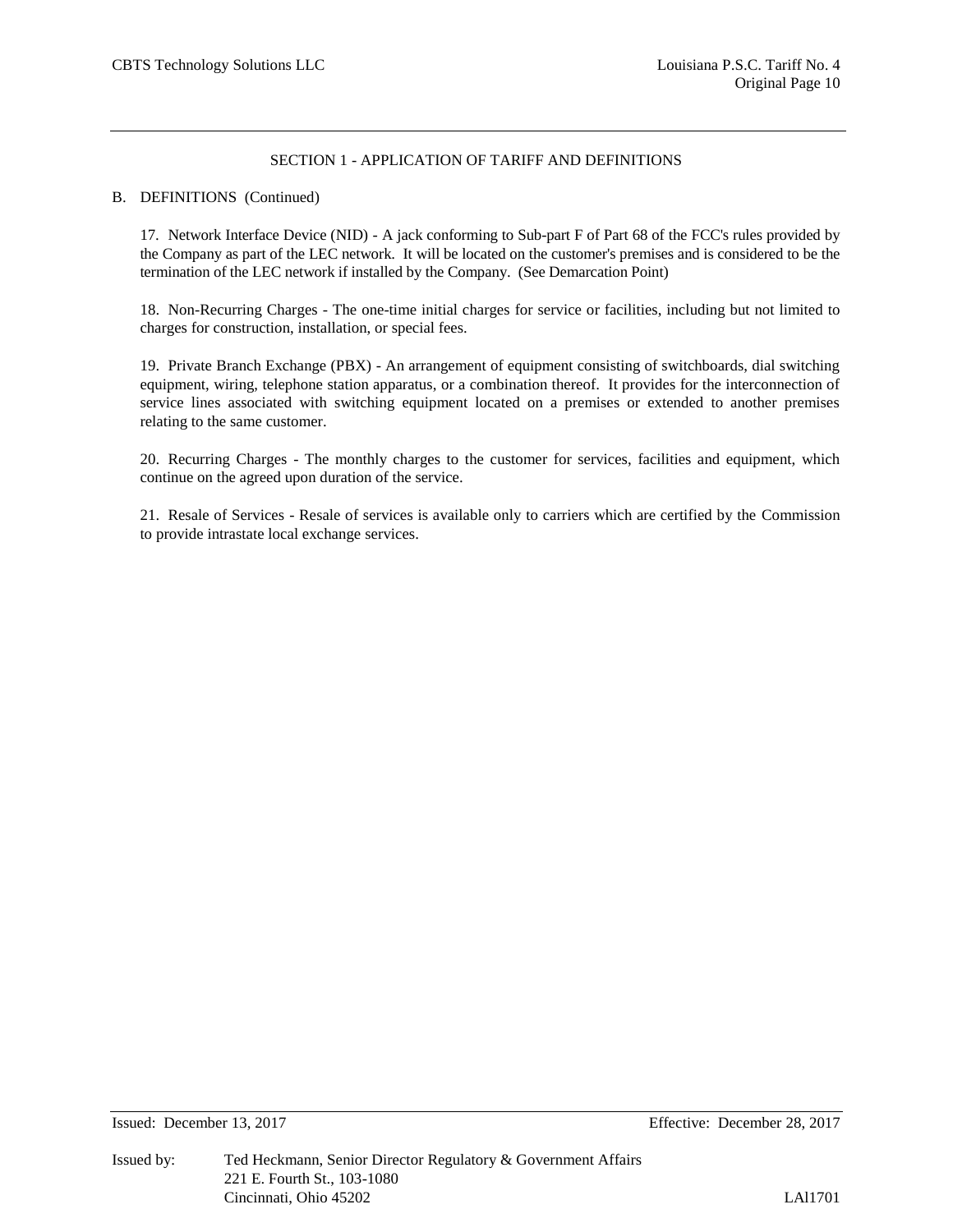#### B. DEFINITIONS (Continued)

22. Service Commencement Date - The first day following the date on which the Company notifies the customer that the requested service or facility is available for use. This will be no later than five days following the request, unless extended by the customer's refusal to accept service which does not conform to standards set forth in the service order or this tariff, in which case the Service Commencement Date is the date of the customer's acceptance of service. The parties may mutually agree on a substitute Service Commencement Date.

23. Termination Charge - A charge applied to a customer when service is terminated before the expiration of the initial service period, or a charge applied where a basic termination charge is specified.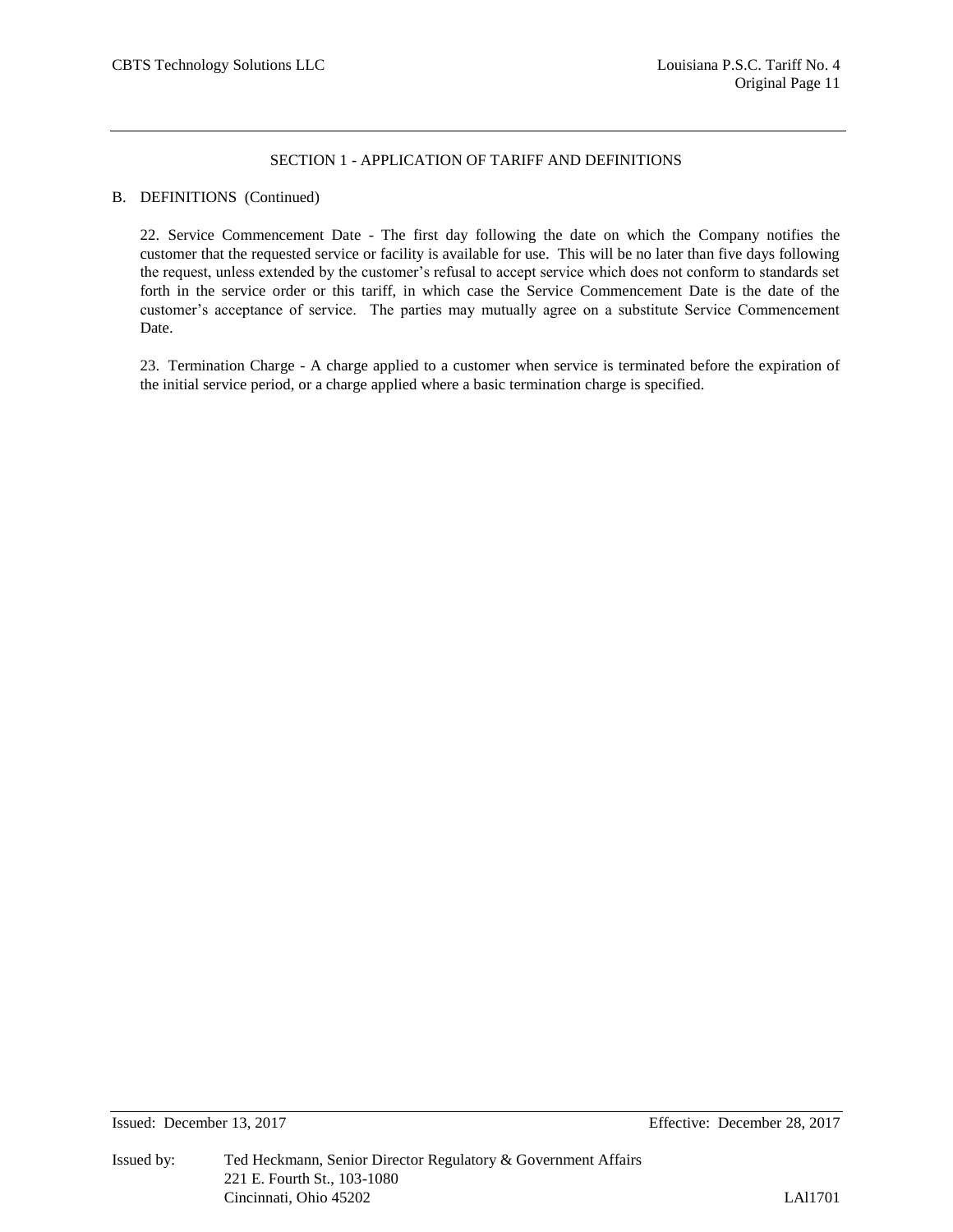# C. AVAILABILITY

The furnishing of service under this tariff is subject to the availability on a continuing basis of all the necessary facilities and is limited to the capacity of the Company's facilities to furnish service from time to time as required at the sole discretion of the Company.

The Company shall not be liable for any act or omission of any other company or companies furnishing a portion of the service, or for damages associated with service, channels, or equipment which it does not furnish, or for damages which result from the operation of Customer-provided systems, equipment, facilities or services which are interconnected with Company services.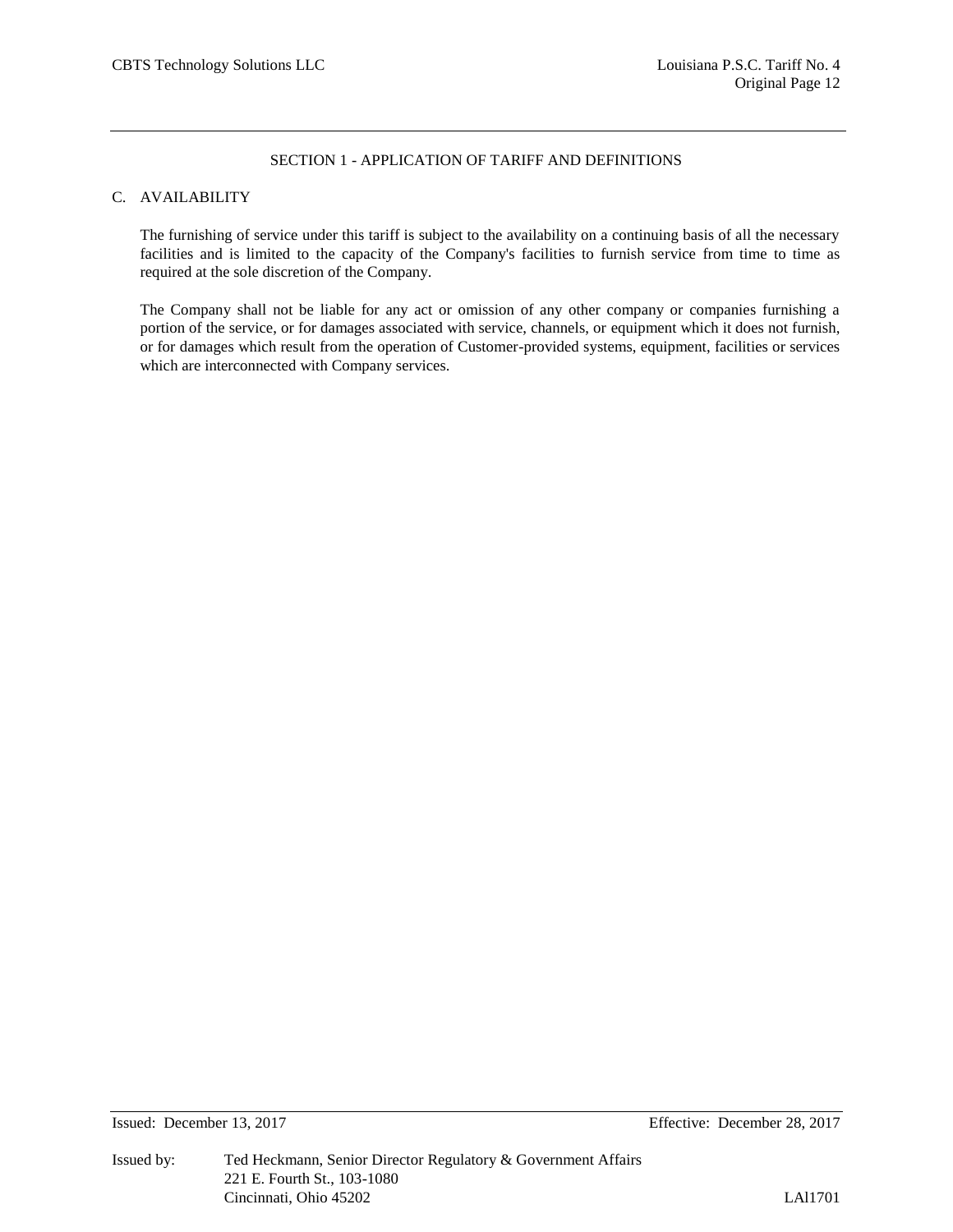#### A. GENERAL

1. The regulations in Section 2 apply to all services contained within this tariff unless otherwise noted.

2. Revisions to this tariff which affect neither the service to subscribers (customers) nor the rate, classification, or charge to subscribers (customers) are authorized without further Order of the Commission. These revisions will be made in accordance with the Order granting such authority.

Such revisions include:

a. Additions, deletions, corrections or rearrangements of items listed under Table of Contents, Index, Explanation of Symbols, and Explanation of Abbreviations;

b. Rearrangements or corrections in paragraph references, headings, or numerical designations; and

c. Changes to reflect revisions in names of other companies and in the names of exchanges of other companies approved by this Commission in connection with applications filed by other telephone companies.

Each revision will be effective on the date to be shown on the revised tariff sheets covering the changes, the effective date to be one day after the date of filing copies of the revised sheets with the Commission.

3. A move to a different continuous property is charged for as new installation of service. A new initial period applies at the new location and a termination charge applies at the old location, except as provided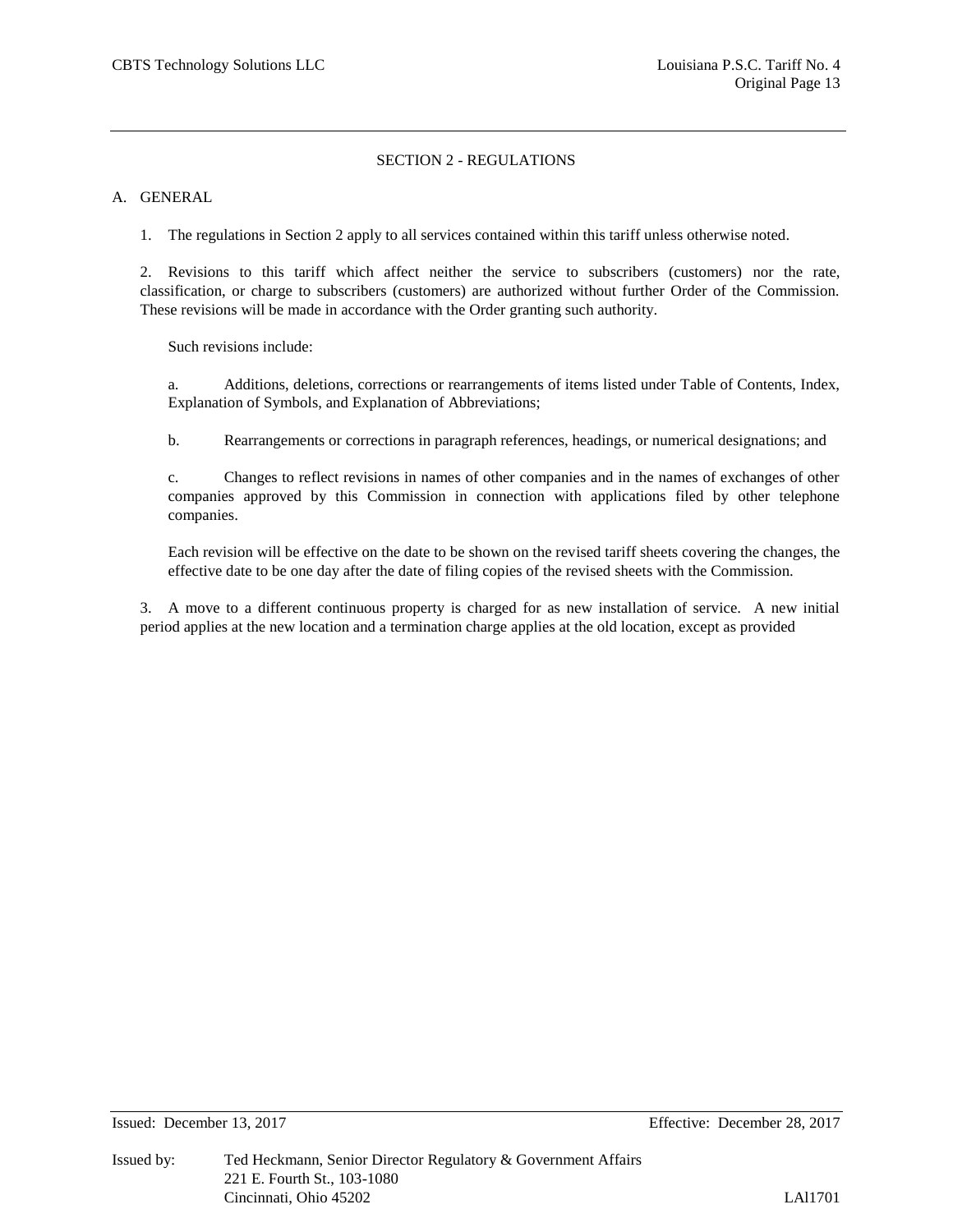#### B. OBLIGATION AND LIABILITY OF COMPANY

#### 1. Liability Limitations

Approval of language contained in this tariff by the Commission does not constitute a determination by the Commission that the limitation of liability imposed by the Company should be upheld in a court of law. Approval by the Commission merely recognizes that since it is a court's responsibility to adjudicate negligence and consequent damage claims, it is also the court's responsibility to determine the validity of any exculpatory clauses.

#### 2. Availability of Facilities

The Company's obligation to furnish service or to continue to furnish service is dependent on its ability to obtain, retain, and maintain without unreasonable expense suitable rights and facilities, and to provide for the installation of those facilities required incident to the furnishing and maintenance of that service.

#### 3. Service Irregularities and Interruptions

In the event of an interruption to service which is not due to the negligence or willful act of the customer, there will be allowed a prorata adjustment of the monthly charges involved, for the service and facilities rendered useless and inoperative by reason of the interruption, during the time said interruption continues in excess of twenty-four hours from the time it is reported to the Telephone Company or detected by the Company. For the purpose of administering this regulation, every month is considered to have thirty days.

For the purpose of applying this provisions, the word "interruption" shall mean the inability to complete calls; incoming, outgoing, or both. "Interruption" does not include and no credit allowance shall be given for service difficulties such as slow dial tone, busy circuits, or other network and/or switching capacity shortages. Nor shall the credit allowance apply where service is interrupted by the negligence or willful act of the customer or the failure of facilities provided by the customer, or unlawful or improper use of the facilities or service.

No credit allowance will be made for interruptions due to electric power failure, where by the provisions of this tariff, the customer is responsible for providing electric power.

The liability of the Company for damages arising out of mistakes, omissions, interruptions, delays or errors, or defects in transmission occurring in the course of furnishing service or facilities, and not caused by the negligence of the customer, or of the Company in failing to maintain proper standards of maintenance and operation and to exercise reasonable supervision, will in no event exceed an amount equivalent to the proportionate charge to the customer for the period of service during which the mistake, omission, interruption, delay or error, or defect in transmission occurs.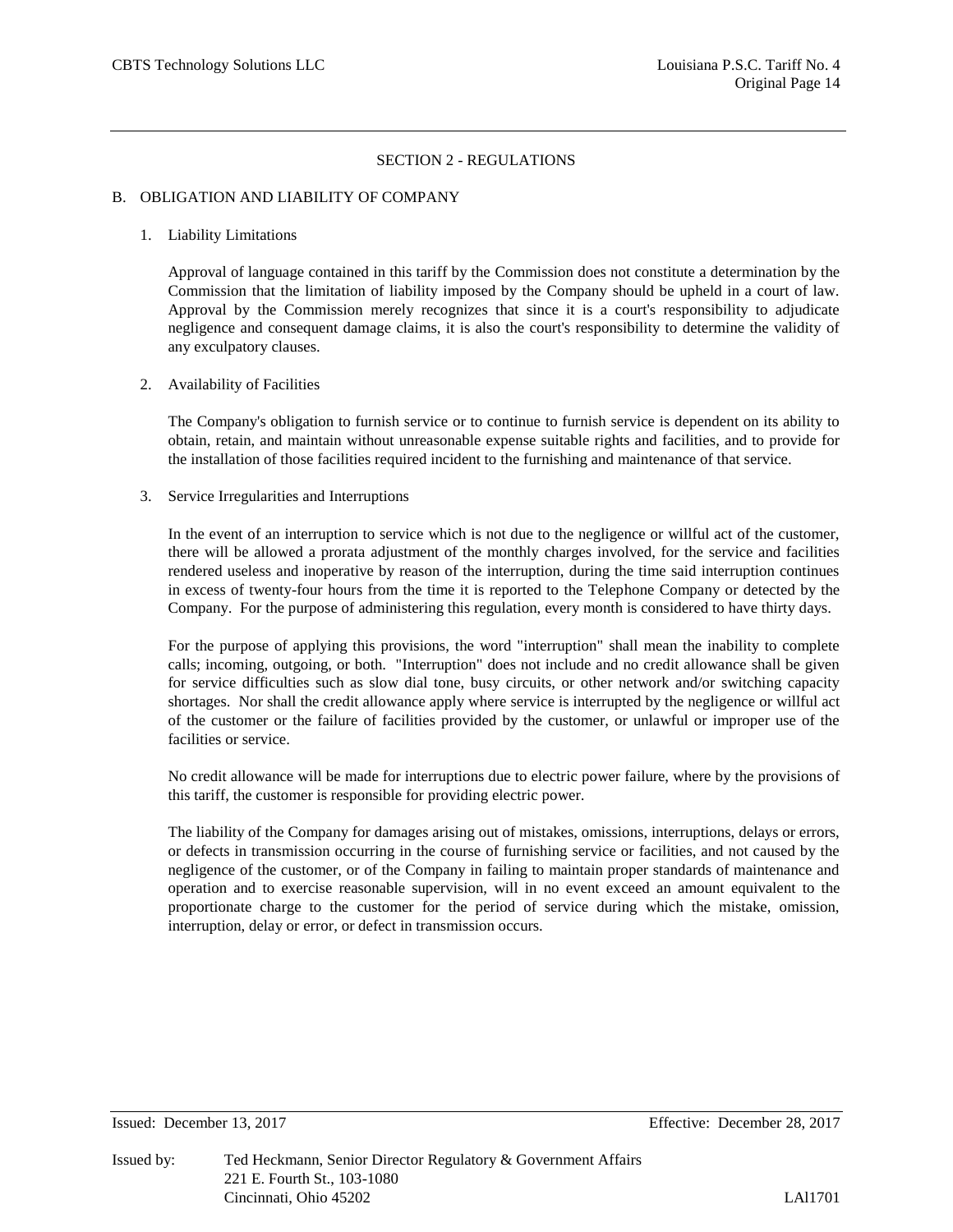#### B. OBLIGATION AND LIABILITY OF COMPANY (Continued)

3. Service Irregularities and Interruptions (Continued)

The customer indemnifies and saves the Company harmless against claims for libel, slander, or infringement of copyright arising from the material transmitted over its facilities; against claims for infringement of patents arising from combining with, or using in connection with, facilities of the Company, apparatus and systems of the customer; and against all other claims arising out of any act or omission of the customer in connection with the facilities provided by the Company; and against any and all losses from damage to the customer's facilities or equipment attached or connected to facilities furnished by the Company.

4. Transmitting Messages

The Company does not undertake to transmit messages but offers the use of its facilities for communications between its customers.

5. Use of Connecting Company Lines

When the lines of other companies are used in establishing connections to points not reached by the Company's lines, the Company is not liable for any act or omission of the other company or companies.

6. Defacement of Premises

The Company is not liable for any defacement or damage to the customer's premises resulting from the existence of the Company's equipment and associated wiring on such premises, or from the installation or removal thereof, when such defacement or damage is not the result of the Company's negligence.

When the customer is a tenant and requests an installation that could, in the opinion of the Company, result in damage to the property of the owner, the customer must obtain, prior to installation, a written release from the owner or his authorized agent absolving the Company of liability.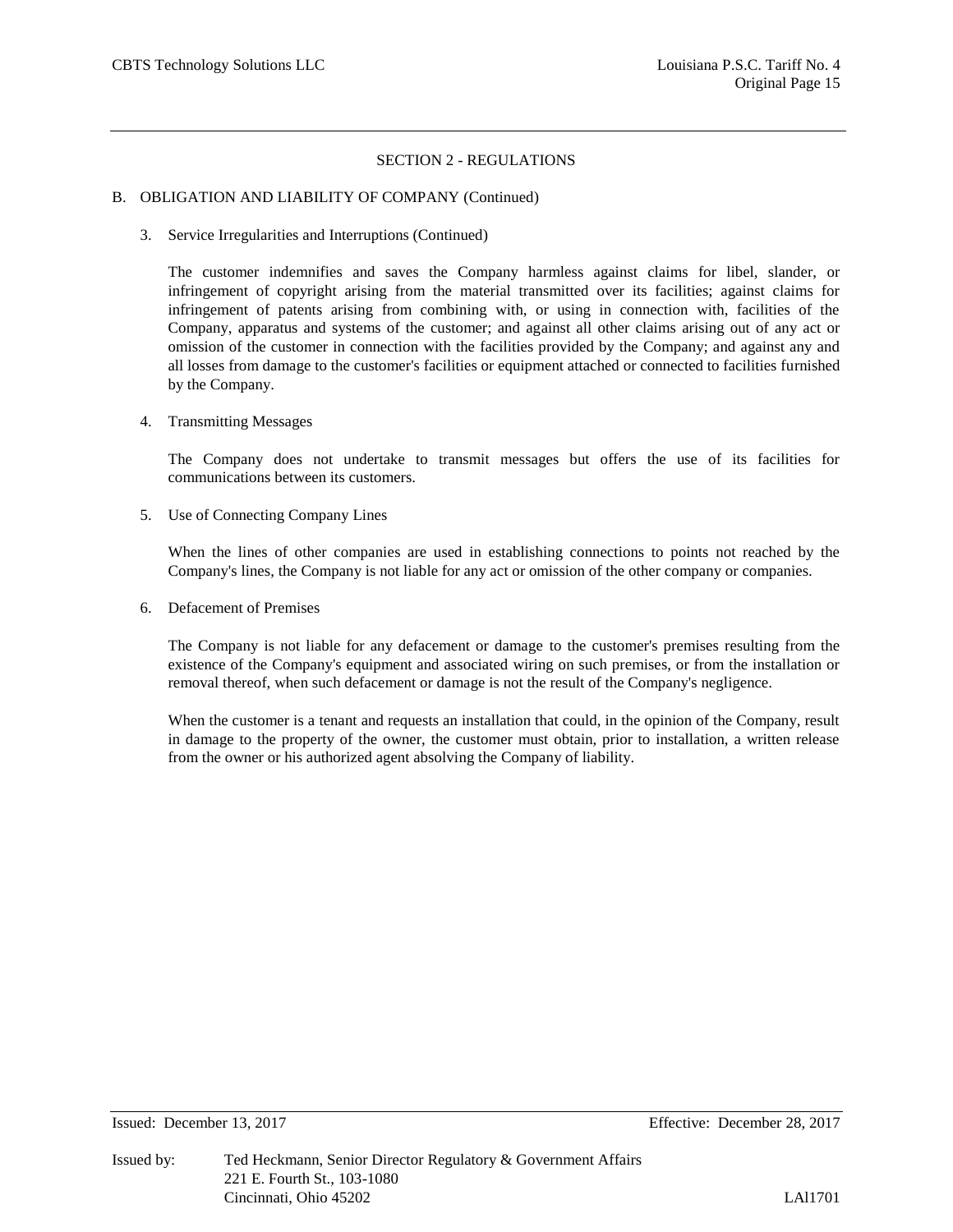#### C. USE OF SERVICE AND FACILITIES

- 1. Ownership and Use of Service and Equipment
	- a. General

Equipment and lines furnished by the Company on the premises of a customer are the property of the Company, whose agents and employees have the right to enter the premises at any reasonable hour for the purpose of installing, inspecting, maintaining, or repairing the equipment and lines, or upon termination of the service, for the purpose of removing the equipment or lines.

Equipment furnished by the Company must, upon termination of service for any cause whatsoever, be returned to it in good condition, except for reasonable wear and tear.

Customer-provided equipment or protective circuitry may be connected to the telecommunications network in accordance with provisions of the Federal Communications Commission's registration program, as are now in effect or may become effective.

b. Resale

All services in this tariff are available for resale by Commission certified Competitive Local Exchange Carriers (CLECs) on a non-discriminatory basis at the rates and charges shown in this tariff, unless otherwise noted in this tariff.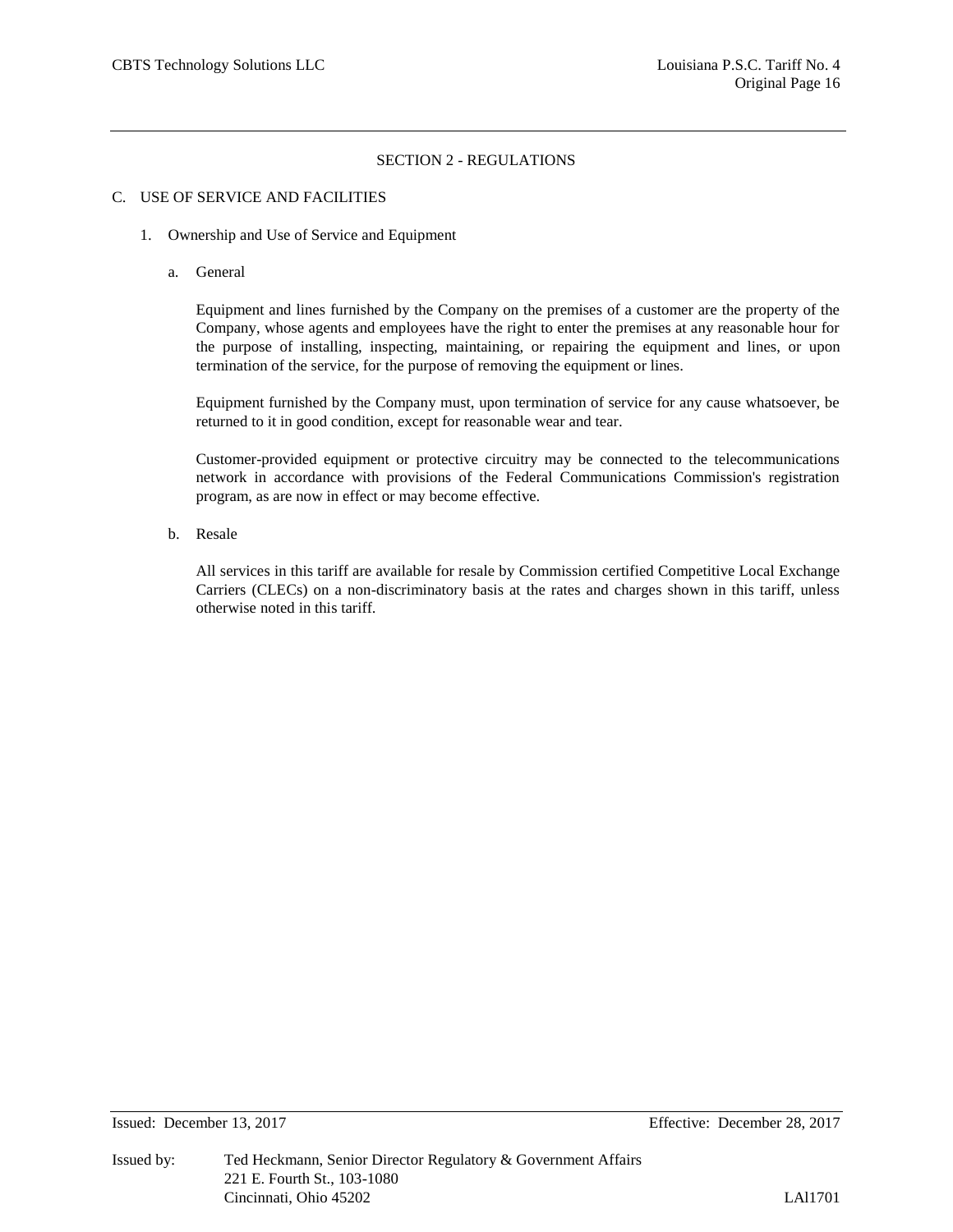## C. USE OF SERVICE AND FACILITIES (Continued)

- 2. Connections of Customer-Provided Terminal Equipment and Communications Systems
	- a. General Provisions
		- 1. General

Customer-provided terminal equipment and communications systems may be connected at the customer's premises to telecommunications services furnished by the Company, where the connections are made in accordance with the provisions of Part 68 of the Federal Communications Commission's (FCC's) Rules and Regulations, and any Company tariffs.

2. Responsibility of the Customer

The customer is responsible for the installation, operation and maintenance of any customerprovided terminal equipment or communications system. No customer-provided terminal equipment or communications systems or combinations thereof may require change in or alteration of the equipment or services of the Company, cause electrical hazards to Company personnel, damage to Company equipment, malfunction of Company billing equipment, or degradation of service to persons other than the user of the subject terminal equipment or communications system, the calling or called party. Upon notice from the Company that customer-provided terminal equipment or communications system is causing such a hazard, damage, malfunction or degradation of service, the customer must make whatever changes are necessary to remove or prevent the hazard, damage, malfunction or degradation of service.

The customer is responsible for the payment of a Maintenance of Service Charge as provided in Section 2, Paragraph 6 of this tariff for visits by a Company employee to the customer's premises when a service difficulty or trouble report results from the use of customer-provided terminal equipment or communications system.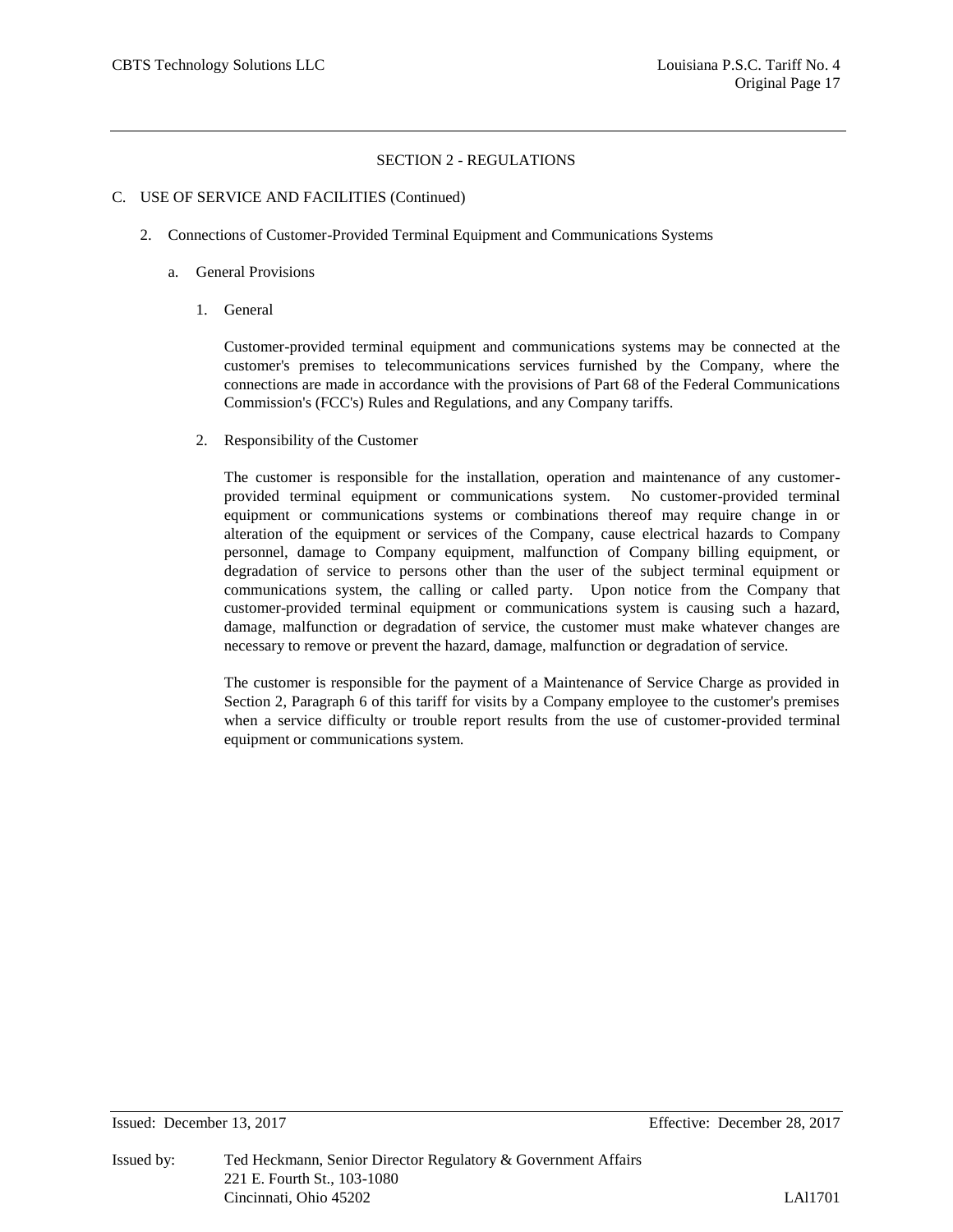#### C. USE OF SERVICE AND FACILITIES (Continued)

2. Connections of Customer-Provided Terminal Equipment and Communications Systems (Continued)

- a. General Provisions (Continued)
	- 3. Responsibility of The Company

Telecommunications services are not represented as adapted to the use of customer-provided terminal equipment or communications systems. Where customer-provided terminal equipment or communications systems are used with telecommunications services, the responsibility of the Company is limited to furnishing service components suitable for telecommunications services and to the maintenance and operation of service components in a proper manner for those services. Subject to this responsibility, the Company is not responsible for (1) the through-transmission of signals generated by the customer-provided terminal equipment or communications systems, or for the quality of, or defects in this transmission; or (2) the reception of signals by customerprovided terminal equipment or communications systems; or (3) address signaling, where this signaling is performed by customer-provided signaling equipment.

At the customer's request, the Company will provide the interface parameters needed to permit customer-provided terminal equipment to operate properly with the Company's telecommunications services.

The Company may make changes in its telecommunications services, equipment, operations or procedures, where these changes are consistent with Part 68 of the FCC's Rules and Regulations. If changes made by the Company can be reasonably expected to render any customer's communications system or terminal equipment incompatible with telecommunications services, or require modification or alteration of the customer-provided communications systems or terminal equipment, or otherwise materially affect its use or performance, the customer will be given adequate notice of the changes in writing, to allow the customer an opportunity to maintain uninterrupted service.

4. Recording of Two-Way Telephone Conversations

The recording of two-way telephone conversations is governed by state and federal laws and regulations.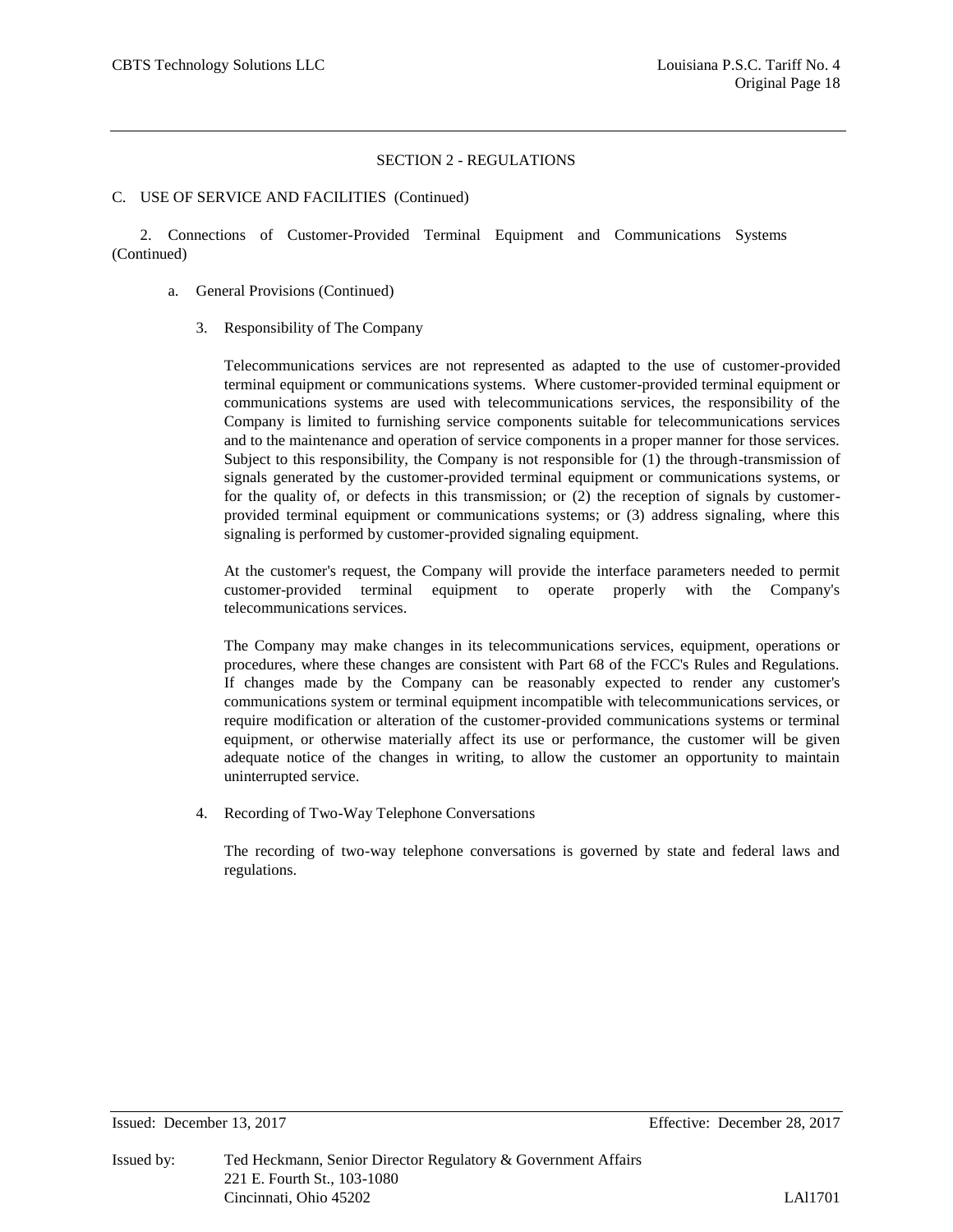#### C. USE OF SERVICE AND FACILITIES (Continued)

- 2. Connections of Customer-Provided Terminal Equipment and Communications Systems (Continued)
	- a. General Provisions (Continued)
		- 5. Violation of Regulations

When any customer-provided terminal equipment or communications system is used with telecommunications services in violation of any of the provisions in this Section 2, part C.2, the Company will take whatever immediate action is necessary for the protection of the telecommunications network and Company employees, and will promptly notify the customer of the violation.

The customer must discontinue use of the terminal equipment or communications system or correct the violation and must confirm in writing to the Company within 10 days, following the receipt of written notice from the Company, that such use has ceased or that the violation has been corrected. Failure of the customer to discontinue such use or to correct the violation and to give the required written confirmation to the Company within the time stated above will result in suspension of the customer's service until the customer complies with the provisions of this tariff.

b. Connections of Registered Equipment

The term "Registered Equipment" denotes equipment which complies with and has been approved within the registration provisions of FCC Part 68.

Customer-provided registered terminal equipment, registered protective circuitry, and registered communications systems may be directly connected to the telecommunications network at the customer premises, subject to FCC Part 68.

c. Premises Wiring Associated With Registered Communications Systems

Premises wiring is wiring which connects separately-housed equipment entities or system components to one another, or wiring which connects an equipment entity or system component with the telephone network interface or demarcation point not within an equipment housing. All premises wiring, whether fully protected or unprotected, must be installed in compliance with FCC Part 68.

Customers who intend to connect premises wiring other than fully protected to the telephone network must give advance notice to the Company in accordance with the procedures specified in FCC Part 68 or as otherwise authorized by the FCC.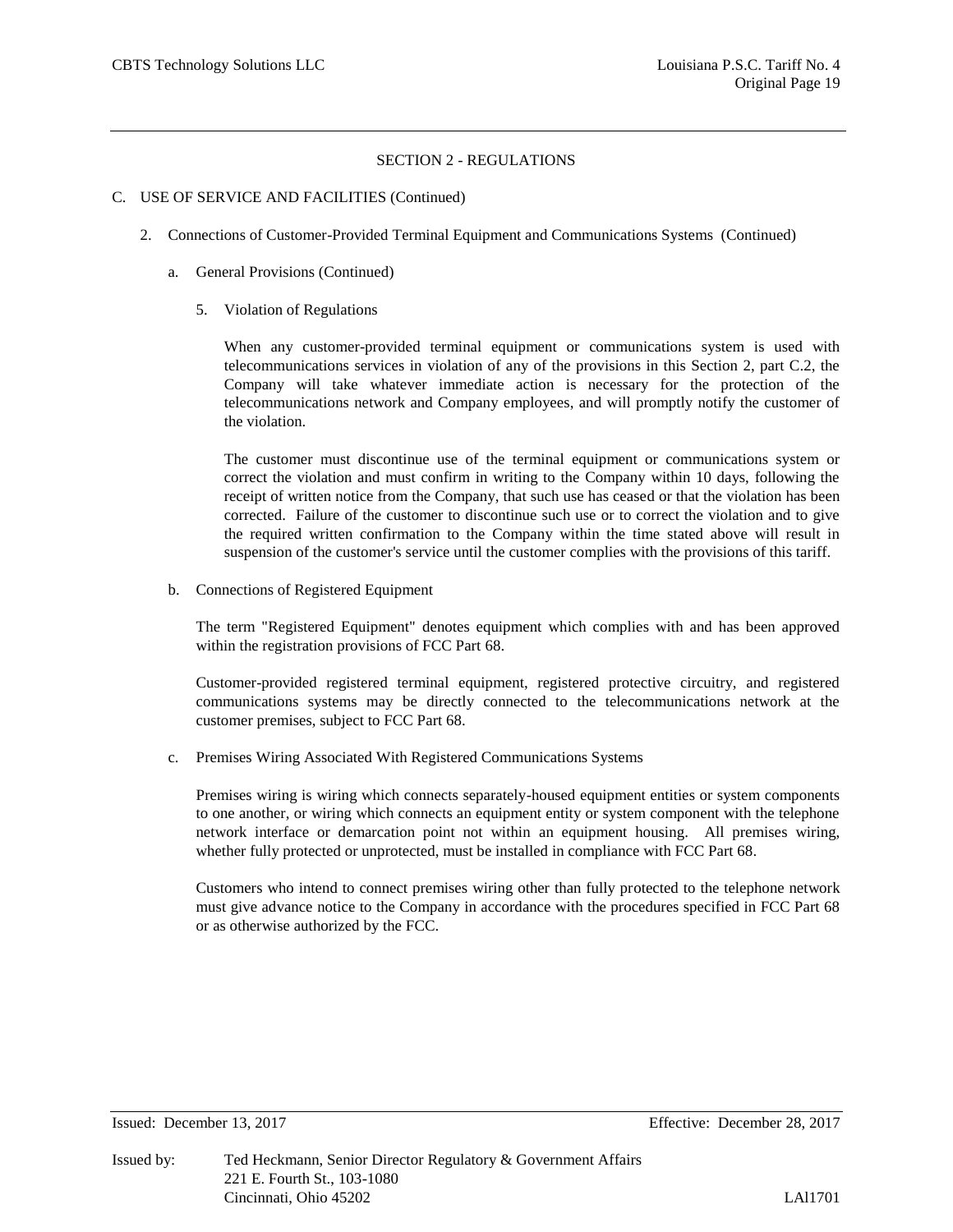## D. ESTABLISHMENT AND FURNISHING OF SERVICE

#### 1. Application for Service

.

The Company may refuse an application for service if objection is made by or on behalf of any governmental authority to furnishing the service.

An application for service becomes a contract upon the establishment of service. Neither the contract nor any rights acquired under it may be assigned or transferred in any manner except as specifically provided for in this tariff. Requests for additional service, when established, become a part of the original contract, except that each item of additional service is furnished subject to payment of applicable charges.

If an applicant has an outstanding account with the Company, the Company reserves the right to reject application for service until the amount due for local services included in this tariff has been paid in full.

A contract for service may be transferred to another individual, partnership, association, or corporation. No billing adjustment for local exchange service previously furnished will be made and the new customer must assume all outstanding indebtedness of the original customer. No charge applies to service transferred in accordance with these provisions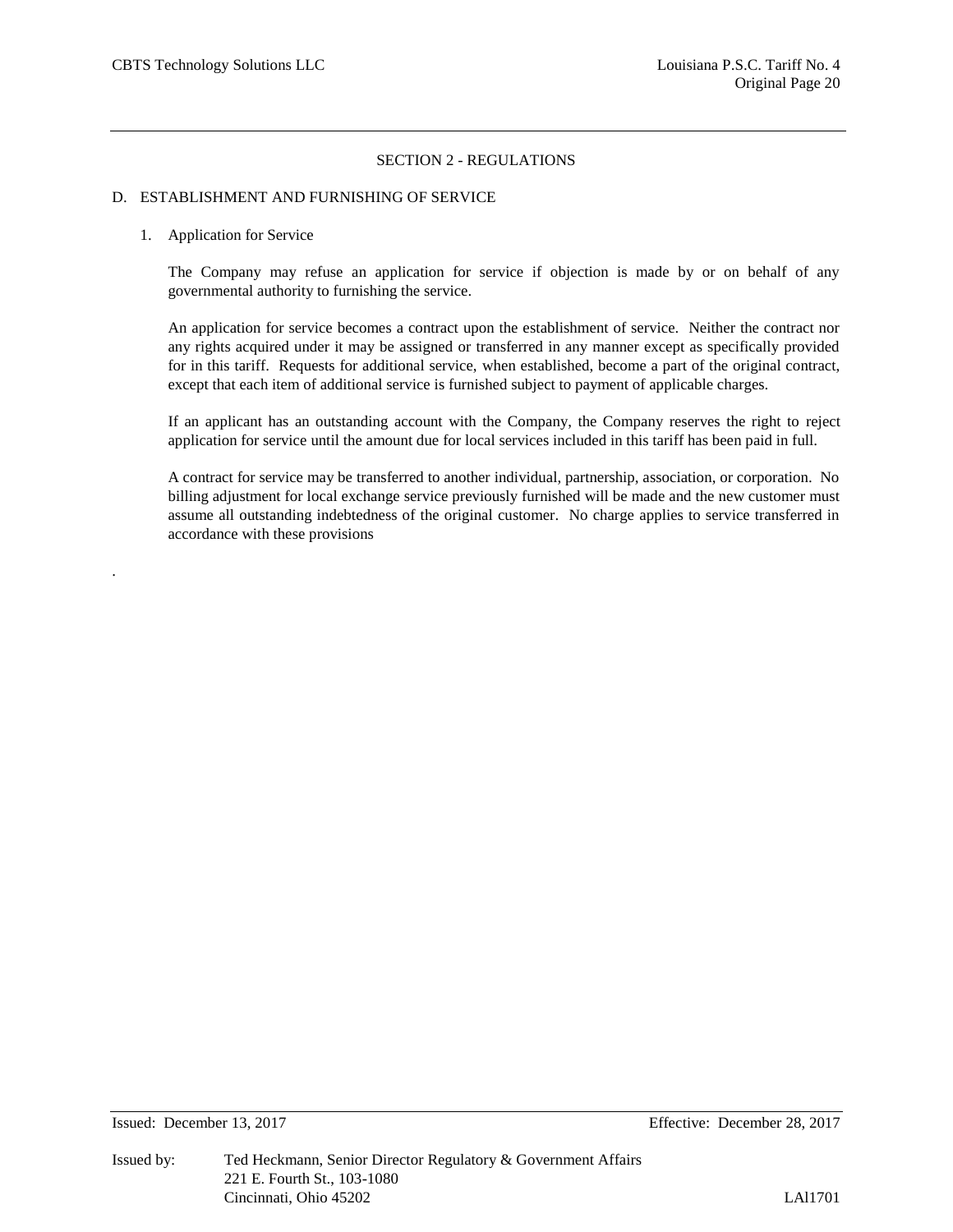## D. ESTABLISHMENT AND FURNISHING OF SERVICE (Continued)

2. Deposits

Applicants or customers whose financial condition is not acceptable to the Company or is not a matter of general knowledge, may be required to make, at any time, a cash deposit up to an amount equaling two times  $(2x)$  one  $(1)$  month's actual or estimated charges for the purpose of guaranteeing final payment for service, in accordance with the rules of the Commission. Interest on cash deposits will be payable per the deposit rules and regulations prescribed by the Commission for the period during which the deposit is held. Such deposit will be refunded or credited to the customer upon termination or after one year of prompt payment for service.

#### 3. Telephone Numbers

The customer has no property right in the telephone number which is assigned by the Company, or any right to continuance of service through any particular central office, and the Company reserves the right to change the telephone number or the central office designation, or both, of a customer whenever it deems it necessary to do so in the conduct of its business.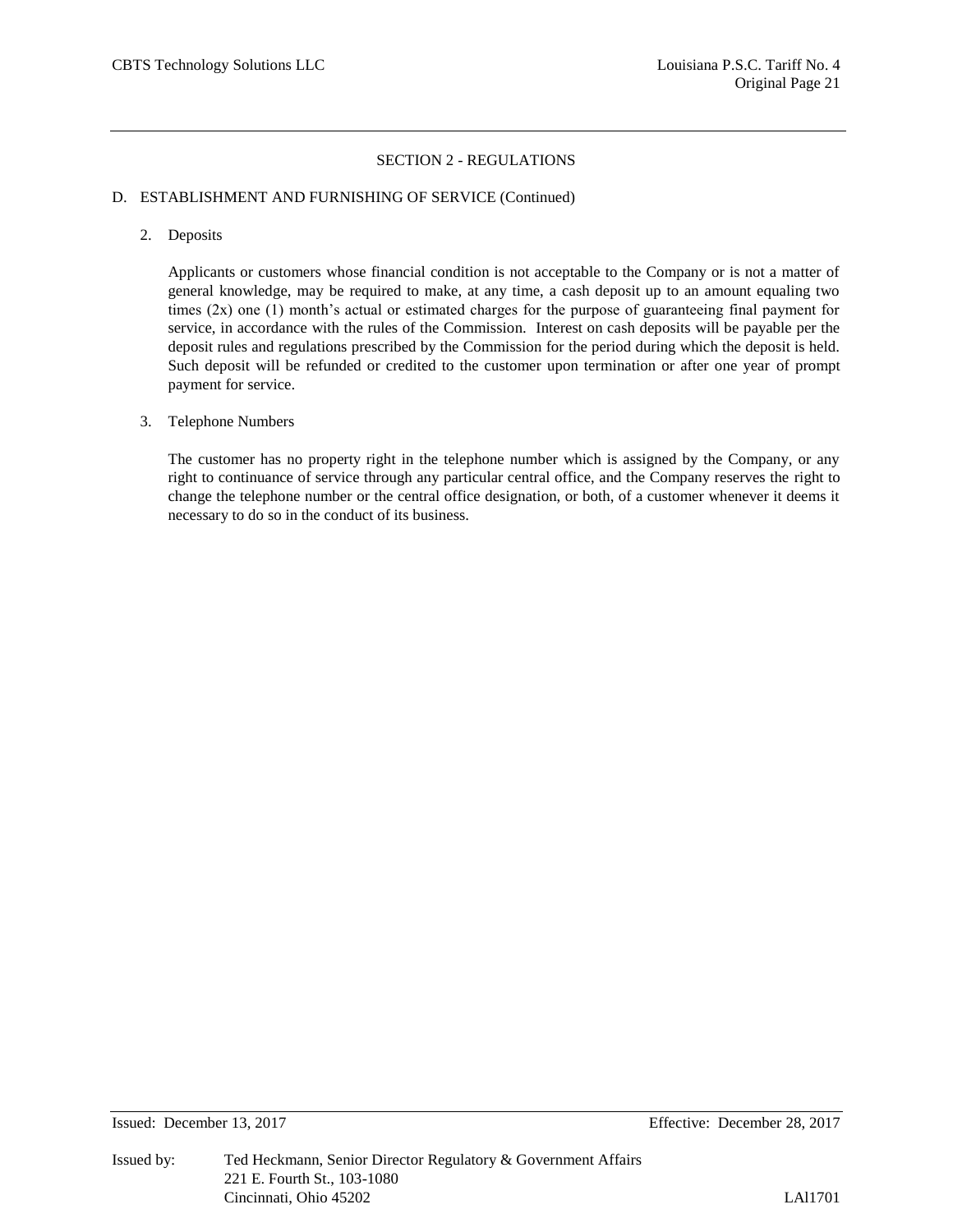#### D. ESTABLISHMENT AND FURNISHING OF SERVICE (Continued)

- 4. Payment for Service
	- a. The customer is responsible for payment; monthly, or on demand, of all charges for facilities and services furnished the customer, including charges for services originated, or charges accepted, at such facilities. Charges are payable at the Telephone Company's Business offices or at any agency authorized to receive such payments.
	- b. Bills are rendered monthly and include charges for local service for the current service month.
	- c. Prior written notice will be given if service is to be temporarily denied or the contract terminated for the non-payment of any sum due in accordance with Paragraph D.5. following. Service will not be denied prior to five days from the date contained on said notice.
	- d. The Commission has authority to review all billing and charges associated with this tariff.

Louisiana Public Service Commission P.O. Box 91154 602 North Fifth Street Baton Rouge, LA 70821

- e. All service, provided to the same customer as one business service, regardless of the tariff under which the service is provided, is considered one service for payment purposes. All service may be disconnected for non-payment even though payment is current for service provided under one or more tariffs.
- f. Where the Company provides billing inquiry service, customer inquiries relative to toll charges will be responded to promptly by the Company.
- g. Where the inquiry service is provided by an IXC or its designated agent, the IXC or agent will be responsible for notifying the Company immediately regarding any bona fide dispute over outstanding toll charges, so that service will not be terminated during the investigation of the dispute.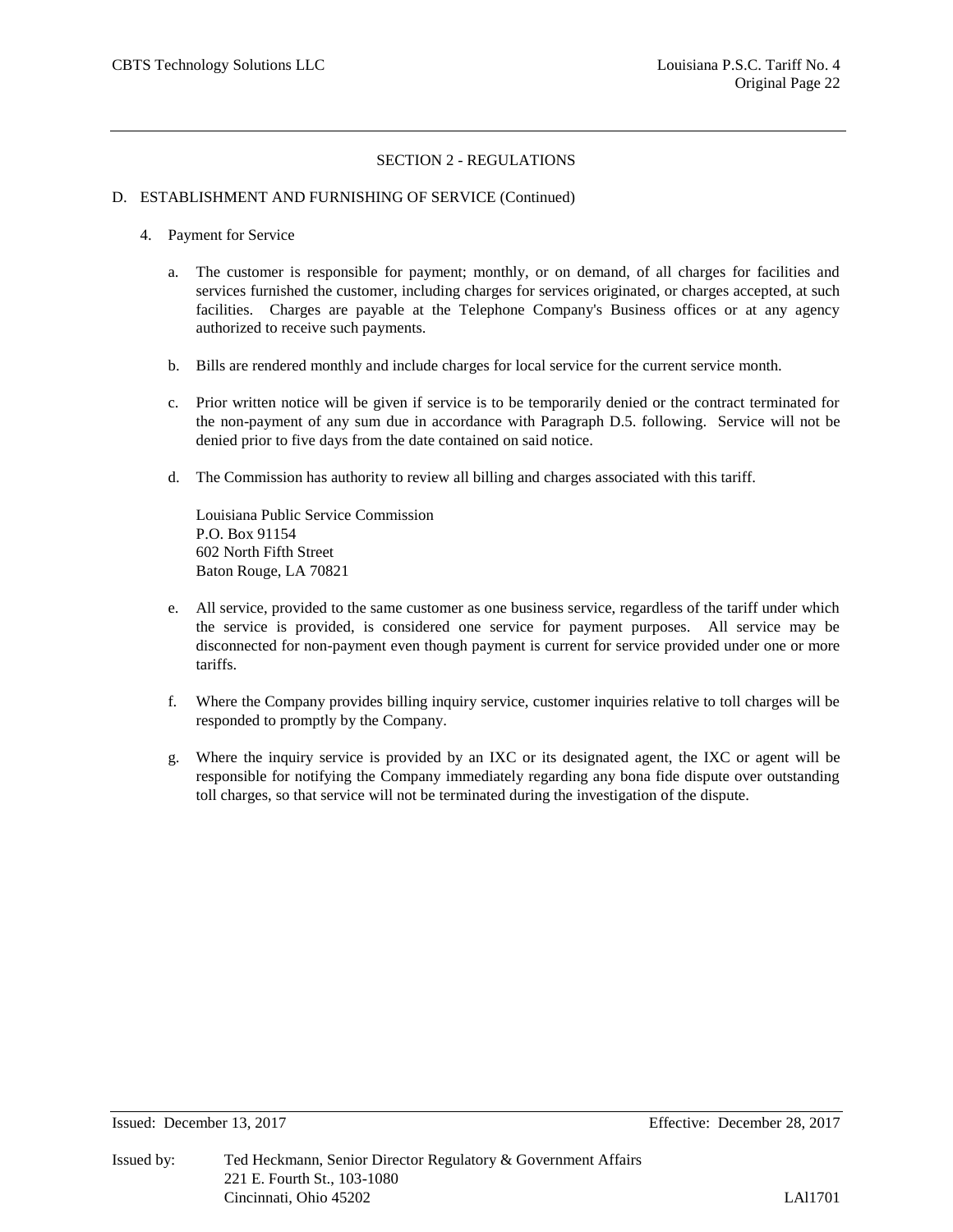#### D. ESTABLISHMENT AND FURNISHING OF SERVICE (Continued)

- 4. Payment for Service (Continued)
	- h. A subscriber who orders service or equipment installations, moves, or changes prior to the date of any increase in the one time charge applicable to such work will be subject to the one time charge in effect at the time the subscriber's order was received by the Company, provided the work is completed within the Company's normal installation interval in effect at the time the order was placed. However, if subsequent to the effective date of the increase in the one time charge, the completion of such work is delayed beyond the Company's normal installation interval and the delay is not caused by the Company, the subscriber will then be subject to the one-time charge in effect at the time the work is completed by the Company.
	- i. Insufficient Fund Checks

Customers will be charged \$20.00 on all checks issued to the Company which are returned due to insufficient funds. At the discretion of the Company, the insufficient funds check charge may be waived under appropriate circumstances (e.g. a bank error).

j. Late Payment Charge

Customers will be charged a late payment penalty in the amount of 1.5% per month on all delinquent amounts owed to the Company. Late Payment fees will not be applied to any previous balance that has already had a late payment fee applied.

- 5. Denials or Disconnection and Restoral of Service
	- a. Upon five (5) days written notice, the Company may discontinue service or cancel an application for service without incurring any liability for any of the following reasons:
		- 1. Non-payment of any sum due to the Company for service for more than thirty days beyond the date of rendition of the bill for such service;
		- 2. Violation of any regulation governing the service under this tariff;
		- 3. Violation of any law, rule, or regulation of an government authority having jurisdiction over the service; or
		- 4. The Company is prohibited from furnishing services by order of a court or other government authority having jurisdiction.
		- 5. Customer uses equipment in such a manner as to adversely affect the Company's equipment or service to others.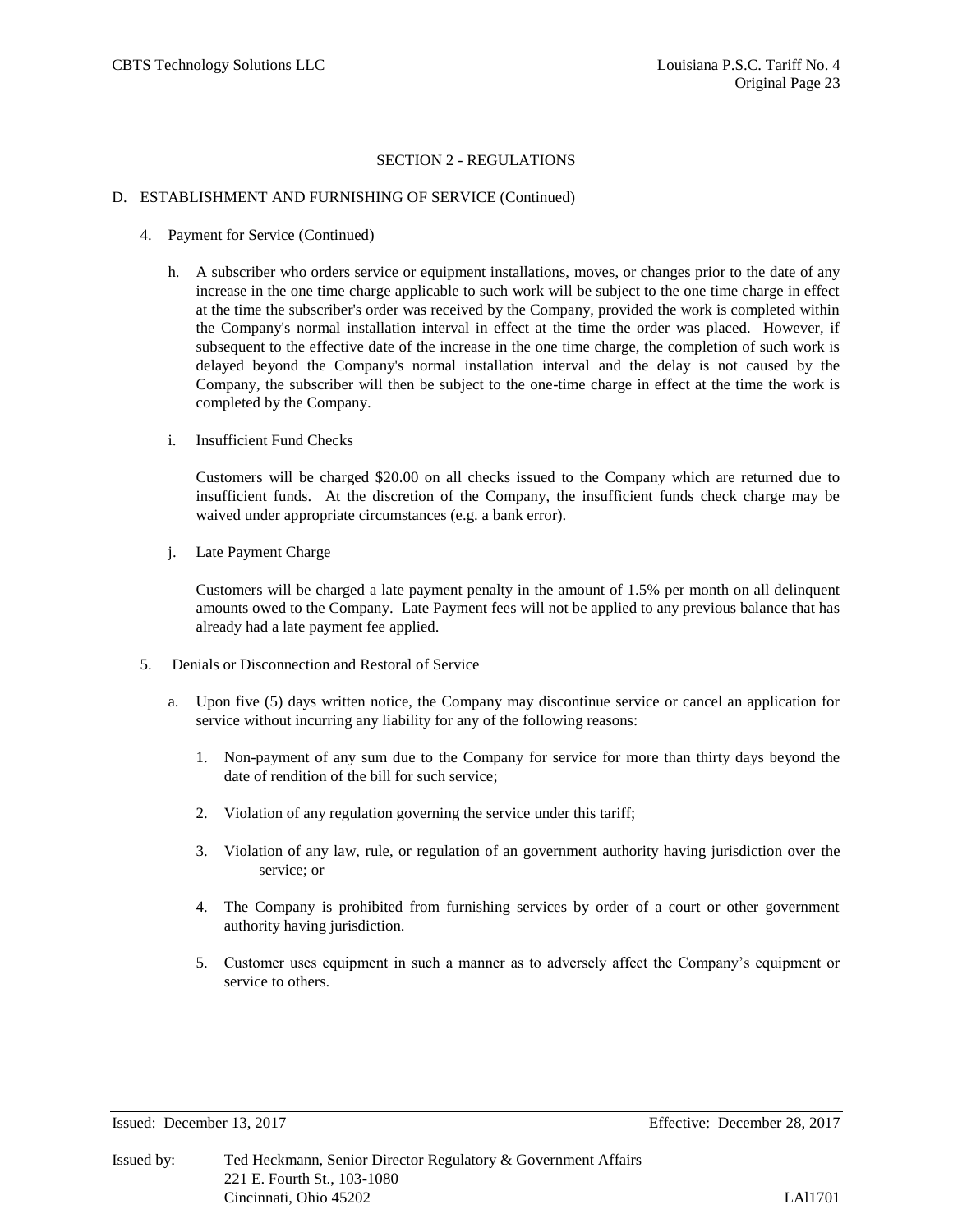#### D. ESTABLISHMENT AND FURNISHING OF SERVICE (Continued)

- 5. Denial or Disconnection and Restoral of Service (Continued)
	- b. The Company reserves the right to discontinue or refuse service because of abuse or fraudulent use of service. Abuse or fraudulent use of service includes the use of service or facilities of the Company to transmit a message or to locate a person or otherwise to give or obtain information without payment of appropriate charges, or violation of any law or regulation pertaining to telecommunications service.
	- c. Service may not be refused, denied or disconnected for any of the following reasons:
		- 1. Delinquency in payment for service by a previous occupant at the premises to be served;
		- 2. Failure to pay any amount which, according to established payment dispute and resolution procedures, is in bona fide dispute;
		- 3. Failure to pay directory advertising charges or any other non-regulated service charges including 900/700 or any "dial-it"-like service charges.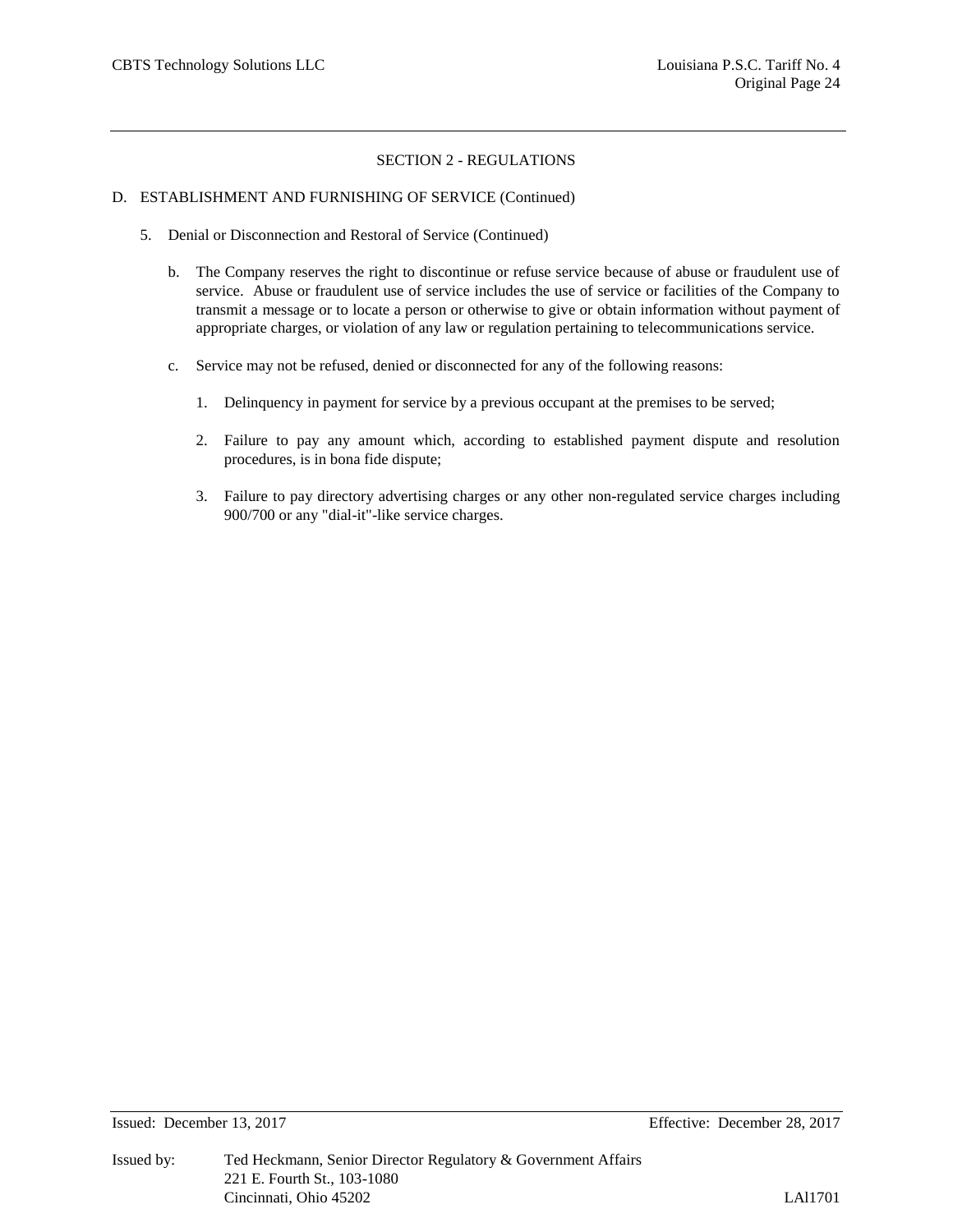## D. ESTABLISHMENT AND FURNISHING OF SERVICE (Continued)

#### 6. Maintenance and Repairs

The Company undertakes to maintain and repair the equipment and facilities which it furnishes to customers pursuant to its tariffs. The customer is responsible for damages to equipment or facilities of the Company caused by the negligence or willful act of the customer.

The customer may not rearrange, disconnect, remove, or attempt to repair, or permit others to rearrange, disconnect, remove, or attempt to repair any equipment or facilities which the Company maintains or repairs pursuant to its tariffs, without the express consent of the Company.

If trouble develops and the customer has any equipment or facilities which the Company does not maintain or repair, the customer will make appropriate tests to determine whether that equipment or facility is the cause of the trouble before reporting an out-of-service or other trouble condition to the Company.

Customers will be required to pay the maintenance of service charges, for visits made by the Company to the customer's premises, when a service difficulty or trouble report results from equipment or facilities not maintained or repaired by the Company. The customer will be advised, before a visit to his premises, of the possibility of a maintenance of service charge.

Maintenance of Service Charge:

| (1) During Normal Working Hours     | \$265.00 per visit  |
|-------------------------------------|---------------------|
| (2) Outside of Normal Working Hours | $$400.00$ per visit |

Normal Working Hours are defined as Monday to Friday, 7am to 7pm in the time zone of the customer's location of the dispatch. If a visit begins and/or ends outside this period, it is considered Outside of Normal Working Hours.

Any dispatch that begins or ends from 12:01 am to 12:00 am the following day the time zone of the customer's location of the dispatch. If a visit begins and/or ends outside this period, it is considered Outside of Normal Working Hours. Any dispatch that begins or ends from 12:01 am to 12:00 amthe following day the time zone of the Customer's Premises on these holiday's will also be considered "Outside of Normal Working Hours":

| New Year's Day         |  |
|------------------------|--|
| Independence Day       |  |
| Day after Thanksgiving |  |

Presidents' Day Christmas Day

Memorial Day Martin Luther King Jr. Day Labor Day Thanksgiving Day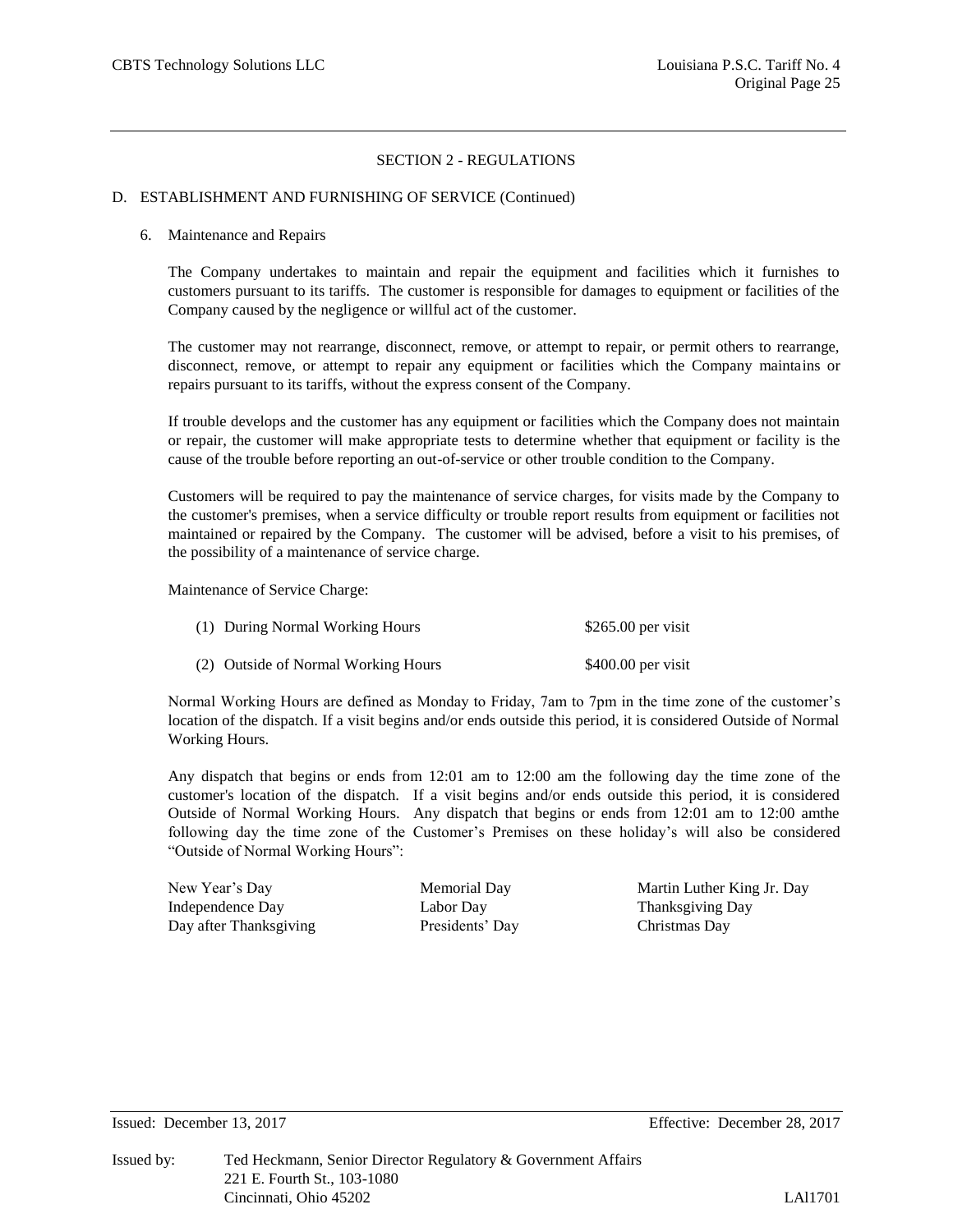## D. ESTABLISHMENT AND FURNISHING OF SERVICE (Continued)

7. Special Equipment and Arrangements

Special equipment and arrangements requested by customers and not otherwise provided for in this tariff may be furnished where possible, if not detrimental to any of the services furnished by the Company, at charges that are in addition to other applicable charges.

8. Overtime

For work performed outside the normal working hours of the Company at the request of the customer, the additional expense incurred by the Company is charged to the customer in addition to other charges which are applicable. In such cases, charges based on the cost of labor, materials, and other costs incurred by or charged to the Company will apply. The customer will be notified in advance if such charges may apply.

9. Individual Case Basis (CB) Arrangements

Rates for ICB arrangements will be developed on a case-by-case basis in response to a bona fide request from a customer or prospective customer for service which varies from tariffed arrangements. Rates quoted in response to such requests may be different from the tariffed rates specified for such services. ICB rates will be made available to similarly situated customers.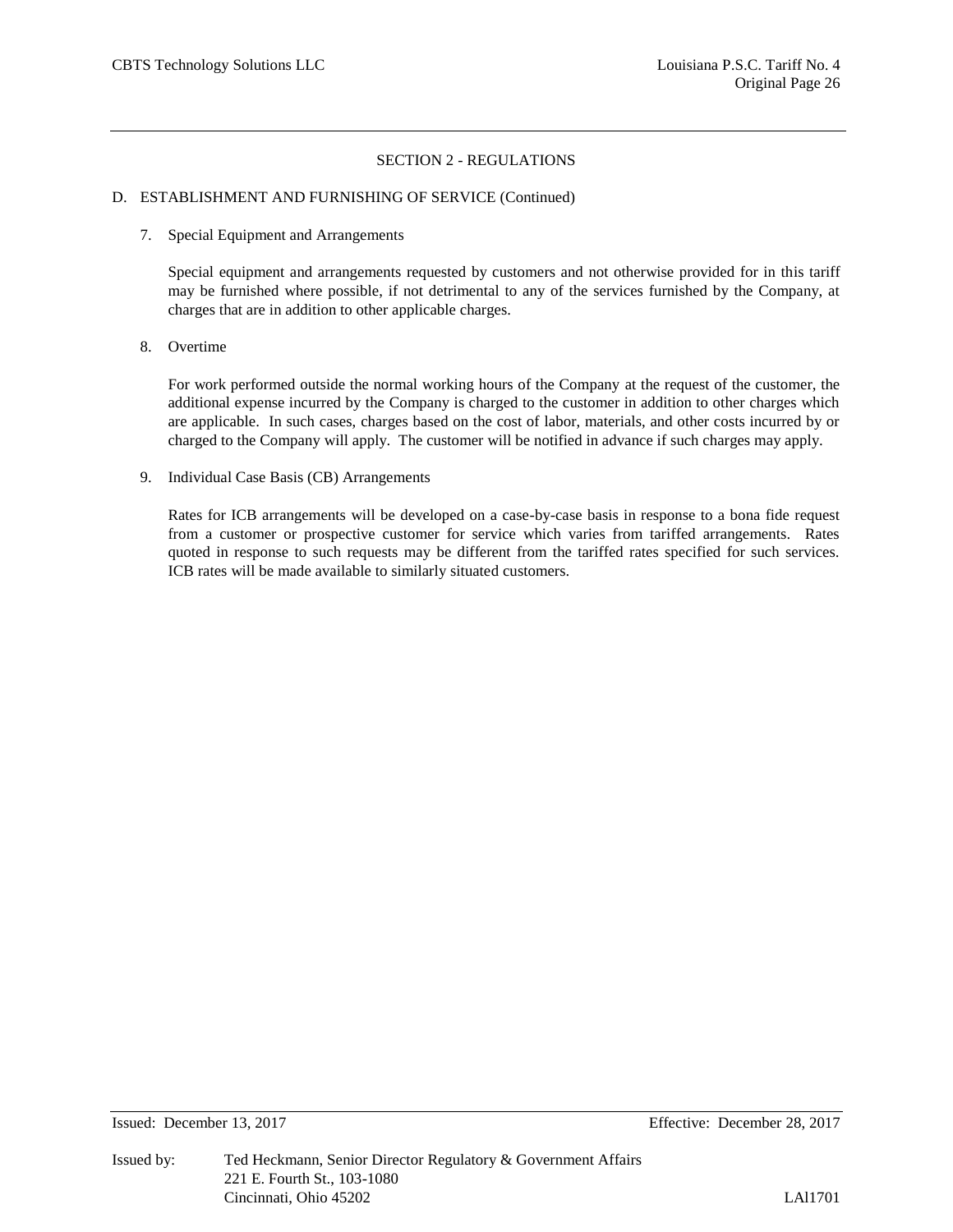#### D. ESTABLISHMENT AND FURNISHING OF SERVICE (Continued)

10. Identity of Customer-Announcement Facilities

Use of Company facilities for public announcement service or non-public announcement service is subject to the following conditions:

- a. For purposes of identification, exchange service customers who transmit recorded announcements over facilities provided by the Company must include in the recorded message the name of the organization or individual responsible for the service and the address at which the service is provided.
- b. Customers transmitting factual announcements such as time, weather, stock market quotations, airline schedules, and similar information are excluded from the preceding conditions.
- c. Failure to comply with the provisions of this tariff will be cause for termination of the service.
- d. The Company will reveal on request, to the extent the information is available from its records, the identity of the individual responsible for service with which announcement facilities have been associated.
- 11. Wire Tap Investigation

When a wire tap investigation is made by the Company at the request of a customer, and no wire tap trouble condition in Company equipment or facilities can be found, the cost incurred for inspection of the facilities and equipment serving the customer may be charged to the customer.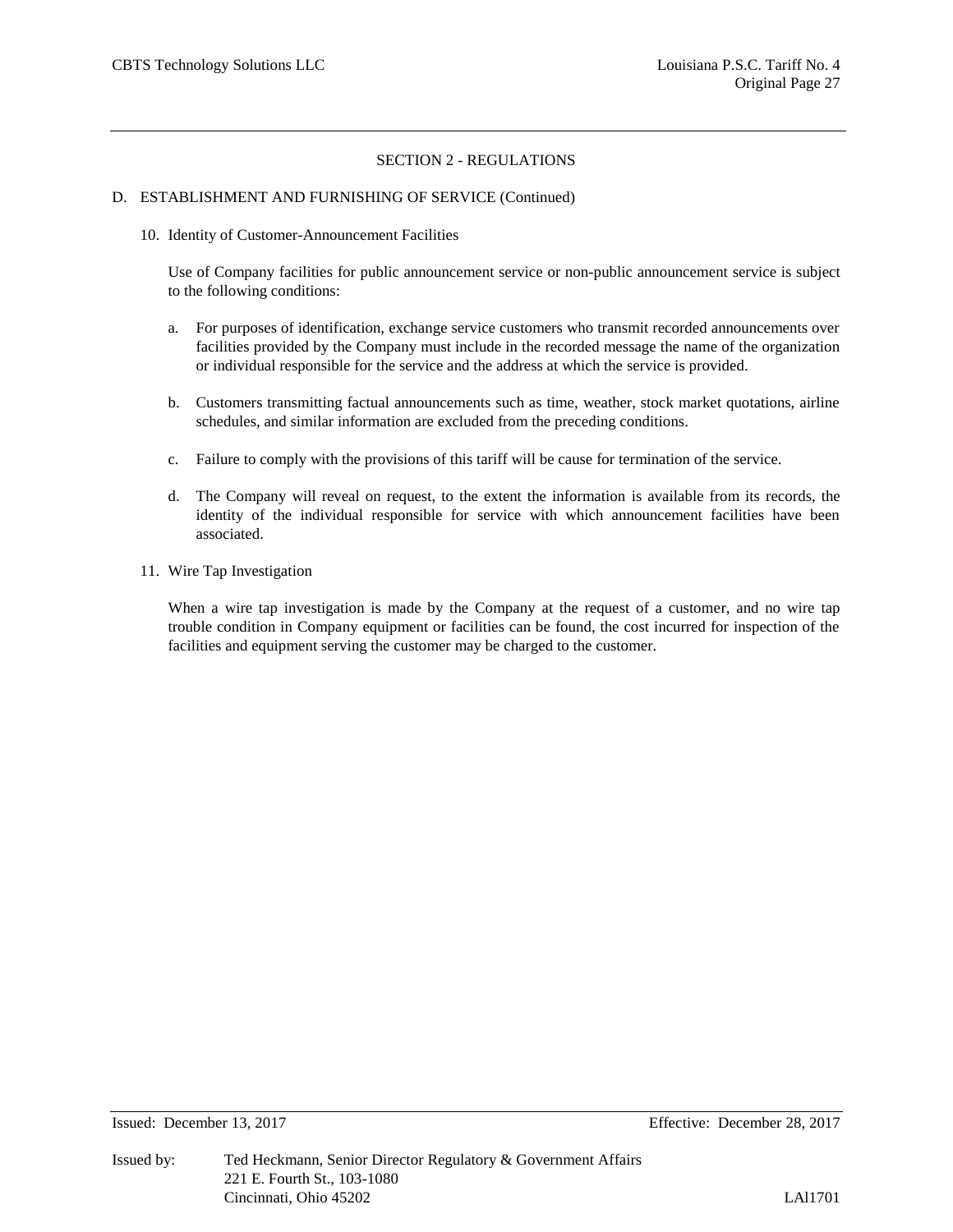## D. ESTABLISHMENT AND FURNISHING OF SERVICE (Continued)

12. Telecommunications relay Service (TRS)

Enables deaf, hard-of-hearing or speech-impaired persons who use a text telephone or similar device, to communicate freely with the hearing population who do not use a text telephone. A Customer will be able to access the state provider to complete such calls. When applicable, the Company will impose a surcharge to all Customers at a level determined by the Commission.

13. Provisions for Certain State and Local Taxes and Fees

There shall be added to the customer's bill, as a separate item, an amount equal to the customer's proportionate part of any license, occupation, franchise, or other similar tax or fee, now or hereafter agreed to or imposed upon the Company by state or local taxing authorities, whether imposed by ordinance, franchise agreement or otherwise, and whether imposed upon or measured by the gross receipts, net receipts or revenues of the Company. Such amount will be added to the bill of each customer who receives service within the territorial limits of the taxing authority. Where more than one such tax or fee is imposed, each of the amounts applicable to the customer shall be added to the customer's bill as a separately identified item.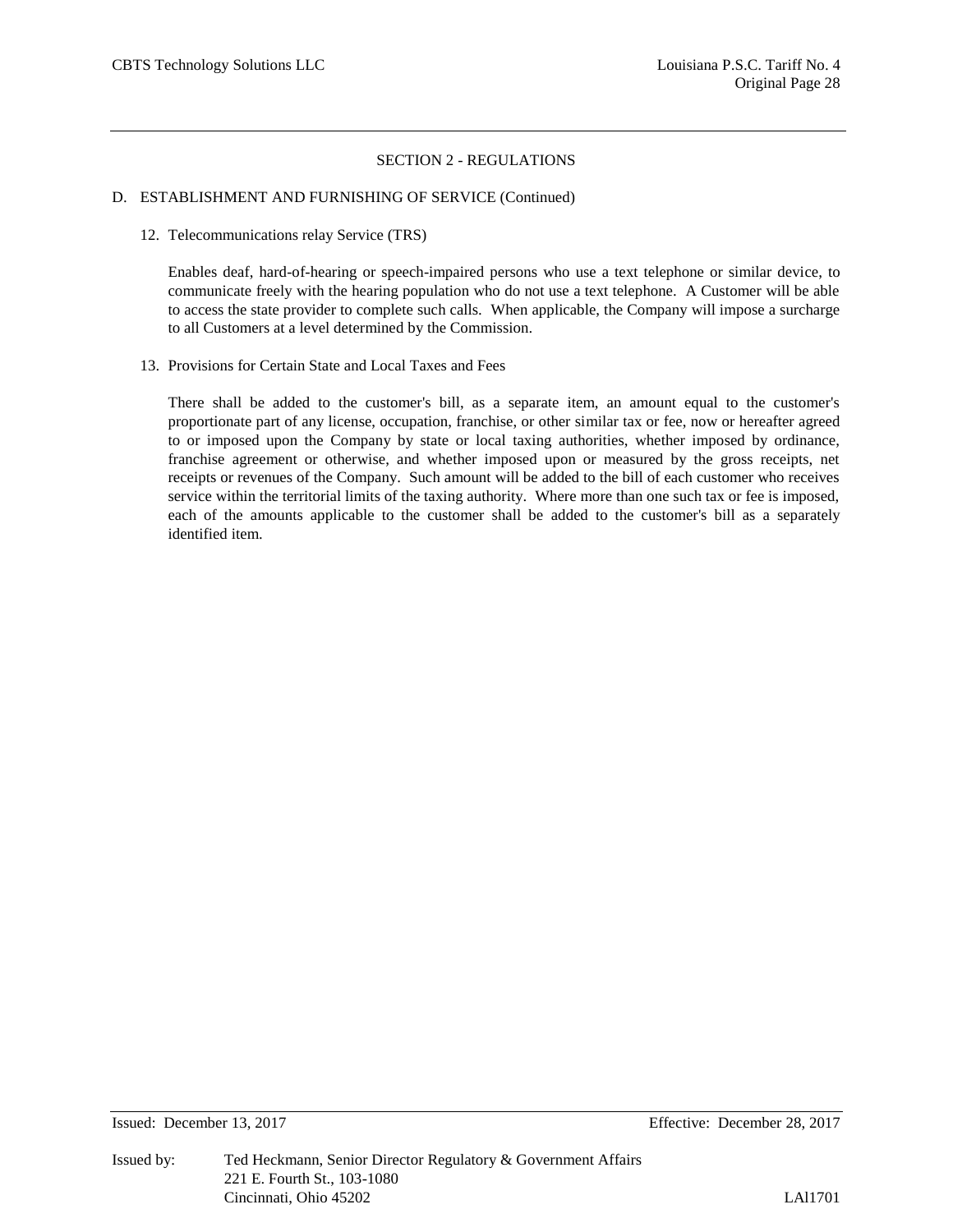#### E. DIRECTORIES

1. Ownership and Use

The Company reserves the right to charge for directories issued in replacement of directories defaced or mutilated while in possession of customers.

2. Distribution

The Telephone Company will furnish to its customers without charge, only such directories as it deems necessary for the efficient use of service.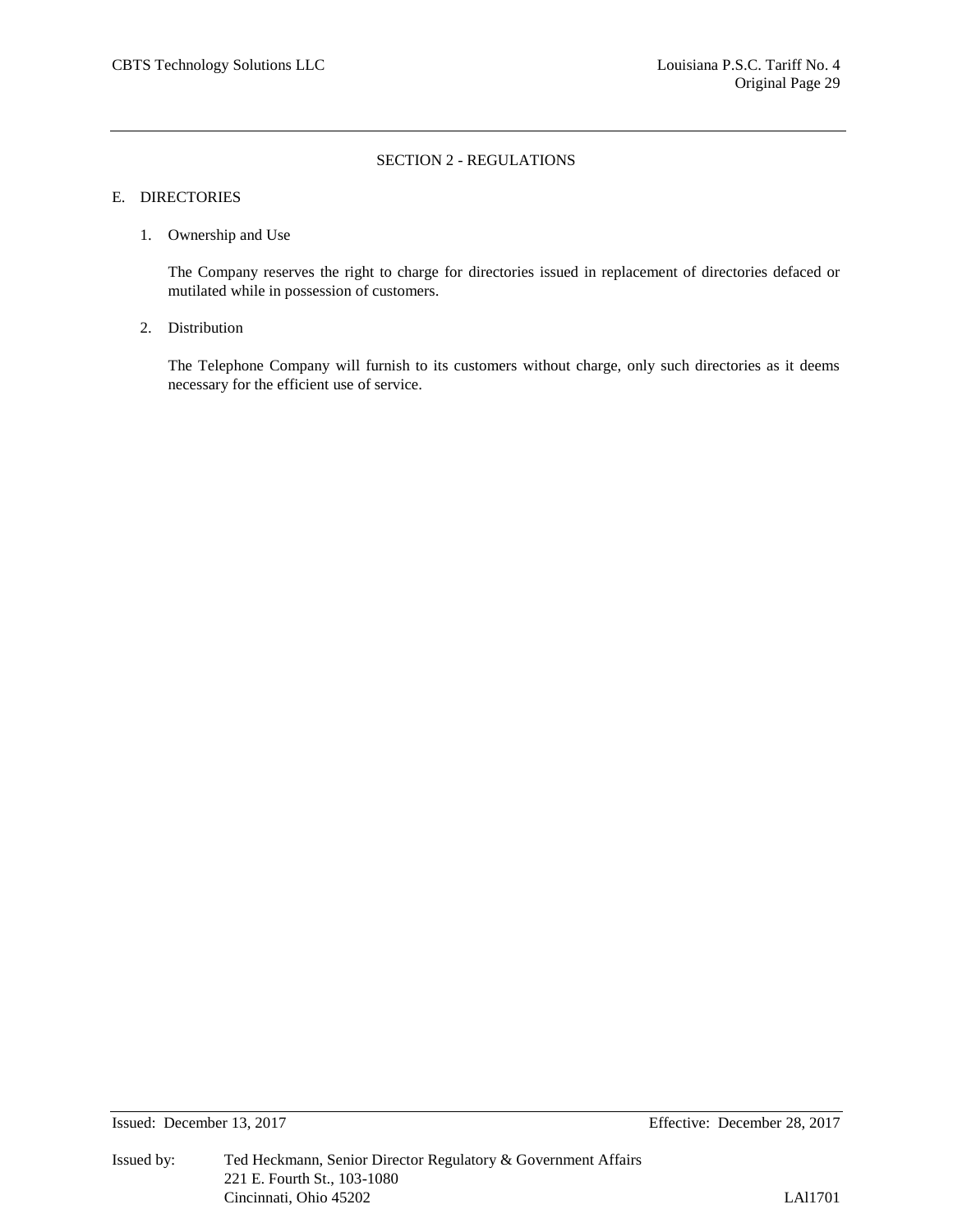#### F. VARIABLE TERM PAYMENT PLAN

#### 1. General

- a. The Variable Term Payment Plan (VTPP) is a payment plan which allows customers to pay a fixed rate for services over one of any currently available payment periods. A different monthly rate applies for the duration of each period. The monthly rate varies inversely with the length of the payment period, e.g., the monthly rate for a short period is greater than that for a long period.
- b. The minimum period is 12 months, unless otherwise specified in product tariffs.
- c. During the effective term of a customer's initial payment period, the monthly rate is not subject to Company-initiated changes.
- d. Unless specifically exempted, services furnished under the Variable Term Payment Plan are subject to all general regulations applicable to the provision of service by the Company as stated elsewhere in this and other tariffs.

#### 2. Regulations

- a. Application of Rates and Charges (unless stated otherwise in the product tariffs)
	- 1. The monthly rate applicable at the time a customer subscribes to a product or service under the Variable Term Payment Plan is not subject to Company-initiated change during the initial payment period, providing there are no customer-initiated delays in the establishment of the subscribed-for product or service.
	- 2. After the expiration of either the initial payment period or the subsequent 12-month payment periods the monthly rate will continue to be the same rate that the customer paid under their initial term agreement. The rate will be subject to Company-initiated changes with a 60-day written notice to the customer during which time the customer shall have the right to terminate the agreement, without incurring termination charges. The rate adjustment would not exceed the tariffed rate.
	- 3. Nonrecurring charges are to be paid in full at the time of installation.
	- 4. In the event that all or any part of the service is disconnected at customer request before expiration of any selected payment period of greater than one month's duration, the customer will be required to pay termination charges as stated in this tariff.
	- 5. Rates and charges apply according to the appropriate schedules for products and services offered under the Variable Term Payment Plan.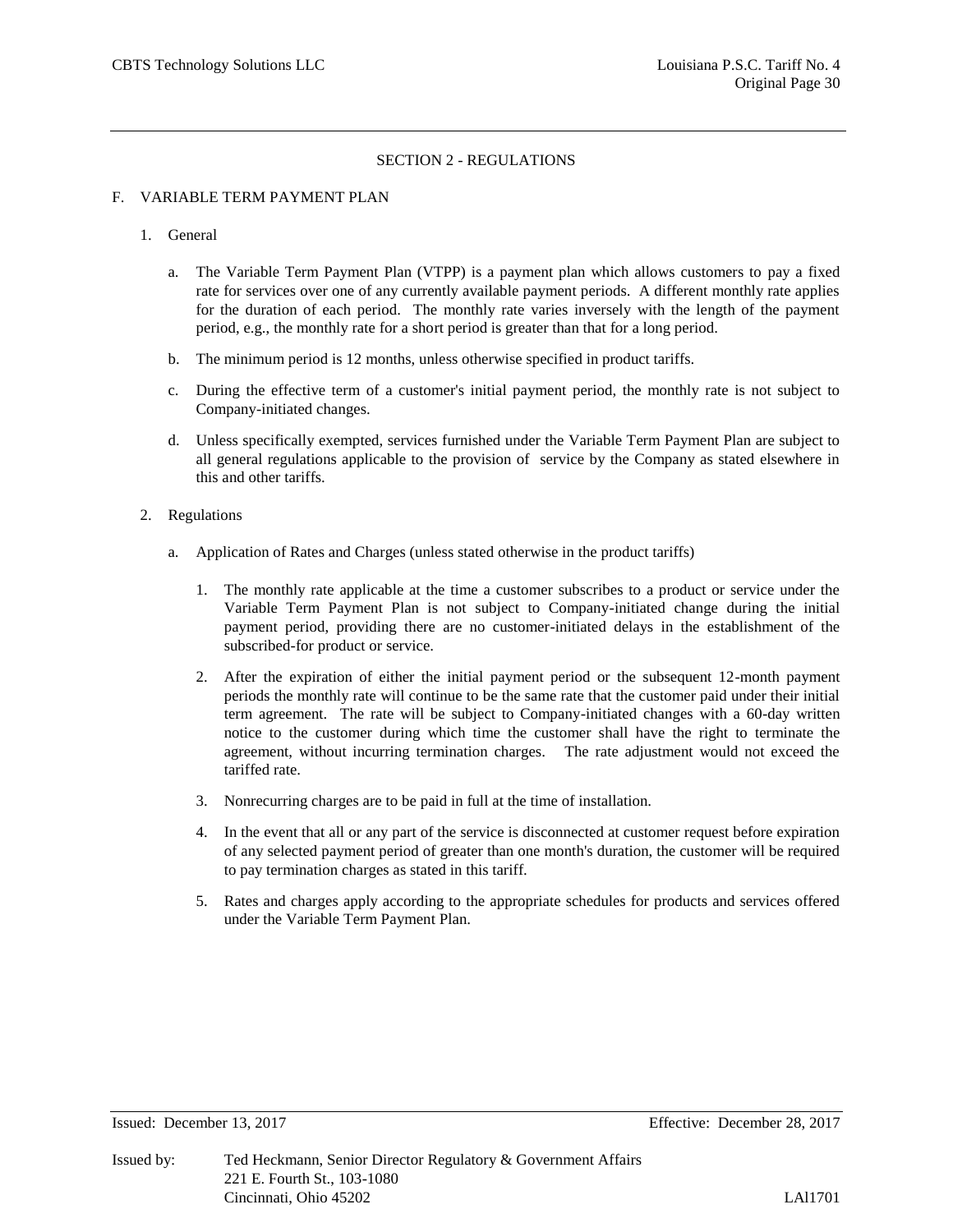#### F. VARIABLE TERM PAYMENT PLAN (Continued)

- 2. Regulations (Continued)
	- b. Renewal Options

The customer has the following renewal options:

- 1. Prior to completion of the present VTPP payment period and upon notification to the Company, a customer may renew for any payment period currently available under VTPP. The rates will be those currently in effect for new customers at the time of renewal. The new payment period starts the day following completion of the prior payment period.
- 2. If upon completion of the current payment period the customer has not chosen a new payment period and has not requested discontinuance of service, the customer's agreement will automatically renew for a 12-month period at the rate the customer is paying under their current agreement unless either party notifies the other in writing or verbally of its intention not to renew, at least 30 days before the end of the then-current term.
- c. Early Contract Termination

Unless otherwise noted in individual product tariffs, if the customer terminates their service prior to the expiration date of the term agreement, the customer will be required to pay early termination charges that equate to the monthly charges for the remainder of either the initial payment period or the subsequent 12-month payment periods. If nonrecurring charges associated with the installation of the business services were waived, the customer will become liable for payment of the waived charges.

Inclusion of early termination liability by the company in its tariff or a contract does not constitute a determination by the Commission that the termination liability imposed by the company is approved or sanctioned by the Commission. Customers shall be free to pursue whatever legal remedies they may have should a dispute arise.

d. Additions

If the customer wishes to make additions, the customer may also select, from those currently available in the tariff, a different payment period of equal or shorter length than the time remaining in the period selected for the existing service at the current filed rates for the selected period. The additions may then have a different expiration date than the existing service.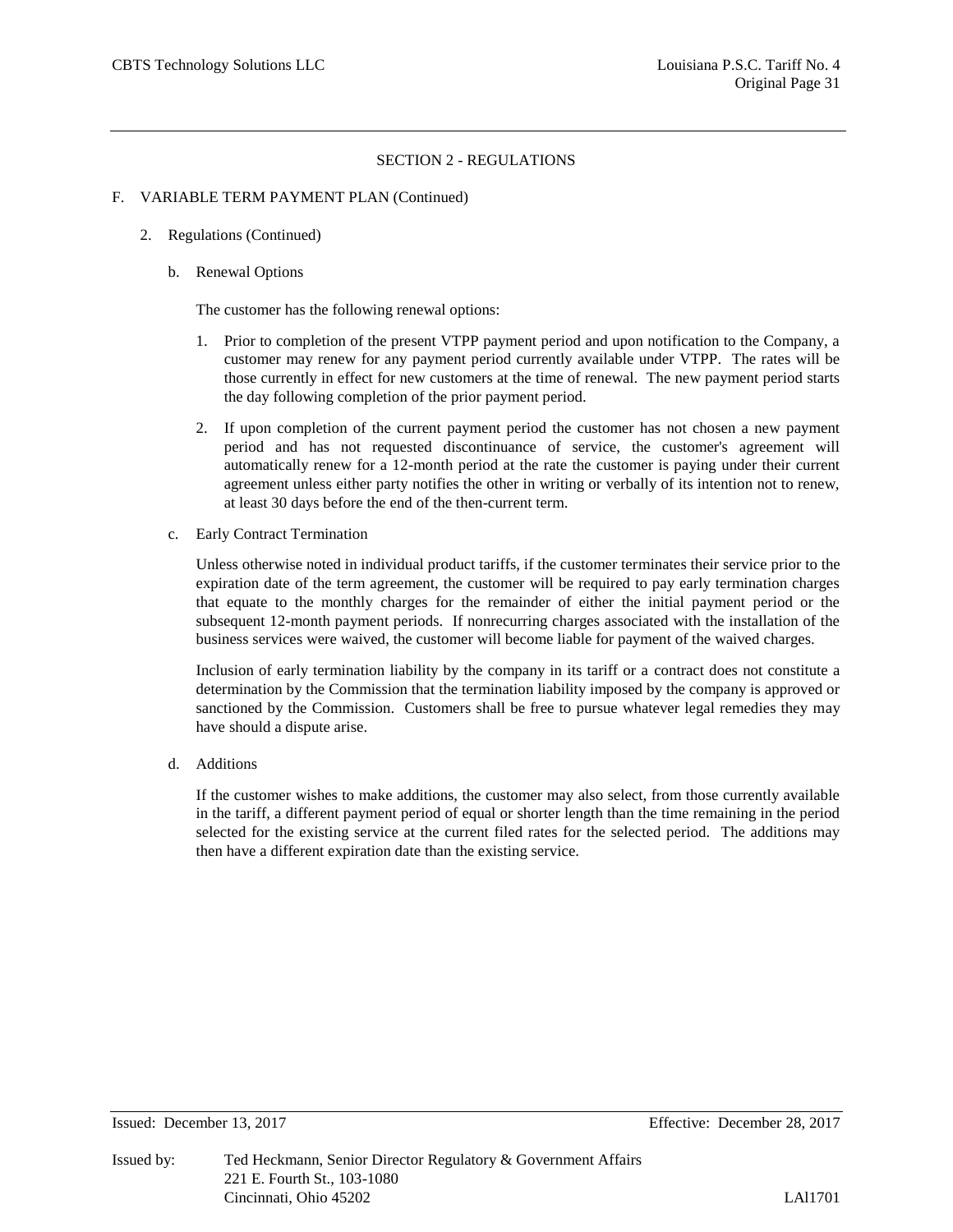#### F. VARIABLE TERM PAYMENT PLAN (Continued)

- 2. Regulations (Continued)
	- e. Upgrades
		- 1. Allowable upgrades to products offered by the Company are specified in the individual tariffs currently in effect for offerings under the Variable Term Payment Plan.
		- 2. A customer who elects to upgrade an installed product may choose one of two options, unless otherwise specified in the product tariffs:
			- a. The existing payment period may be extended by a period of time specified in the product tariff, and the new and the previously installed service will expire on the same date. The rate level applicable for the new service is the one currently in effect for the payment period which the customer had selected prior to the upgrade, while the rates for services previously installed and continuing in service are unaffected. (If the payment period selected by the customer prior to the upgrade has been discontinued in the tariff, the new service will be billed at rates applicable for the next shorter payment period in the current tariff.)
			- b. The new service may be billed over a currently available payment period of equal or shorter length than the time remaining in the existing payment period. Current rates apply for the selected payment period for the new service. Rates for service previously installed and continuing in service are unaffected. The expiration date of the new service is then either the same as or earlier than that of the previously installed system.

When the expiration date of the new service is earlier, the customer must select another payment period for the service according to the terms and conditions stated in the preceding paragraph at the time of expiration.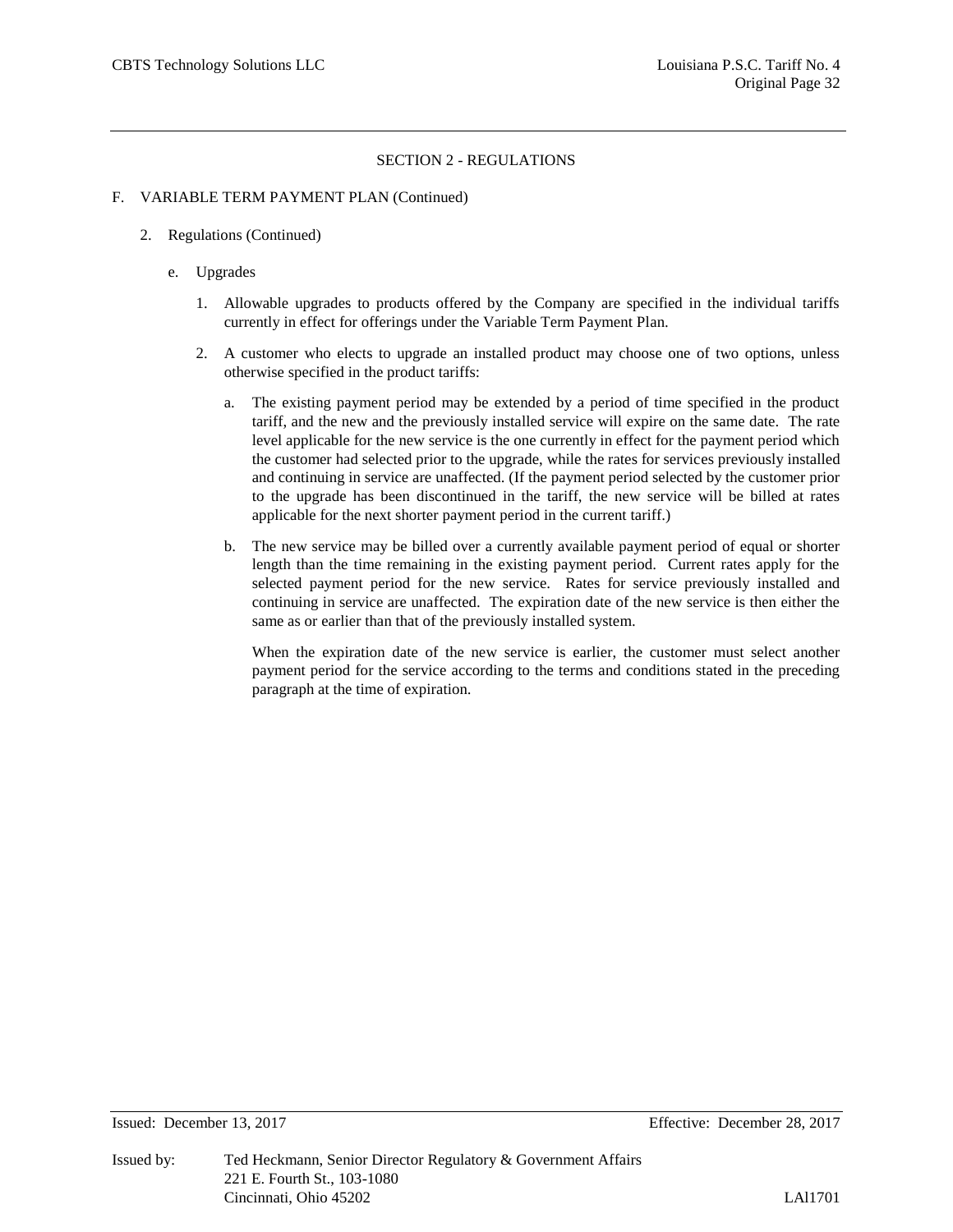#### F. VARIABLE TERM PAYMENT PLAN (Continued)

- 2. Regulations (Continued)
	- f. Downgrades
		- 1. Allowable downgrades for installed services are specified in product tariffs.
		- 2. A customer has the option to place any new service on a coterminous payment unless otherwise specified in the product tariff. Rates for the new service are those currently in effect for the original payment period (or, if the period is no longer available, for the next shorter one). The rates for services remaining after the downgrade will not be affected.
		- 3. When a coterminous payment period is not chosen for new service, the customer must select a payment period of equal or shorter length than the time remaining in the current payment period. Current rates apply for the equal or shorter payment period. Service remaining on the customer's premises will continue to be billed at the rates in effect before the downgrade. The new service may than have a different expiration date from the service which remained after downgrading.
		- 4. When the expiration dates differ, the customer must select a new payment period for the service (at the time of expiration) added at the time the service was downgraded, according to the terms and conditions in this section.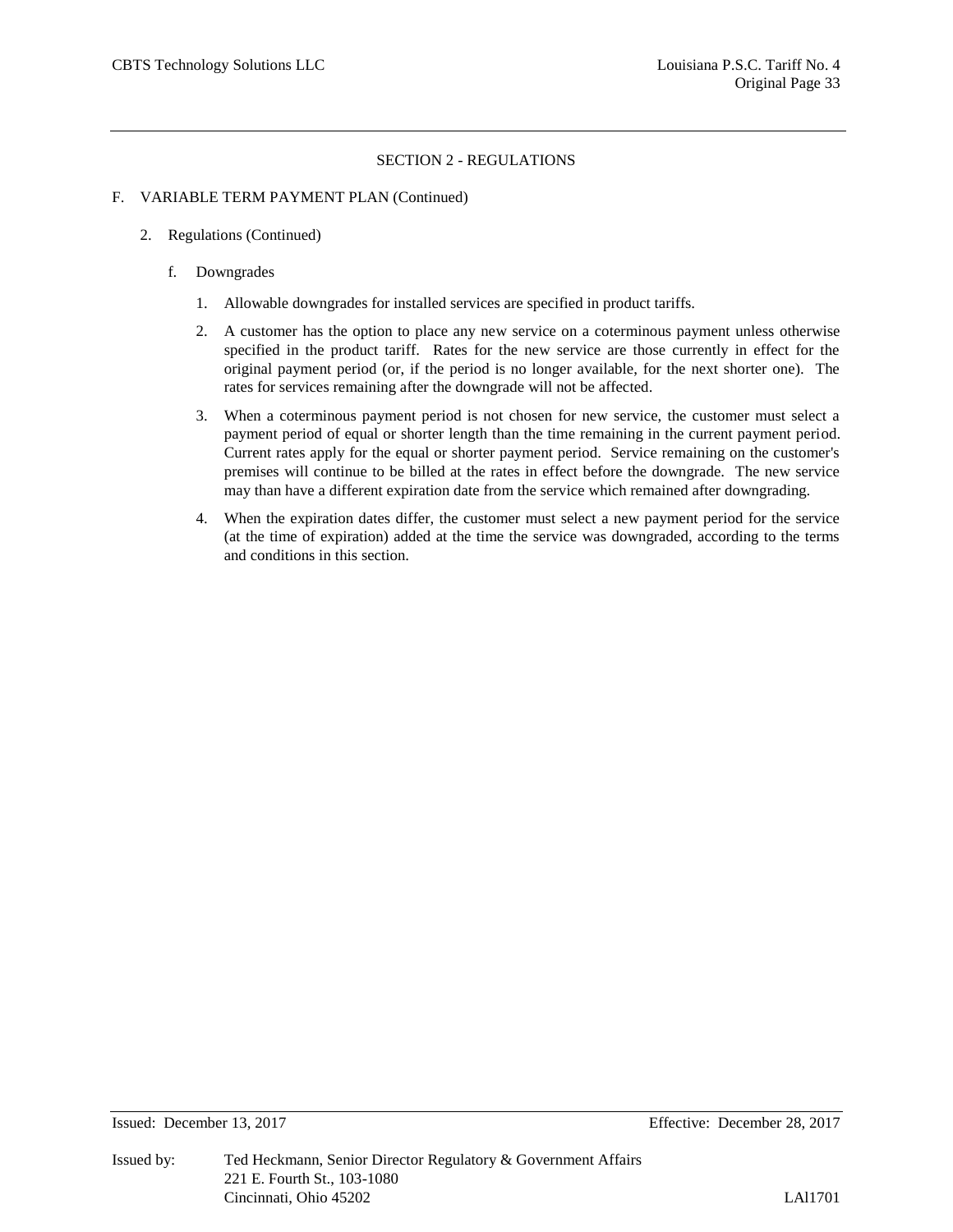#### F. VARIABLE TERM PAYMENT PLAN (Continued)

- 2. Regulations (Continued)
	- g. Requests for Changes in Length of Initial Payment Period

Following the establishment of service for a service furnished under a Variable Term Payment Plan period and before the completion of that period, the existing payment period may be replaced by a currently offered payment period at the current rates, subject to the following conditions:

- 1. No credit will be given for payments made during the formerly selected period. However, nonrecurring charges will not be reapplied.
- 2. The new payment period begins with the date requested.
- 3. No termination charge applies provided the customer selects a new payment period equal to or longer than the time remaining under the former payment period. Otherwise, a termination charge applies for the former payment period.
- 4. The new payment period selected for a component of a service must be equal to or shorter than the time remaining in that service's existing payment period.
- h. Supersedure

Service may be transferred to a new customer at the same location, upon prior written concurrence by the Company.The new customer will be subject to all provisions currently reflected in the contract.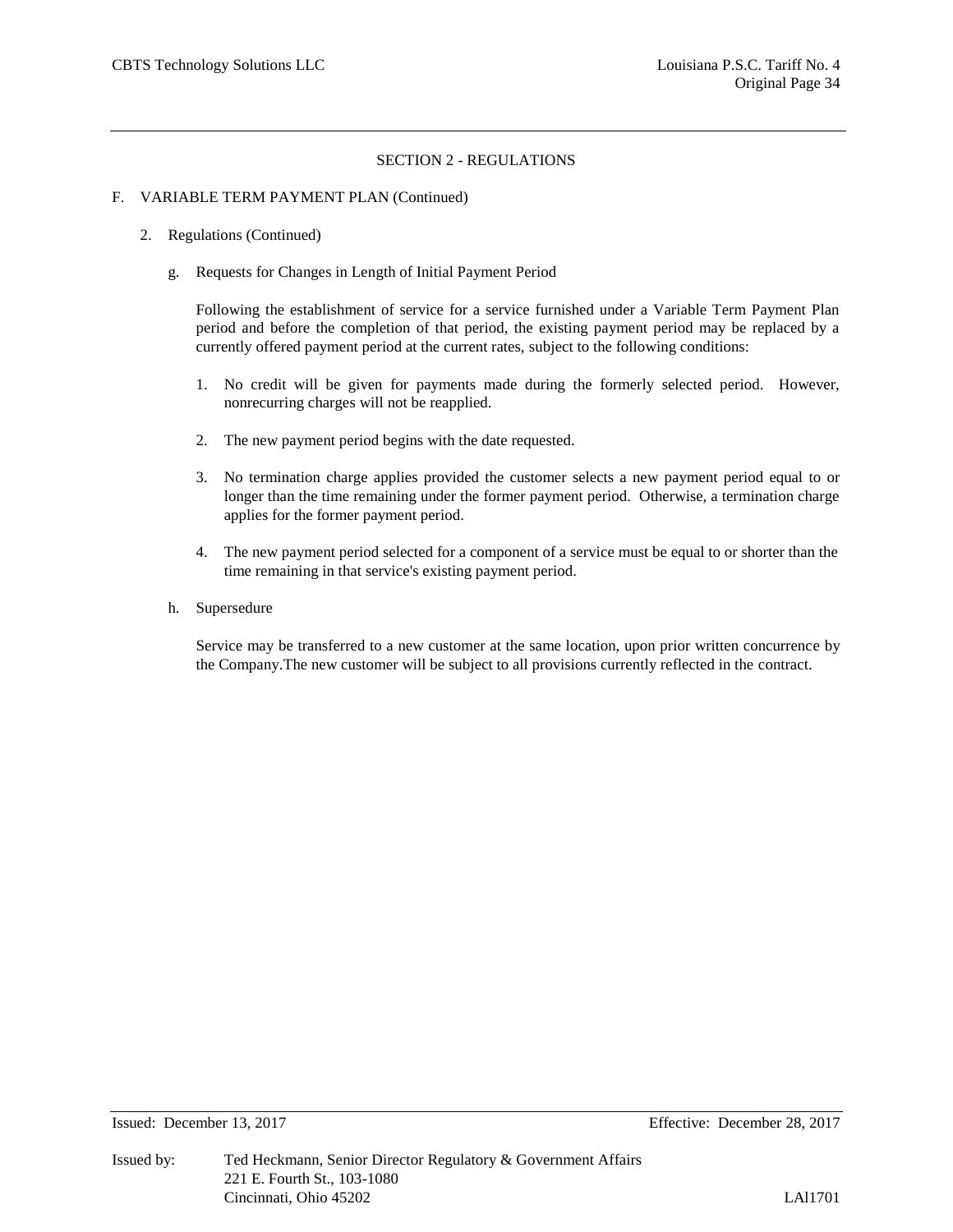#### G. EMERGENCY NUMBER 911 SERVICE

This service is offered solely as an aid in handling assistance calls in connection with fire, police or other emergencies. The Company is not responsible for any losses, claims, demands, suits or any liability whatsoever, whether suffered, made, instituted or asserted by the Customer or by any other party or person for any personal injury to or death of any person or persons, and for any loss, damage or destruction of any property, whether owned by the Customer or others, caused or claimed to have been caused by : (1) mistakes, omissions, interruptions, delays, errors or other defects in the provision of this service, or (2) installation, operation, failure to operate, maintenance, removal, presence, condition, location or use of any equipment and facilities furnishing this service.

The Company is not responsible for any infringement or invasions of the right of privacy of any person or persons, caused or claimed to have been caused, directly or indirectly, by the installation, operation, failure to operate, maintenance, removal, presence, condition, occasion or use of emergency 911 service features and the equipment associated therewith, or by any services furnished by the Company including, but not limited to, the identification of the telephone number, address or name associated with the telephone used by the party or parties accessing emergency 911 service, and which arise out of the negligence or other wrongful act of the Company, the Customer, its Customers, agencies or municipalities, or the employees or agents of any one of them.

#### H. 811 SERVICE

811 Service is a three-digit local dialing arrangement that allows local exchange end users to reach a state service center that provides advance excavation notice services. The 811 code was assigned, pursuant to Federal Communications Commission (FCC) Order in CC Docket 92-105, to provide a one call system ("call before you dig" service) for excavators and the general public to notify facilities operators in advance of excavation activities. The Company provides the routing for calls made to 811 to the service center. The Company does not operate the 811 Service center.

811 calls cannot be placed using 1+ calling, 0+ calling, 0-Operator Assisted Calling, or 101XXXX calling.

Certain equipment, such as coin telephones and PBXs, may require special programming to allow 811 calling.

811 Service can only be accessed for calls originating on the Company's network, either from end user customers who directly purchase the Company's service or from customers of other LECs that resell the Company's services.

The Company will make every effort to route 811 calls to the appropriate service center. The Company's only obligation under 811 Service is to attempt to transmit the call to the appropriate service center. However, the Company will not be held responsible for routing mistakes, service interruptions, or other intervening acts that may interfere with telephone service and/or completion of the call.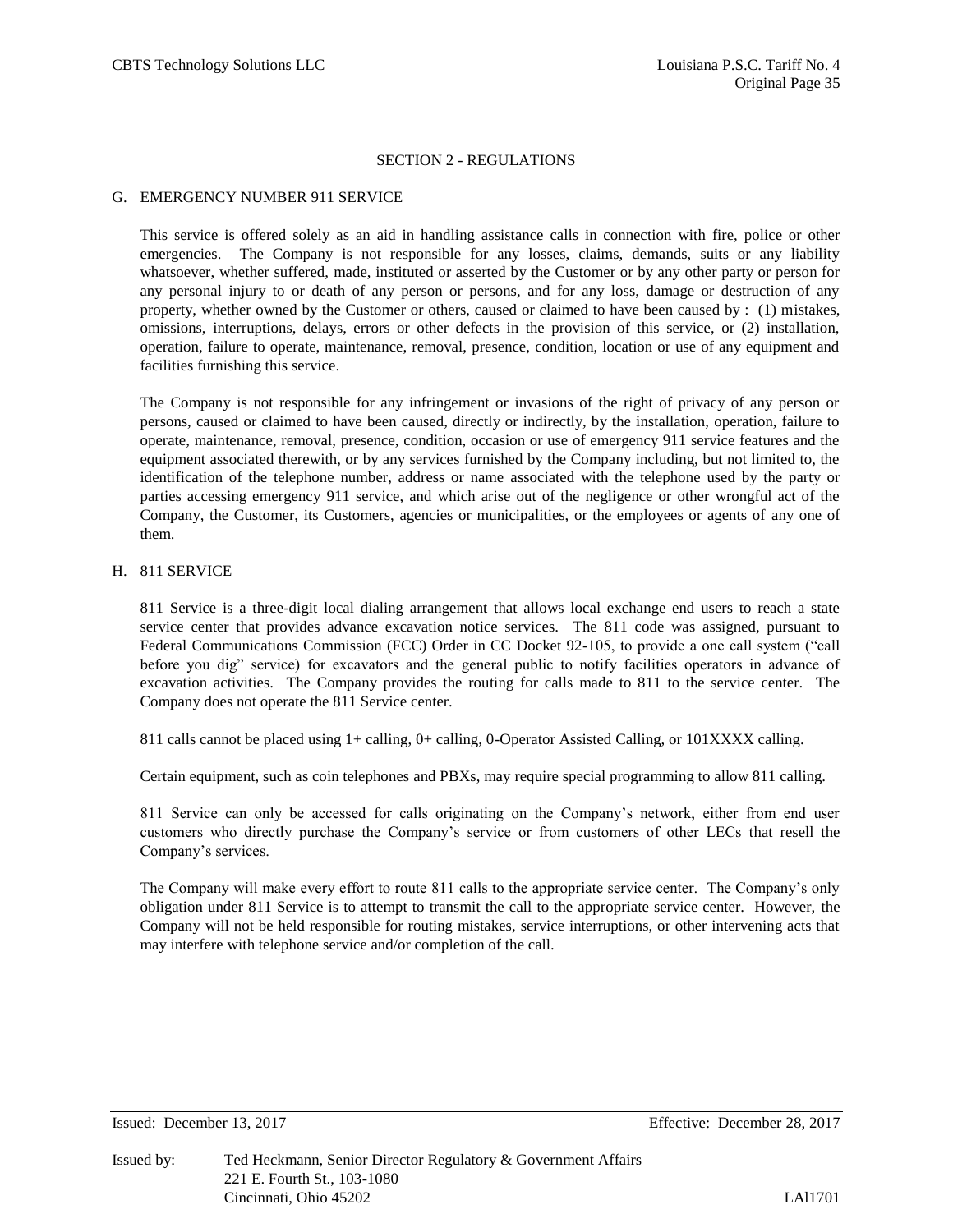#### H. 811 SERVICE (Continued)

The Company is not responsible for redirecting or otherwise handling 911 and other calls misdialed or misrouted as 811 calls. The 811 Service center is responsible for developing an appropriate method for responding to 811 calls placed in error or due to customer confusion.

The Company's provision of 811 Service shall not be interpreted, construed, or regarded, either expressly or implied, as being for the benefit of or creating any Company obligation toward, or any right of action on behalf of, any third person or legal entity including end users of the Company or any other carriers or service providers.

The Company's liability with respect to 811 Service, including damages arising out of mistakes, omissions, interruptions, delays, errors or defects in transmission, or failures or defects in facilities provided by the Company, shall be limited to the terms set forth in Section 2, part B of this tariff.

There is no charge for 811 Service, and 811 calls will not result in local measured service usage charges.

#### I. BLOCKING OF 900, 976, AND 700 NUMBERS

Pursuant to General Order dated December 5, 1990, the Company will provide free blocking of 900, 976, and 700 or informational numbers to any customer requesting same.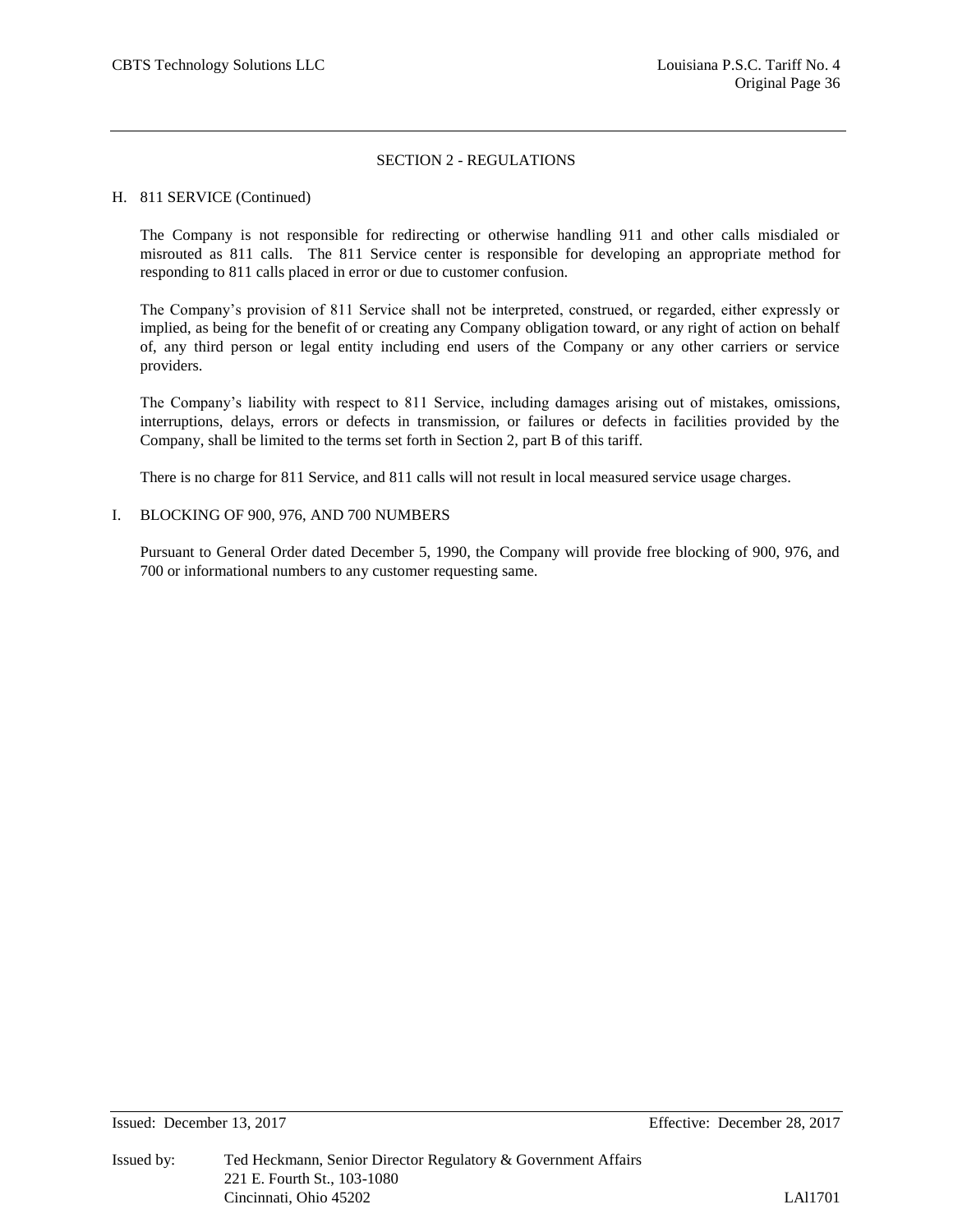#### A. TERMS AND CONDITIONS

Listings are regularly provided in connection with local exchange service. At the request of the customer, the listing may be omitted from the directory and directory assistance records (Non-Published Service).

The rates and regulations specified in this section apply only to the alphabetical directory. The alphabetical directory is a list of telephone numbers of customers and others arranged alphabetically by surname, business, association, institution, or other nonresidence name.

The alphabetical directory is designed for the purpose of informing calling parties of the telephone number of customers and others listed in it. Accordingly, listings are intended solely for purposes of identification and are limited to information which is essential to such identification.

The Company does not publish a directory of subscriber listings. The Company, however, does arrange for the Subscriber's main billing number to be placed in the directory of the dominant local exchange carrier.

All Directory Listings, regardless of type, must conform to the specifications for the directories. The Company reserves the right to modify the listings to accommodate the space limitations in the directory. Not all listing types are available in all directories.

The Company may refuse a listing which does not constitute a legally authorized or adopted name, or any listing which in its opinion is likely to mislead or to deceive calling parties as to the identity of the listed party, or is intended for advertising purposes or is more elaborate than is reasonably necessary to identify the listed party. The listing of a service, commodity or trade name is not permitted except when such service, commodity or trade name is a part of the name under which the listed party conducts his or her business. The Company may, upon notifying the Customer, discontinue any listing found to be in violation of the foregoing regulations.

A descriptive term characterizing the listed party's business or purpose in a general way may be furnished (in abbreviated form) as a part of the listing, when desired and available. When the character of the listed party's business or purpose is apparent from the name under which it is conducted, a further designation is unnecessary and is not furnished.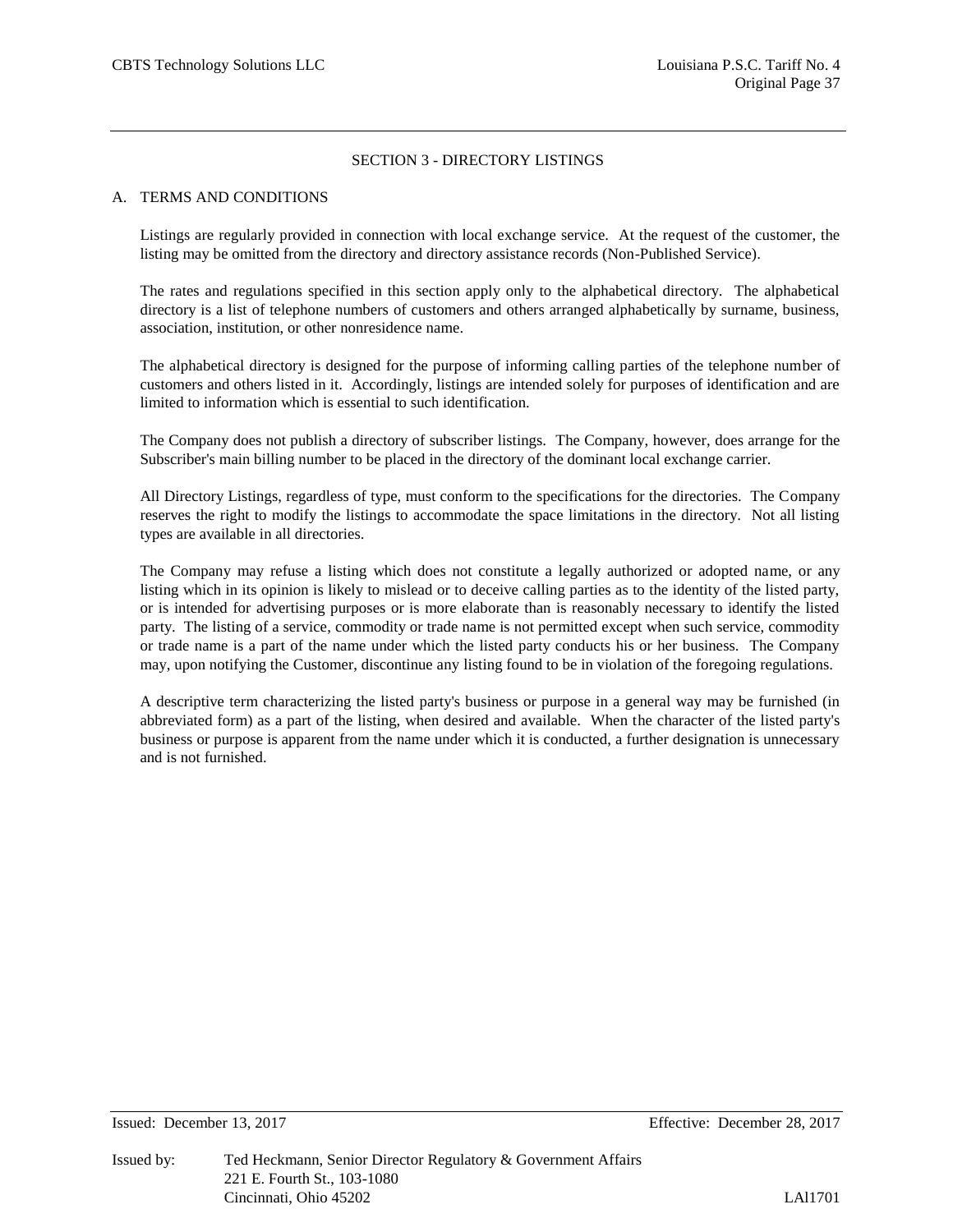## A. TERMS AND CONDITIONS (Continued)

Abbreviations may be used to limit the length of any listing when in the opinion of the Company, the clearness of the listing and the identification of the listed party is not impaired by use of abbreviations.

Special arrangement of names is not permitted.

Non-Published Service customers forfeit non-address, non-list, or non-published service privacy when calling the Universal Emergency Number Service (911). The telephone number and address of the station from which the emergency call originates are passed to the Public Safety Answering Point along with the call in order for emergency units to respond to the call.

Incoming calls to Non-Published Service customers will be completed by the Company only when the calling party places the call by number. The Company will adhere to this practice regardless of any claim of emergency the calling party may present.

The acceptance by the Company of the customer's request for Non-Published Service does not create any relationship or obligation, direct or indirect, to any person other than the Customer.

The Company makes every effort to safeguard the address and numbers of Non-Published Service customers. However, in the absence of gross negligence or willful misconduct, no liability will attach to the Company for damages arising from inadvertently publishing the address or telephone number of a Non-Published Service customer in the directory; or disclosing the number or address to any person. The customer indemnifies and saves the Company harmless against any and all claims for damages caused or claimed to have been caused, directly or indirectly, by the publication of the number of a Non-Published Service customer in the directory or otherwise disclosed, the Company's liability is limited to and satisfied by a refund of any monthly charges made by the Company.

Providing the name, address and/or telephone number of a Non-Published Service customer to the customer's primary interexchange carrier for billing purposes only, does not constitute publication or disclosure of the customer's name, number and/or address under this tariff.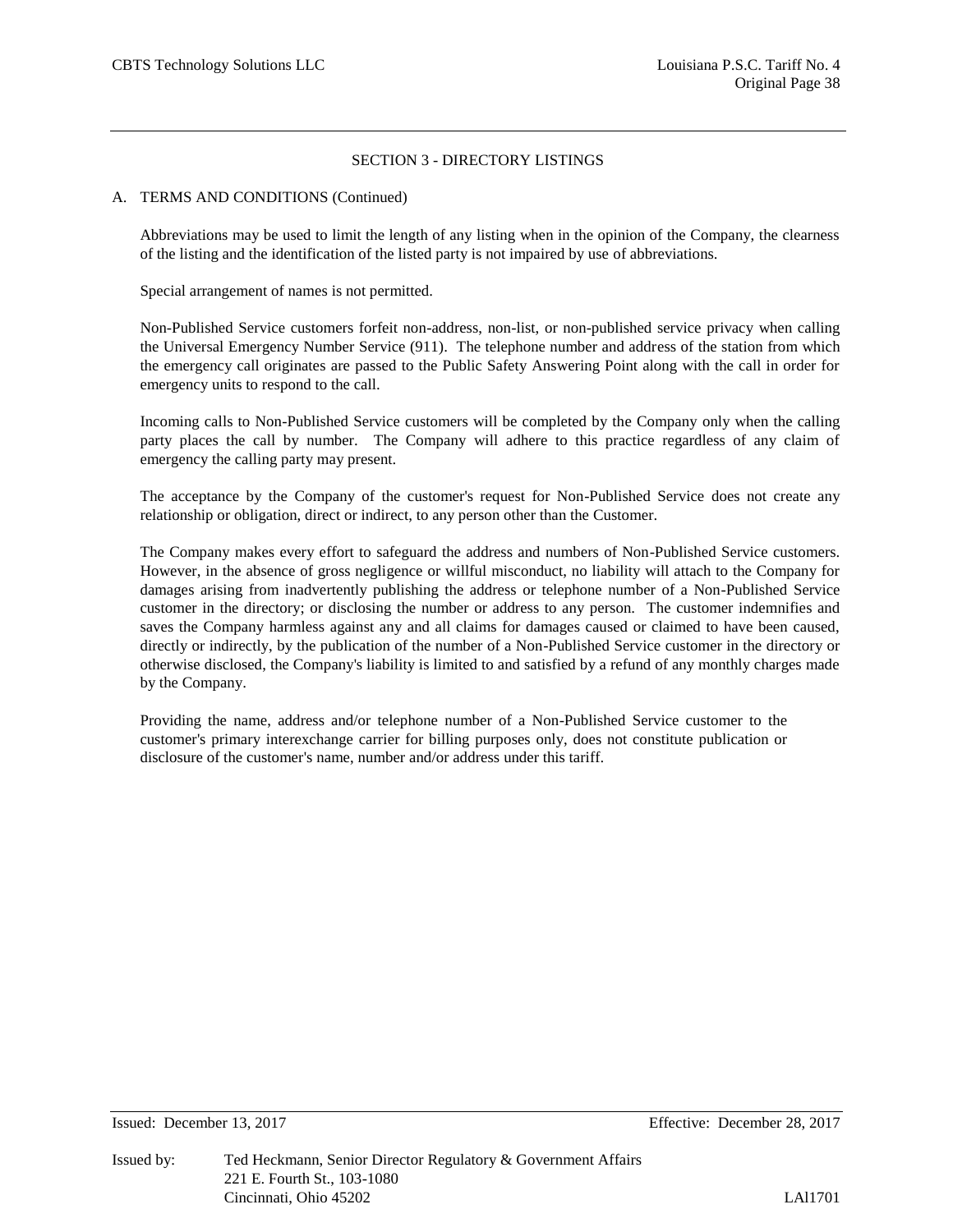#### A. TERMS AND CONDITIONS (Continued)

Interexchange carriers may not release the name, address, and/or telephone number of any Non-Published Service customer, except as follows:

- a. Use of name and address for the rendering the interexchange carrier's bill to the customer.
- b. Release of the telephone number only for purposes of detail billing.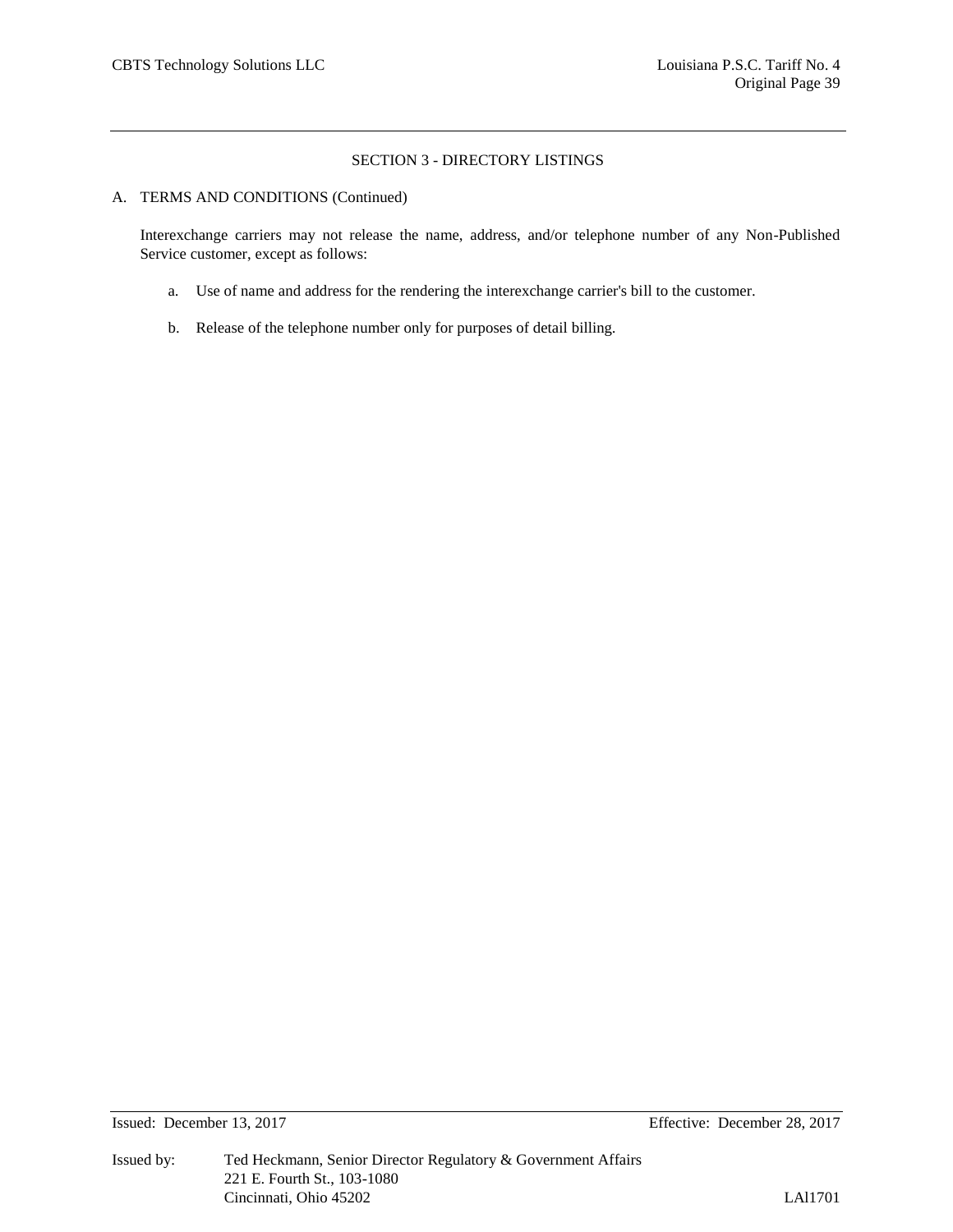#### A. TERMS AND CONDITIONS (Continued)

- 1. Definitions
	- a. Primary Listing

A primary listing is the listing furnished as a part of the local exchange service. It includes the name of the customer; a business, purpose, or other nonresidence designation when required; the address; and the telephone number.

b. Additional Listings

To be eligible for any type of additional listing, a customer must pay the appropriate monthly rate, if any, for a primary listing or its equivalent. Additional listings are listings which are similar to primary listings and furnished in addition to primary listings at the request of the customer.

c. Alternate Listings

Alternate listings are supplementary listings which usually follow a primary or regular additional listing and refer a calling party to other telephone numbers under certain conditions. The alternate telephone numbers may be those of other customers, subject to their consent.

d. Non-Published Service

Non-published listings are not printed in directories nor available from directory assistance. A nonpublished telephone service will be furnished, at the Customer's request providing for the omission or deletion of the Customer's telephone listing from the telephone directory and, in addition, the Customer's telephone listing will be omitted or deleted from the directory assistance records. Per Line Number Privacy will be provided when requested by the customer, to all non-published service customers at no monthly charge.

e. Foreign Listings

Where available, a listing in a phone directory which is not in the Customer's immediate calling area. The Customer will be charged the rates specified in the tariff published by the specific exchange carrier providing the Foreign Listing.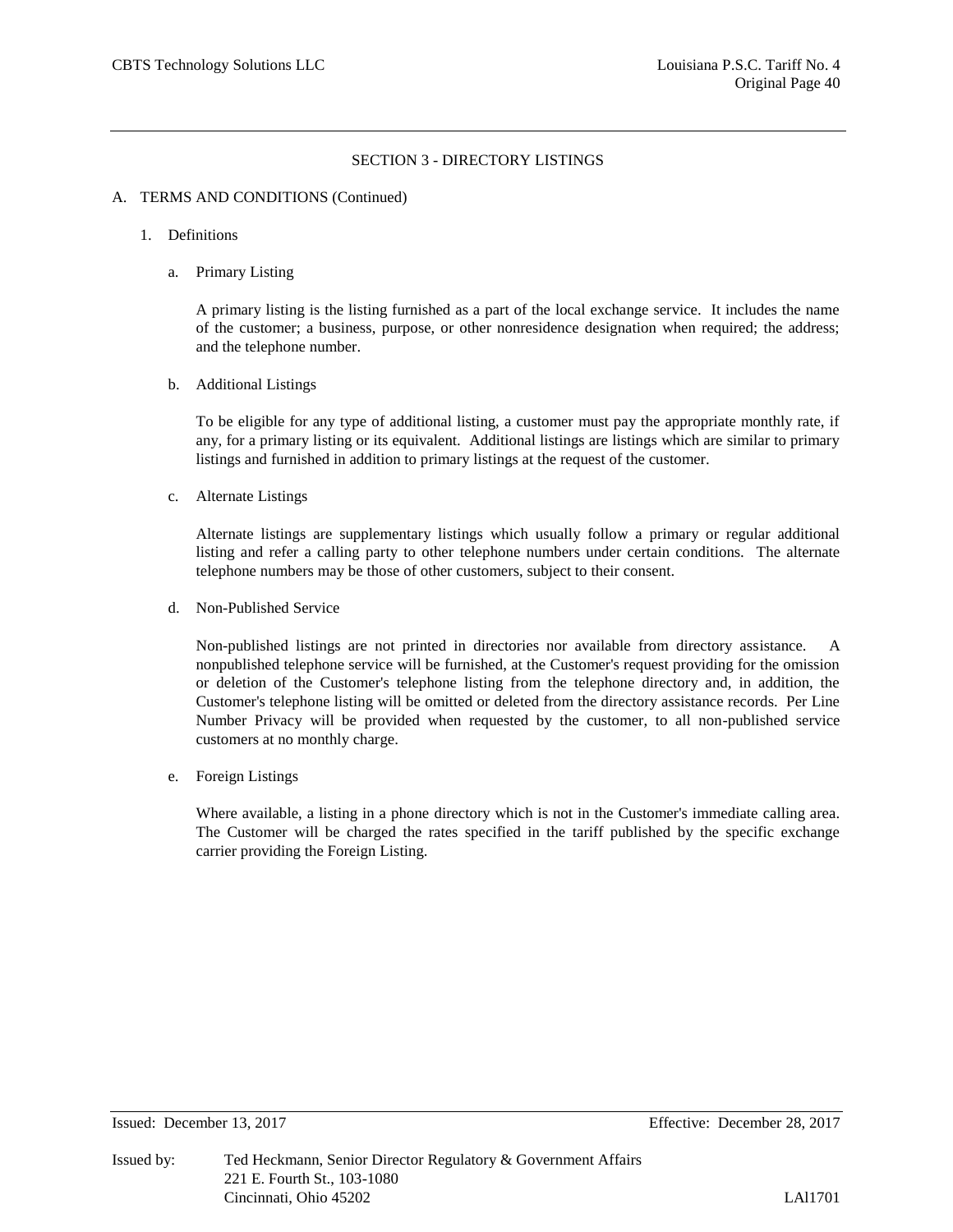# B. RATES AND CHARGES

Non-Recurring Charges:

|                                                 | Per Listing or     |
|-------------------------------------------------|--------------------|
|                                                 | Per number charges |
|                                                 | \$20.00            |
| <b>Additional Listing</b><br>Alternate Listings | 20.00              |
| Non-Published Number                            | 20.00              |
| <b>Foreign Listings</b>                         | 20.00              |

Non-Recurring charges will be applied when service is established and when there are subsequent changes to the listing.

#### Recurring Charges:

| <b>Additional Listing</b> | \$4.50 |
|---------------------------|--------|
| Alternate Listings        | 4.50   |
| Non-Published Number      | 2.00   |
| <b>Foreign Listings</b>   | 4.50   |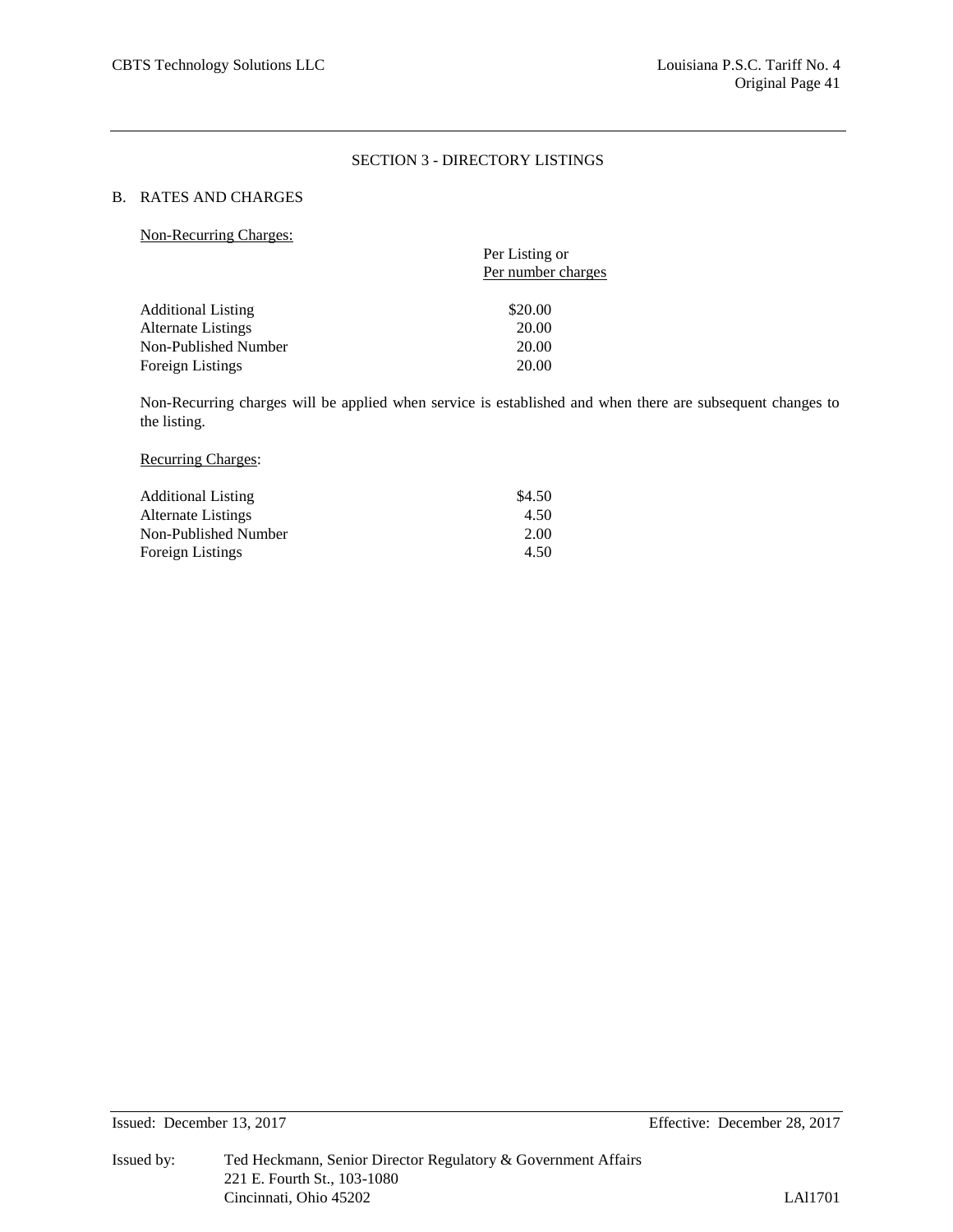## SECTION 4 - DIRECTORY ASSISTANCE SERVICE

#### A. TERMS AND CONDITIONS

A Customer may obtain directory assistance in determining telephone numbers within its local calling area by calling the directory assistance operator. The directory assistance charges applies to each call regardless of whether or not the directory assistance operator is able to furnish the requested information.

# B. RATES AND CHARGES

Each call to directory assistance will be charged as follows:

\$1.99

The Customer may make one request on each directory assistance call.

A credit will be given for calls to directory assistance as follows:

- The customer experiences poor transmission or is cut-off during the call; or
- The customer is given an incorrect telephone number.

To obtain such a credit, the customer must notify the Company.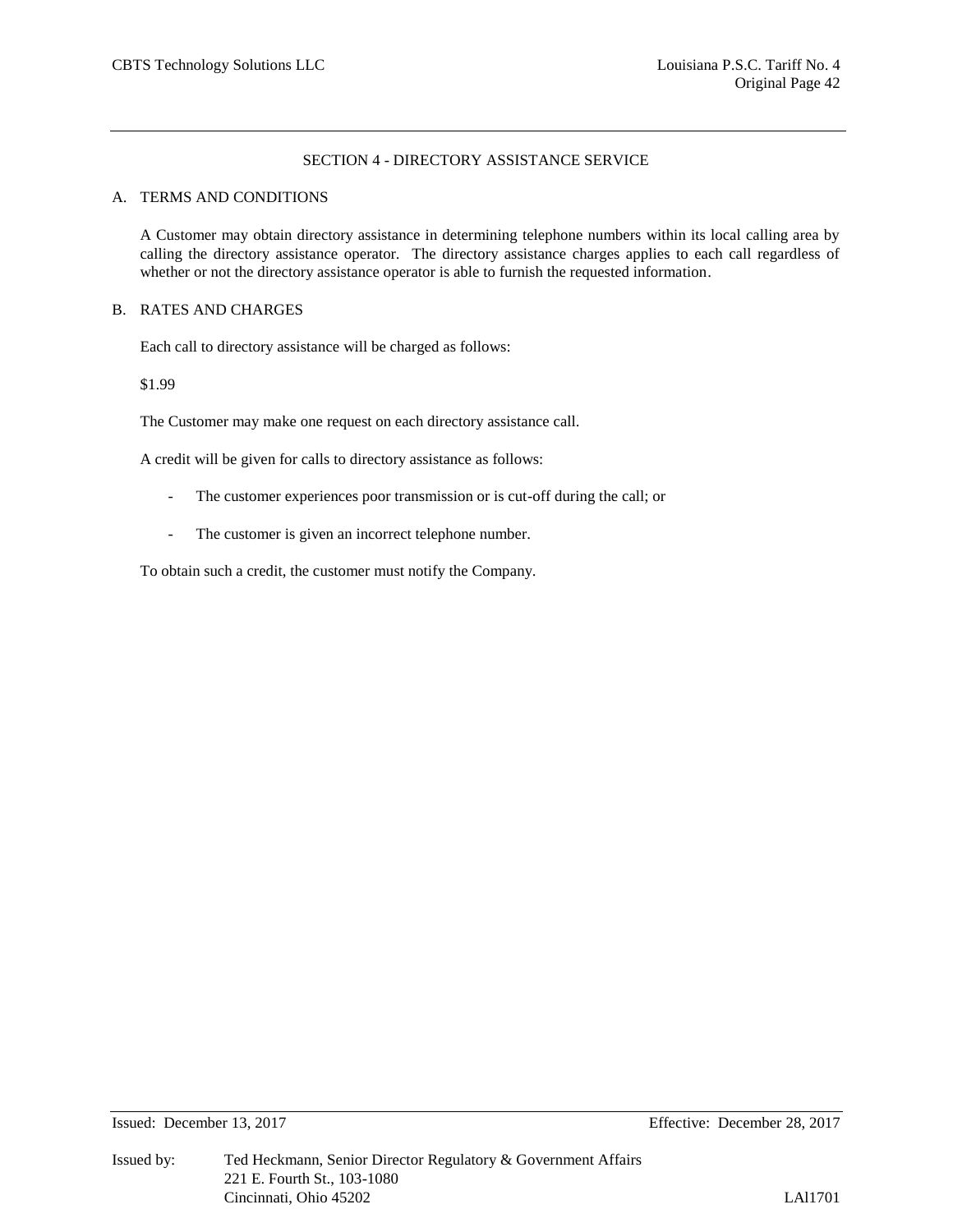## SECTION 5 - OPERATOR ASSISTANCE

#### A. SERVICE DESCRIPTIONS

- 1. General Assistance: The Customer has the option to request general information from the operator, such as dialing instructions, county or city codes, area code information and Customer Service 800 telephone numbers, but does not request the operator to complete the call.
- 2. Busy Line Verification and Interrupt Service, provides the Customer with the following options:
	- a. Busy Line Verification: Upon request of the calling party, the Company will determine if the line is clear or in use and report to the calling party.
	- b. Busy Line Verification with interrupt: The operator will interrupt the call on the called line only if the calling party indicates an emergency and requests interruption.
- 3. Pursuant to General Order dated October 23, 1989; the Company will provide answer supervision and will not attempt to collect for busy or unanswered calls.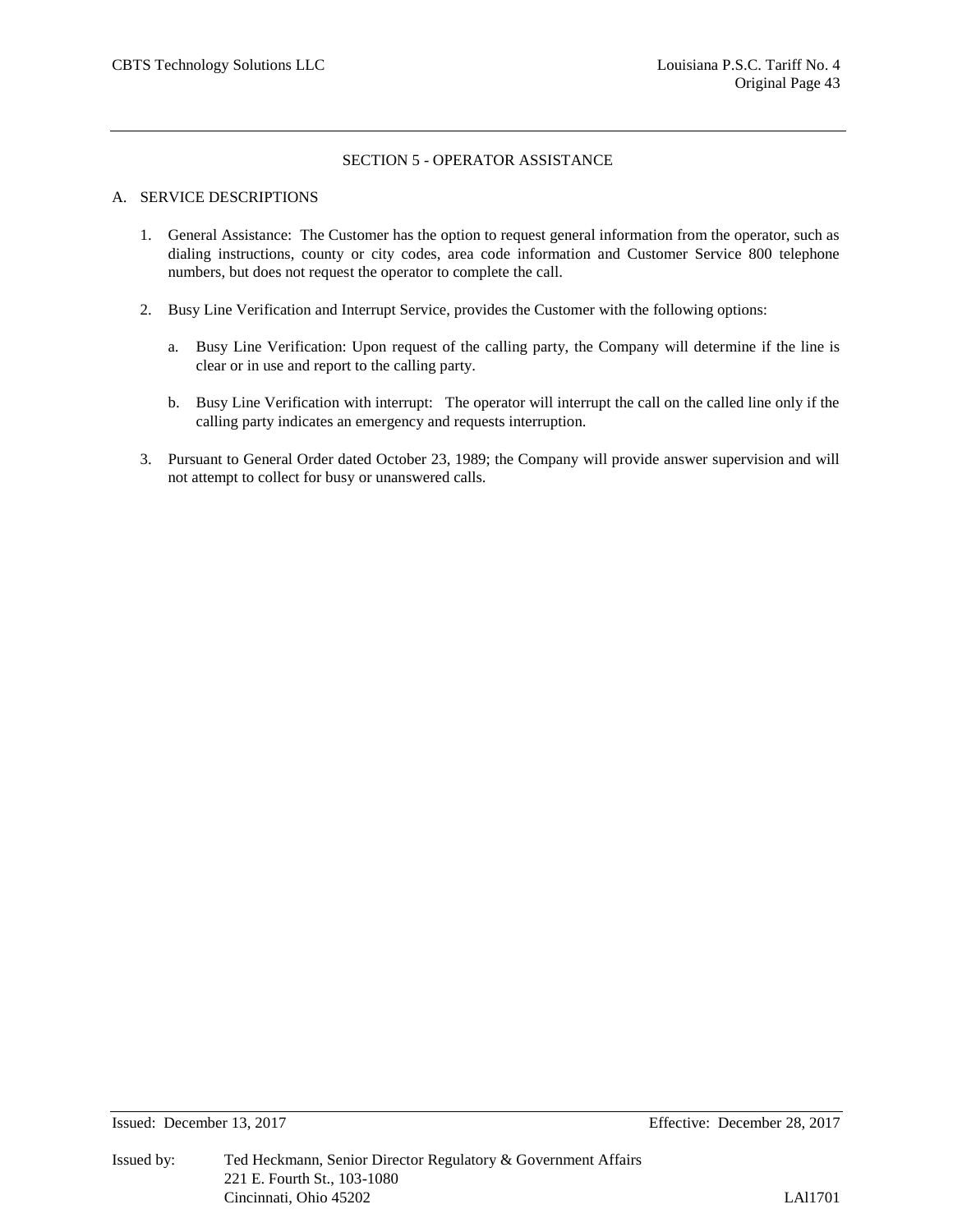#### SECTION 5 - OPERATOR ASSISTANCE

#### B. RATES AND CHARGES

1. The following charges will be applied on a per call basis:

General Assistance \$ 1.00

- 2. Rates for busy line verification and interrupt services, as specified below, will apply under the following circumstances, per request:
	- a. The operator verifies that the line is busy with a call in progress.
	- b. The operator verifies that the line is available for incoming calls.
	- c. The operator verifies that the called number is busy with a call in progress and the customer requests interruption. The operator will then interrupt the call, advising the called party the name of the calling party. One charge will apply for both verification and interruption.

| <b>Busy Line Verification</b> | \$3.00 |
|-------------------------------|--------|
| <b>Busy Line Interrupt</b>    | \$4.00 |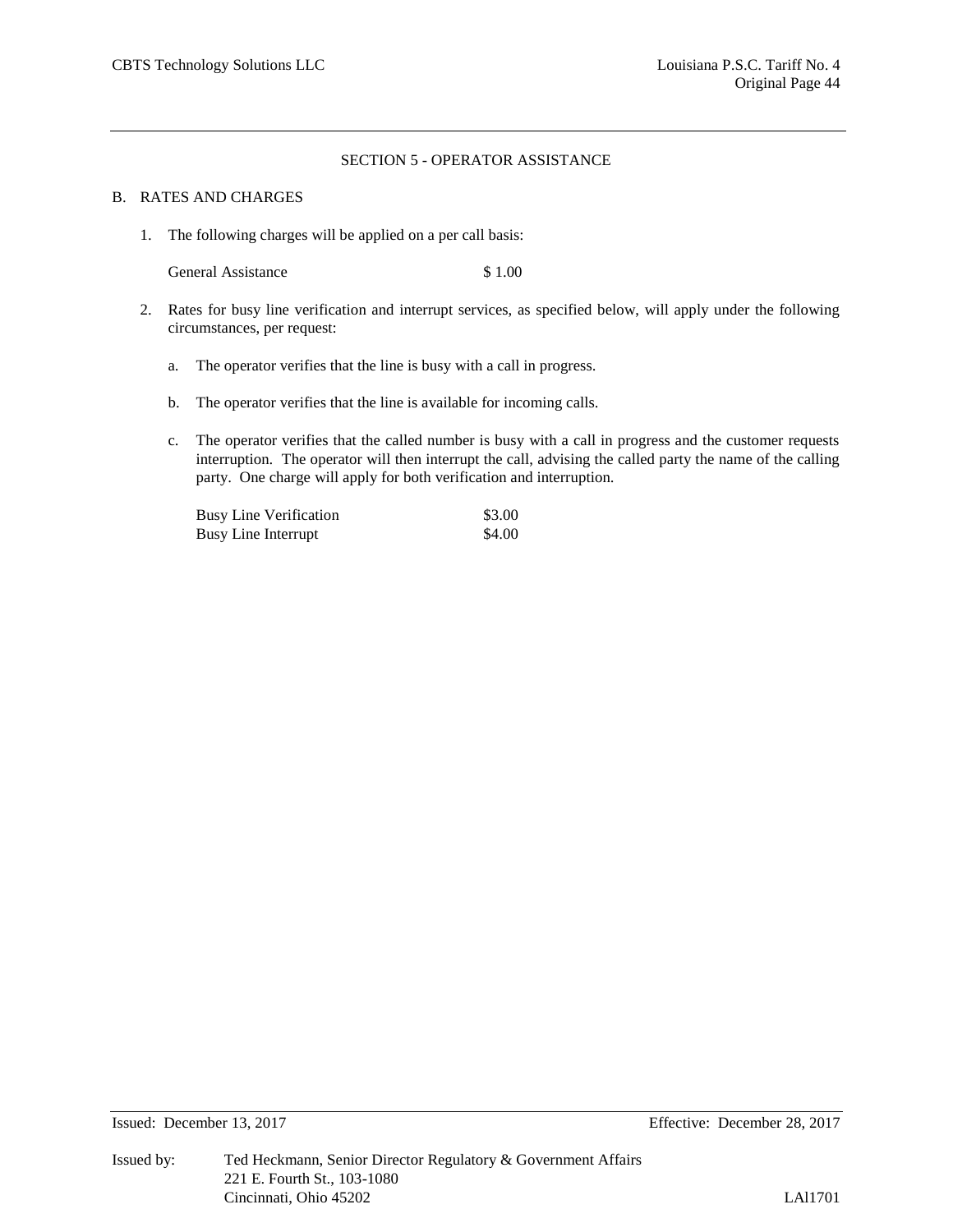## SECTION 6 – BUSINESS EXCHANGE SERVICE

#### A. BUSINESS ACCESS LINES

1. General

Business Access Lines may be purchased individually.

2. Terms and Conditions

Business Access Lines include the serving central office line equipment and all outside plant facilities including the network interface necessary to connect the serving central office to the customer's premises.

Touch Tone capability is provided at no extra charge on all Business Access Lines.

Business Access Lines provide access to and usage of 911 services where available, access to operator services and directory assistance, and access to telecommunications relays service.

Business Access Lines allow for presubscription to toll services and access to interexchange toll providers.

The local calling area shall be the same as the local calling areas of the facilities-based Carriers with whom a resale agreement exists between such Carrier and CBTS, unless stated otherwise in the tariff.

Local exchange services are only available where facilities permit and may be subject to special construction charges.

3. Rates and Charges

| a. |                                       | <b>Monthly Charge</b>                                                                      |         |  |
|----|---------------------------------------|--------------------------------------------------------------------------------------------|---------|--|
|    |                                       | <b>First Lines</b>                                                                         | \$49.75 |  |
|    | <b>Additional Lines, All Accounts</b> |                                                                                            |         |  |
| b. | Nonrecurring Charge                   |                                                                                            |         |  |
|    | $1_{-}$                               | To establish or move an Business Access Line, per line                                     | 50.00   |  |
|    | 2.                                    | To change telephone number associated with a Business<br>Access Line, per telephone number | 12.25   |  |
|    | 3.                                    | To change billing arrangements associated with Business<br>Access Lines, per line          | 12.25   |  |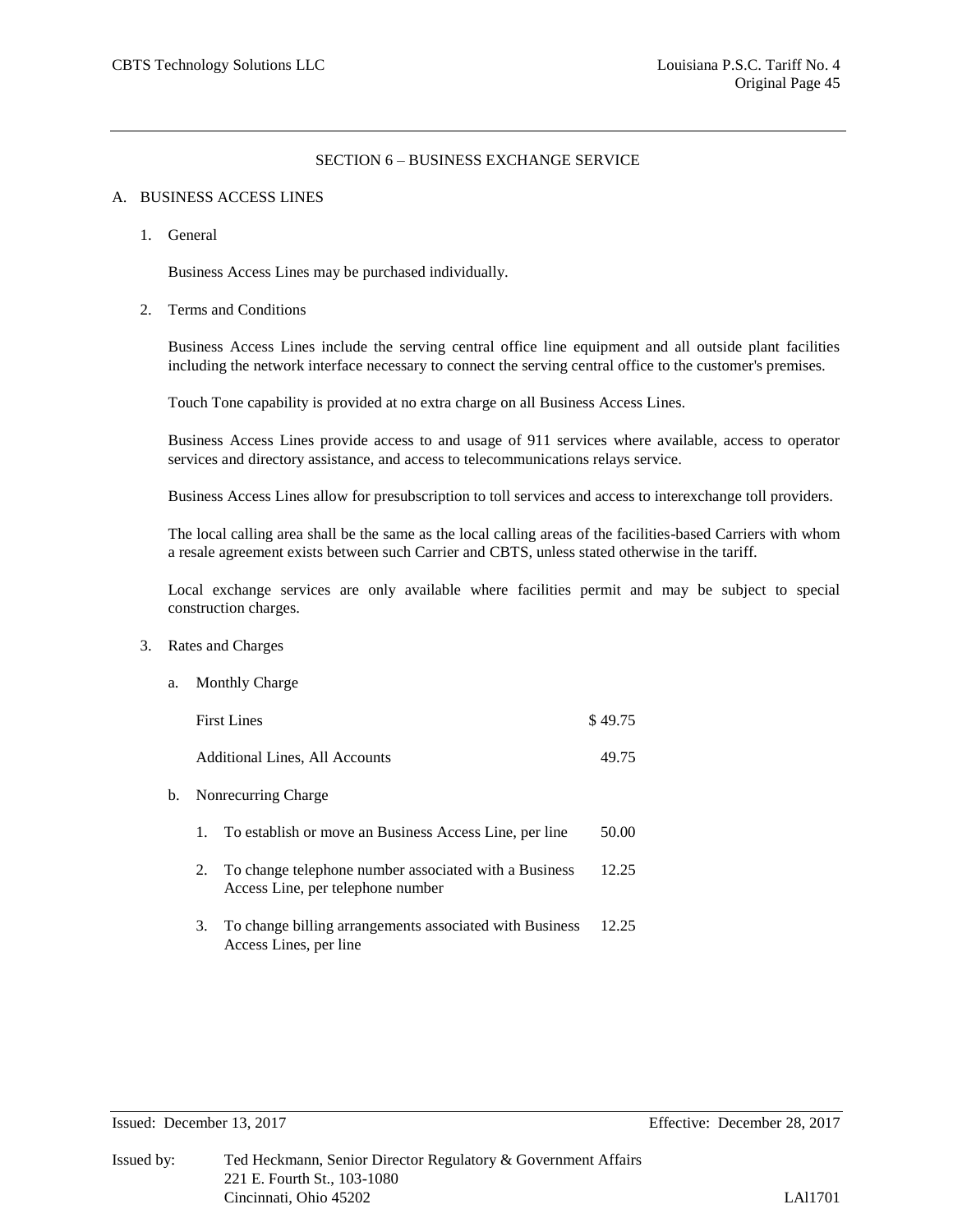## SECTION 6 – BUSINESS EXCHANGE SERVICE

#### B. BUSINESS LOCAL SERVICE BUNDLE

1. General

Business Local Service Bundles provide a flat rate line, in combination with value added services. Subscriber may select any or all of the features in a bundle, where available. The Customer must specify which features to include in the bundle at the time the order is placed. These bundles provide unlimited use of the optional features selected by the Customer to include in the bundle.

#### 2. Regulations

- a. Features associated with an individual Local Service bundle are per line. Features cannot be split between lines.
- b. All charges (such as E-911 Service, taxes and other surcharges) normally associated with a flat rate line will be billed in addition to the Business Local Service Bundle charges.
- c. The nonrecurring charge associated with the Business Bundle applies when a customer installs new service, moves to a new address or changes the telephone number associated with the Business Bundle.
- 3. Service Description

Customers subscribing to the Business Local Service bundle may subscribe to any or all of the following features where available.

- a. Call Waiting allows a customer to control the treatment applied to incoming calls while the customer is off-hook on an existing call. While on an existing call, Call Waiting Deluxe notifies the customer of an incoming call with the call waiting tone.
- b. Calling Name and Number provides for the delivery of the listed name and telephone number associated with the calling party telephone number on incoming calls. This information is provided to the subscriber to Calling Name and Number service so that the information may be displayed on a customer-provided display device attached to the subscriber's line or telephone set.
- c. Voice Mail Support Package provides the combination of the Call Forwarding Busy, Call Forwarding Don't Answer, and Message Waiting Indicator services.
- d. Hunting is the process by which two or more exchange service lines, served from the same central office and furnished to the same customer, are grouped so that incoming calls overflow to the first nonbusy line if the called line is busy. A busy signal is not given unless all the grouped lines are busy.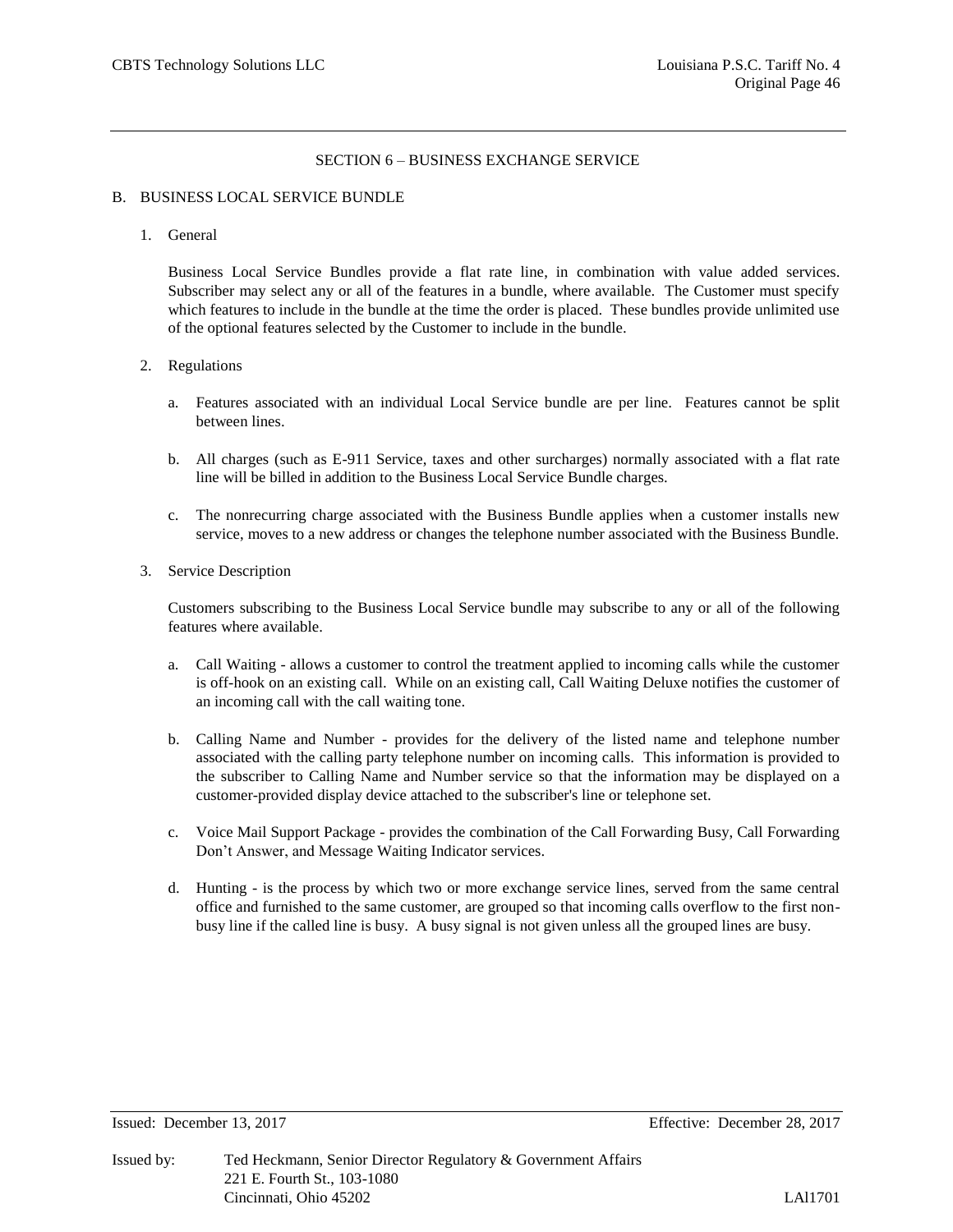#### SECTION 6 – BUSINESS EXCHANGE SERVICE

# B. BUSINESS LOCAL SERVICE BUNDLE (Continued)

- 4. Rates and Charges
	- a. Monthly Charge

\$69.95

b. Nonrecurring Charge

\$60.00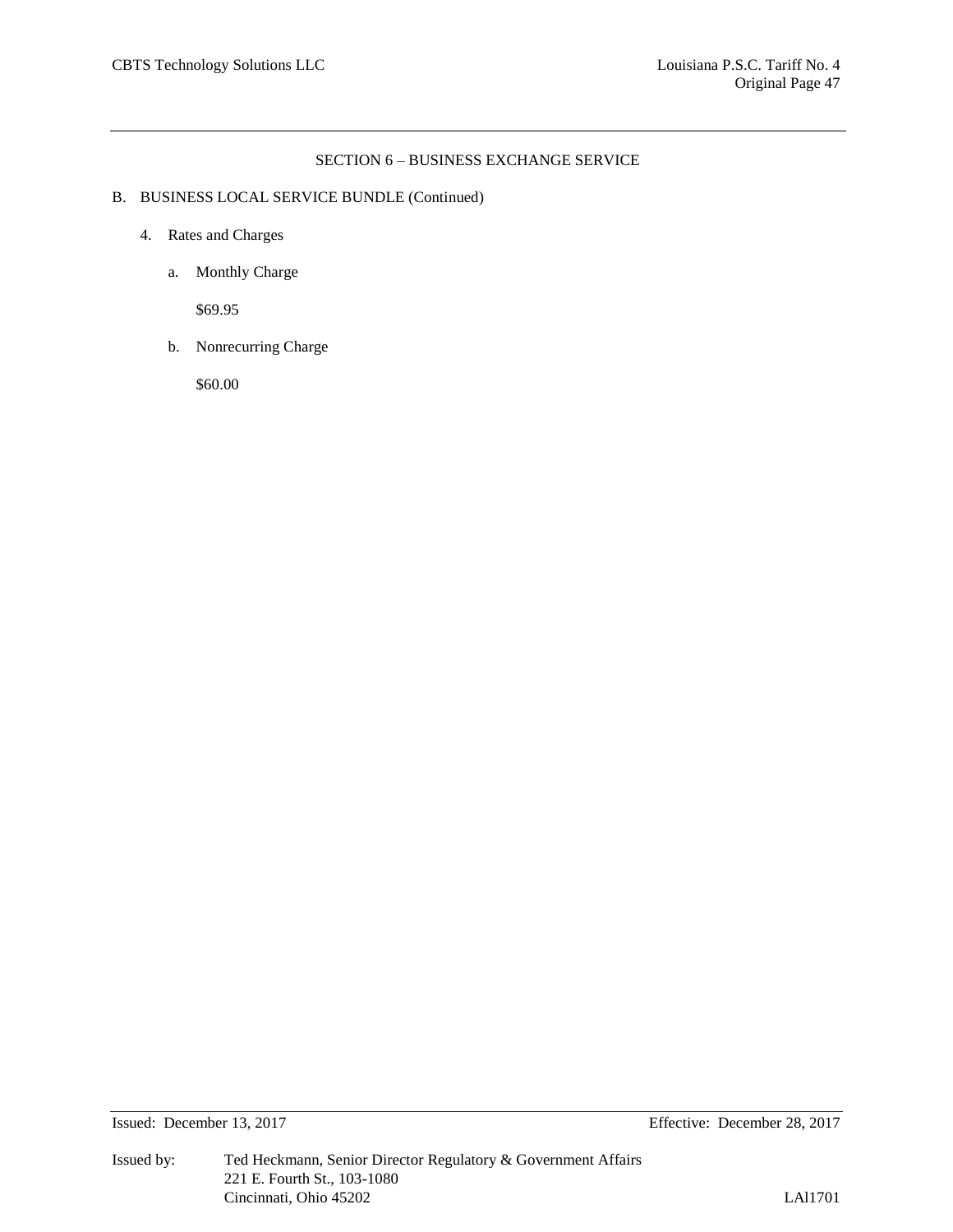#### A. TERMS AND CONDITIONS

#### 1. Service Description

PRI Service is an ISDN local exchange service that provides a Customer with the ability to transmit and receive multiple voice and data circuit switched calls simultaneously over a single Primary Rate Facility. PRI Service is available from suitably equipped central offices and where suitable loop facilities exist.

PRI Service consists of a Primary Rate Facility and B-Channel Bearer Trunks and D-Channel Bearer Services. The Primary Rate Facility and the ISDN Bearer Trunks are not offered separately. Up to twentythree B-Channels Bearer Trunks and one D-Channel Bearer Service may be provisioned on each access line. In addition, optional features may be purchased as specified in B.5 of this section.

PRI Service will provide transport of customer information over the 23 available B channels in the form of circuit-switched voice or data at speeds up to 64 Kbps. The basic service will include the 1.544 Mbps switched facility and the D-Channel Bearer Service. B-Channels will be ordered in addition to the Primary Rate Facility.

Dedicated B-Channel configuration: Dedicated trunk groups are the standard feature for PRI Service. Dedicated trunk groups must be assigned to handle one specific call type (examples: DID, DOD).

Two Way DID channels provide capability for two way standard service and direct inward dialing service.

D-Channel configuration: Each Basic PRI service will include a dedicated D-Channel for signaling.

All Bearer Trunk Channels use MF or DTMF signaling.

Only flat rate trunk channels are available.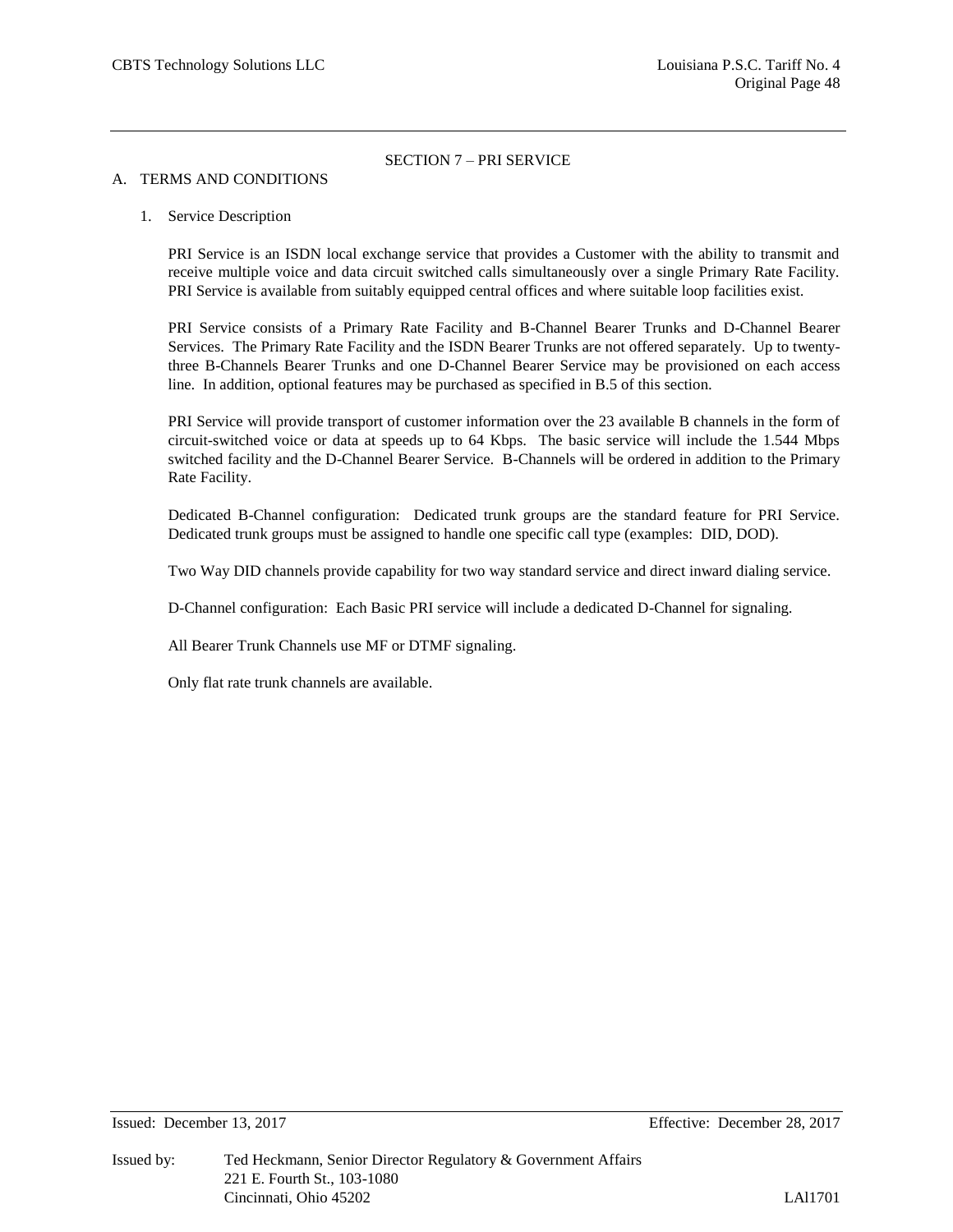#### A. TERMS AND CONDITIONS (Continued)

- 2. Definitions
	- a. Primary Rate Facility

A Primary Rate Facility is a digital pipe from the Customer's location to the Company central office which transports one or more ISDN Bearer Trunks (b. and c. following). A Primary Rate Facility can carry up to twenty-three 64 Kbps B-Channel Bearer Trunks and one 64 Kbps D-Channel Bearer Service. All selected Bearer Trunks and Services can operate on the Primary Rate Facility simultaneously.

b. B-Channel Bearer Trunks

B-Channel Bearer Trunks define the types of traffic that the Primary Rate Facility will carry. A B-Channel Bearer Trunk is a 64 Kbps information channel used in conjunction with circuit-switched service. These trunks can be configured as 1-Way In, 1-Way Out, or 2-Way.

c. D-Channel Bearer Services

The D-Channel Bearer Service is a 64 Kbps signaling channel used to control associated B Channels. One D-Channel is required for each Primary Rate Facility, and is included in the Primary Rate Facility's monthly rate.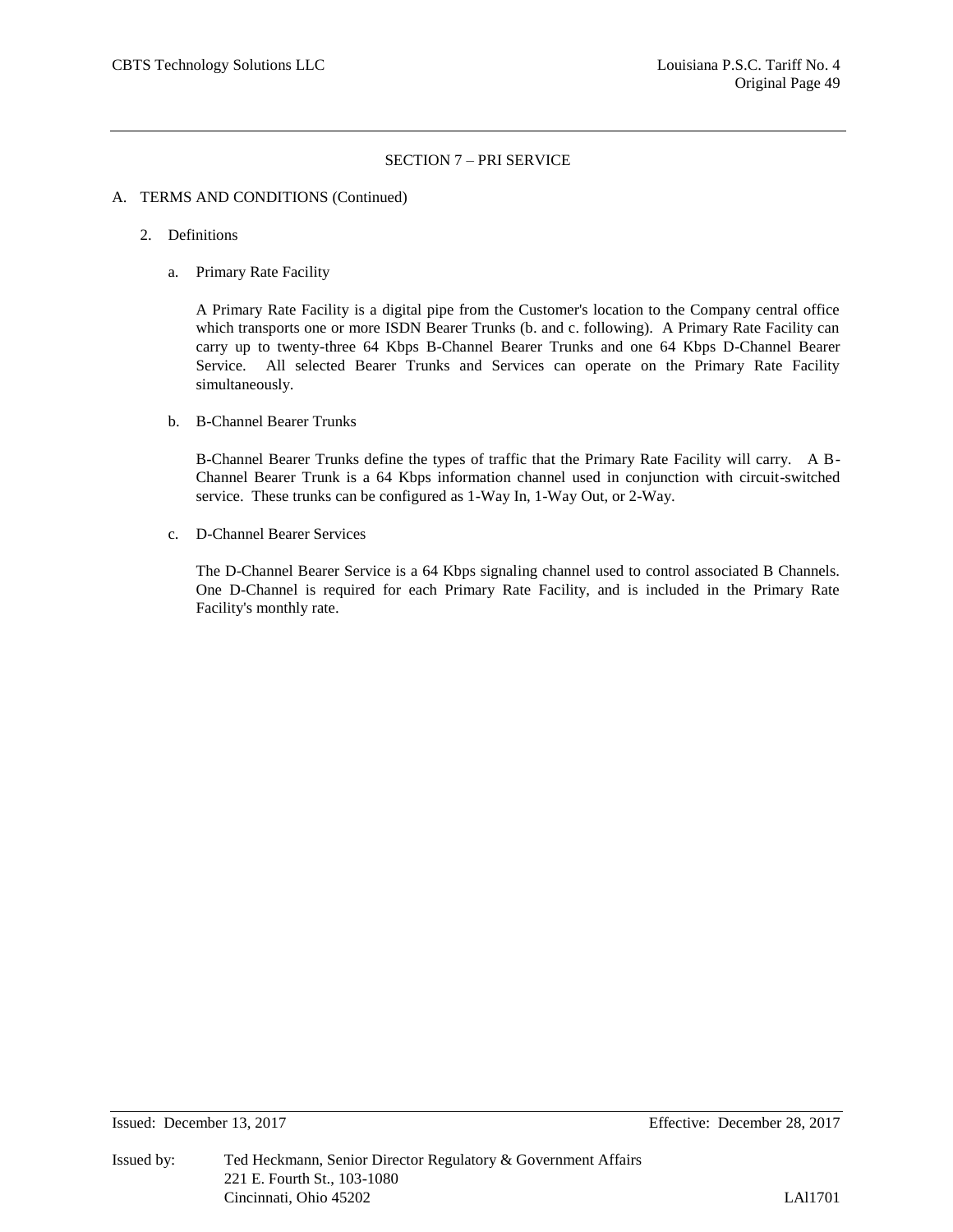#### A. TERMS AND CONDITIONS (Continued)

3. Regulations

PRI Service is furnished subject to the availability of suitable facilities and is only served from speciallyequipped digital central offices.

Service from some central offices may not provide all of the features and functionality described in this section.

PRI Service is offered under the Variable Term Payment Plan as outlined in this tariff.

Early contract termination charges as outlined in the Variable Term Payment Plan section of this tariff apply to this service.

The minimum service period for PRI Service is twelve months.

The Customer must provide customer premises equipment that meets the technical requirements of the serving central office.

The Customer is responsible for providing power to all customer premises equipment (CPE) attached to the Primary Rate Facility.

The Customer must notify the Company when call type maximums and minimums are to be changed for the call-by-call feature. This is in order to maintain the proper provision of directory numbers and call control on the line.

When a customer transfers a call, the customer is responsible for any toll charges associated with the customer originated leg(s) of the call.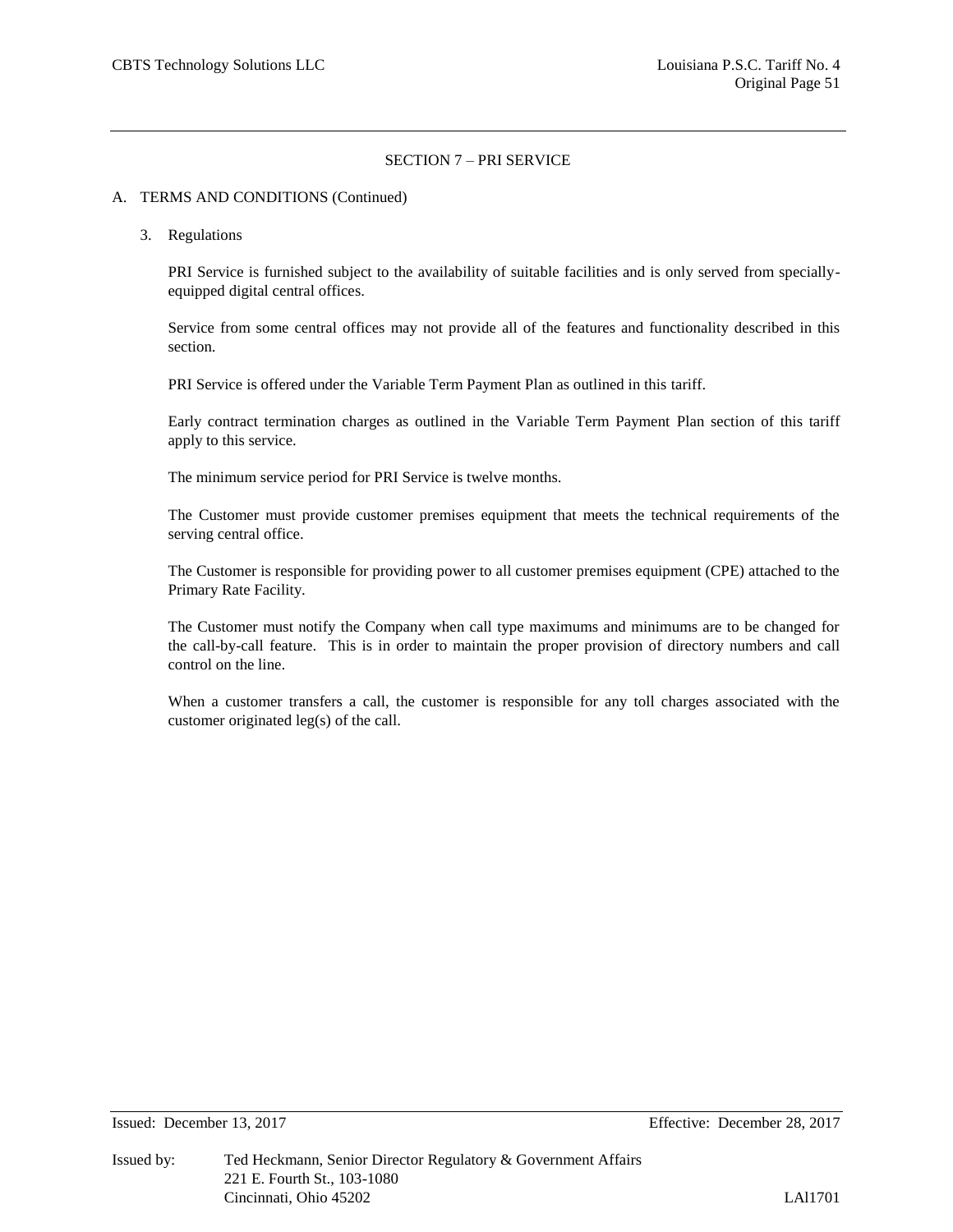#### A. TERMS AND CONDITIONS (Continued)

4. PRI Service Optional Features

The following features are available to PRI Service customers at additional cost.

a. Call-By-Call Service Selection

This feature provides the option for B-Channels to be assigned into a flexible trunk group which can support different call types based on real-time traffic needs. Call-By-Call service selection also allows primary as well as secondary long-distance carriers to be established for the entire trunk group (e.g., Alternate Routing Arrangement).

b. Individual Calling Line Identification (ICLID)

This feature provides customer access to the calling party's number. Feature operation is dependent on customer premise equipment and technology in use at the calling party's serving office.

c. Direct Inward Dialing (DID)

This feature provides Direct Inward Dialing to a station. DID Termination rates will apply per B-Channel configured with this option. ISDN Primary Rate Interface Service DID Number Blocks are ordered with DID Terminations on the B-Channels

d. Back-up D-Channel

This feature provides a minimum of three or more Primary Rate Interface Service facilities terminating at the same customer premises to share one primary and one secondary (or Back-up) D-Channel. The number of Primary Rate Interface Service facilities that can be shared by this feature will be based upon the availability of central office and other network facilities, and will be subject to change on a central office by central office basis.

e. Channel Transfer Service

This feature allows the customer to transfer an incoming call to another line and then hang up leaving the other two parties on a two-way call and freeing up the customer's line for another call. The customer will be responsible for toll charges associated with the transferred call.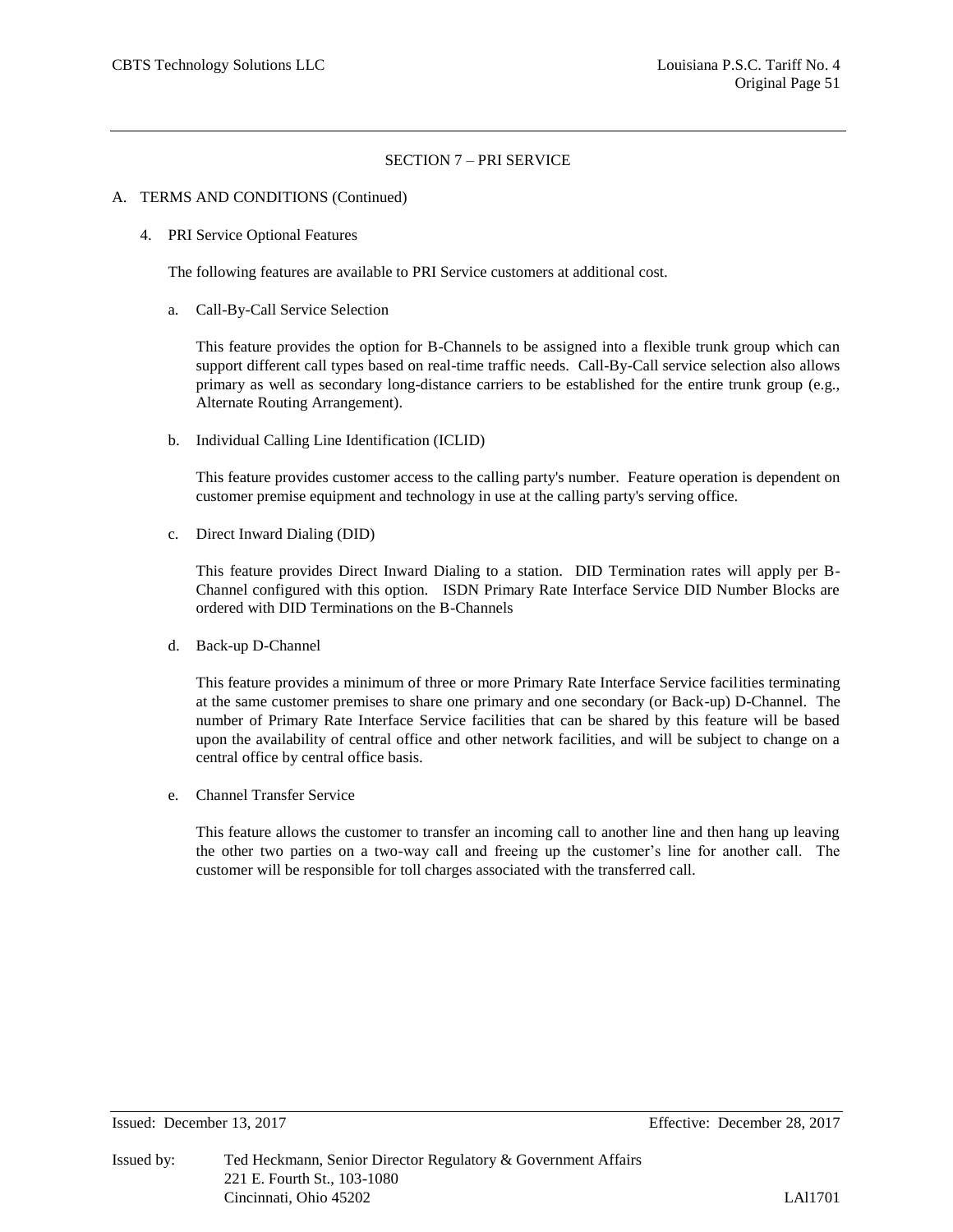# B. RATES AND CHARGES

1. Base Service

|    |                                                        | Initial<br><b>Charge</b> | <b>MTM</b> | 12 Mo.   | 24 Mo.            | 36 Mo. | 60 Mo.   |
|----|--------------------------------------------------------|--------------------------|------------|----------|-------------------|--------|----------|
|    | Primary Rate Facility                                  | \$640.00                 | \$561.21   | \$547.21 | \$533.20 \$505.15 |        | \$477.00 |
|    | <b>B-Channel Bearer Trunks with Flat Rate Service:</b> |                          |            |          |                   |        |          |
|    | Each Two-Way/<br><b>DID</b> Channel                    | 21.00                    | 57.25      | 49.38    | 41.50             | 25.75  | 24.30    |
|    | <b>DID Number Blocks:</b>                              |                          |            |          |                   |        |          |
|    | Each group of 20<br>DID Numbers (Note 2)               | 207.40                   | 4.15       | 4.15     | 4.15              | 4.15   | 4.15     |
| 2. | <b>Optional Features</b>                               |                          |            |          |                   |        |          |
|    | Call-By-Call                                           | 150.00                   | 115.00     | 115.00   | 115.00            | 115.00 | 115.00   |
|    | <b>ICLID</b>                                           | 100.00                   | 115.00     | 115.00   | 115.00            | 115.00 | 115.00   |
|    | Call-By-Call and<br><b>ICLID</b> Combination           | 200.00                   | 200.00     | 200.00   | 200.00            | 200.00 | 200.00   |
|    | Back-Up D-Channel                                      | 100.00                   | 50.00      | 50.00    | 50.00             | 50.00  | 50.00    |
|    | <b>Channel Transfer</b><br>Service                     | 100.00                   | 115.00     | 115.00   | 115.00            | 115.00 | 115.00   |

Note 2: If multiple DID number blocks are purchased at the same time, Initial Charge applies to the first group of DID numbers only.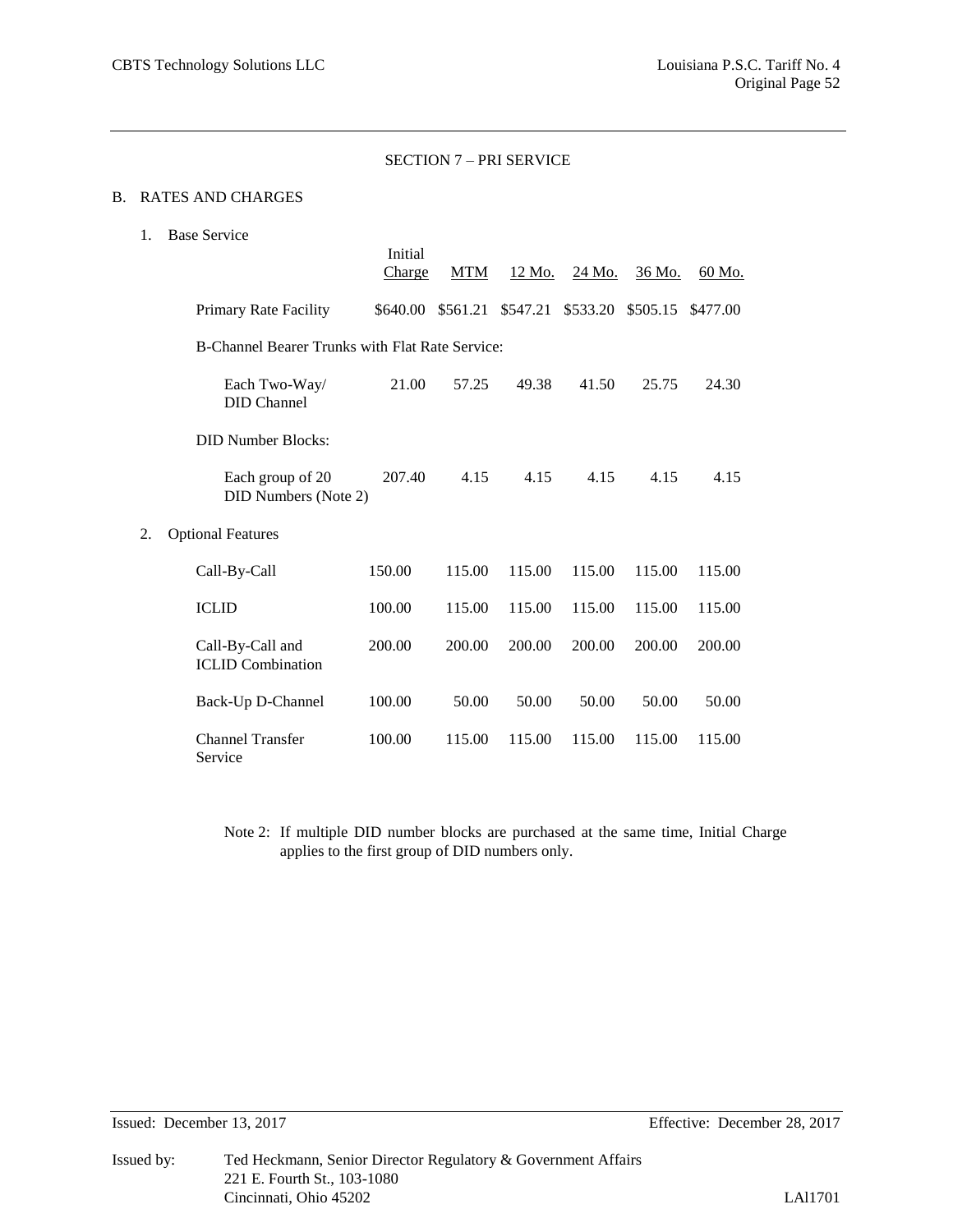#### SECTION 8 – EXCHANGE AREAS

#### A. SERVICE AREA

Service will be provided in the State of Louisiana in the service areas of any local exchange carriers with whom the Company has a resale agreement in effect. Services are provided subject to technical availability and compatibility with Customer facilities.

The Company hereby mirrors the Map and Legal Description tariffs of the exchanges, where they have a resale agreement, of the Incumbent Local Exchange Carrier to identify its service territory. Any future modifications to these exchange boundaries or legal descriptions of these boundaries will be automatically mirrored by the Company on a going forward basis. If not mirrored, new detailed maps and legal descriptions on an individual exchange basis will be filed with the Commission for approval.

#### B. CALLING AREAS

Local Calling areas of the Company are the same as the Local Calling Areas specified by the local exchange carrier with whom the Company has a resale agreement in effect.